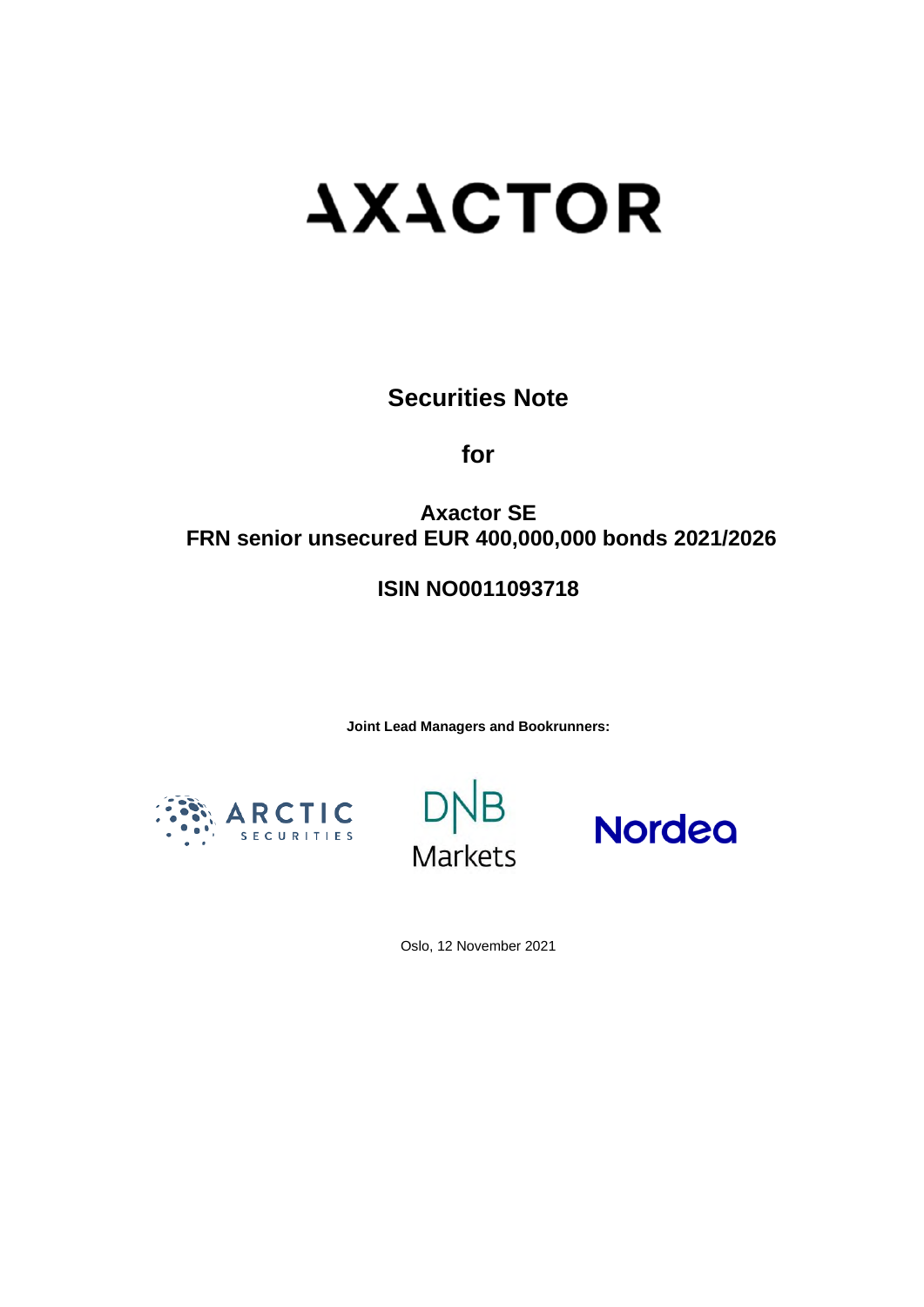#### **Important information\***

The Securities Note has been prepared in connection with listing of the securities on the Oslo Børs. The Securities Note has been approved by the Norwegian FSA, as competent authority under Regulation (EU) 2017/1129. The Norwegian FSA only approves this Securities Note as meeting the standards of completeness, comprehensibility and consistency imposed by Regulation (EU) 2017/1129. Such approval should not be considered as an endorsement of the Issuer that is the subject of this Securities Note.

New information that is significant for the Issuer or its subsidiaries may be disclosed after the Securities Note has been made public, but prior to listing of the Loan. Such information will be published as a supplement to the Securities Note pursuant to Regulation (EU) 2017/1129. On no account must the publication or the disclosure of the Securities Note give the impression that the information herein is complete or correct on a given date after the date on the Securities Note, or that the business activities of the Issuer or its subsidiaries may not have been changed.

**MIFID II product governance / Professional investors and eligible counterparties (ECPs) only target market** Solely for the purposes of each manufacturers' product approval process, the target market assessment in respect of the Bonds has led to the conclusion that: (i) the target market for the Bonds is eligible counterparties and professional clients only, each as defined in Directive 2014/65/EU (as amended) (MiFID II); and (ii) all channels for distribution of the Bonds to eligible counterparties and professional clients are appropriate. Any person subsequently offering, selling or recommending the Bonds (a distributor) should take into consideration the manufacturers' target market assessment; however, a distributor subject to MiFID II is responsible for undertaking its own target market assessment in respect of the Bonds (by either adopting or refining the manufacturers' target market assessment) and determining appropriate distribution channels.

**UK MiFIR product governance / Professional investors and eligible counterparties (ECPs) only target market** Solely for the purposes of each manufacturer's product approval process, the target market assessment in respect of the Bonds has led to the conclusion that: (i) the target market for the Bonds is only eligible counterparties, as defined in the FCA Handbook Conduct of Business Sourcebook, and professional clients, as defined in Regulation (EU) No 600/2014 as it forms part of domestic law by virtue of the European Union (Withdrawal) Act 2018 (UK MiFIR); and (ii) all channels for distribution of the Bonds to eligible counterparties and professional clients are appropriate. Any person subsequently offering, selling or recommending the Bonds (a distributor) should take into consideration the manufacturers' target market assessment; however, a distributor subject to the FCA Handbook Product Intervention and Product Governance Sourcebook (the UK MiFIR Product Governance Rules) is responsible for undertaking its own target market assessment in respect of the Bonds (by either adopting or refining the manufacturers' target market assessment) and determining appropriate distribution channels.

Only the Issuer and the Joint Lead Managers and Bookrunners are entitled to procure information about conditions described in the Securities Note. Information procured by any other person is of no relevance in relation to the Securities Note and cannot be relied on.

Unless otherwise stated, the Securities Note is subject to Norwegian law. In the event of any dispute regarding the Securities Note, Norwegian law will apply.

In certain jurisdictions, the distribution of the Securities Note may be limited by law, for example in the United States of America or in the United Kingdom. Approval of the Securities Note by the Norwegian FSA implies that the Note may be used in any EEA country. No other measures have been taken to obtain authorisation to distribute the Securities Note in any jurisdiction where such action is required. Persons that receive the Securities Note are ordered by the Issuer and the Joint Lead Managers and Bookrunners to obtain information on and comply with such restrictions.

This Securities Note is not an offer to sell or a request to buy bonds.

The Securities Note included the Summary dated 12 November 2021 together with the Registration Document dated 19 April 2021 and Supplement number 1 to the Registration Document dated 12 November 2021 constitute the Prospectus.

The content of the Securities Note does not constitute legal, financial or tax advice and bond owners should seek legal, financial and/or tax advice.

Please contact the Issuer or the Joint Lead Managers and Bookrunners to receive copies of the Securities Note.

#### *The Bonds may not be a suitable investment for all investors*

Each potential investor in the Bonds must determine the suitability of that investment in light of its own circumstances. In particular, each potential investor should: (i) have sufficient knowledge and experience to make a meaningful evaluation of the Bonds; (ii) have access to and knowledge of the appropriate analytical tools to evaluate an investment in the Bonds; (iii) have sufficient financial resources and liquidity to bear the risks associated with investment in the Bonds; (iv) understand the terms of the Bonds and the behaviour of the relevant financial markets; and (v) be able to evaluate possible scenarios for economic interest rate and other factors that may affect its investment.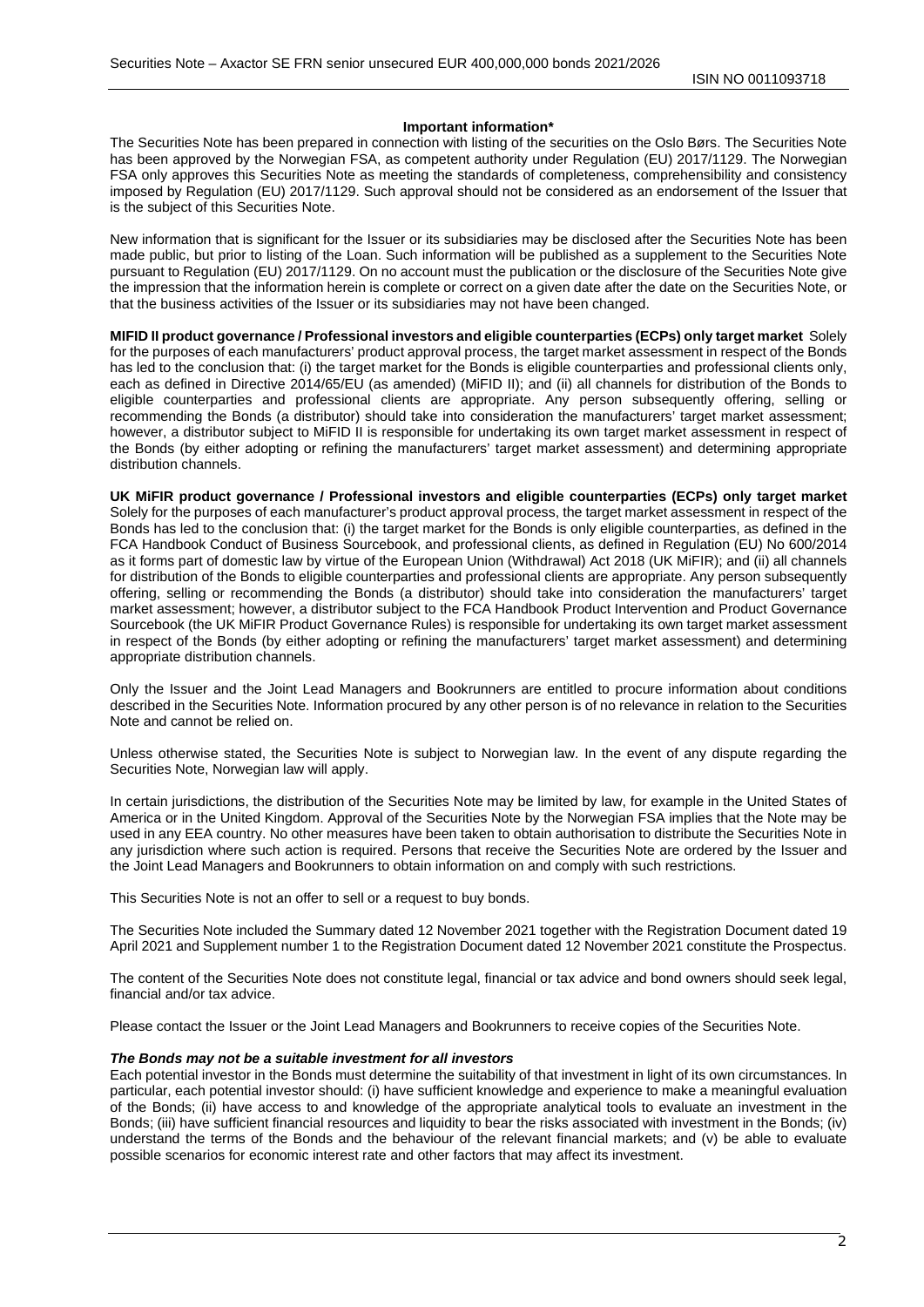#### **Factors which are material for the purpose of assessing the market risks associated with Bond:**

The Bonds may not be a suitable investment for all investors. Each potential investor in the Bonds must determine the suitability of that investment in light of its own circumstances. In particular, each potential investor should:

- (i) have sufficient knowledge and experience to make a meaningful evaluation of the Bonds, the merits and risks of investing in the Bonds and the information contained or incorporated by reference in this Securities Note and/or Registration Document or any applicable supplement;
- (ii) have access to, and knowledge of, appropriate analytical tools to evaluate, in the context of its particular financial situation, an investment in the Bonds and the impact the Bonds will have on its overall investment portfolio;
- (iii) have sufficient financial resources and liquidity to bear all of the risks of an investment in the Bonds, including where the currency for principal or interest payments is different from the potential investor's currency;
- (iv) understand thoroughly the terms of the Bonds and be familiar with the behaviour of the financial markets; and
- (v) be able to evaluate (either alone or with the help of a financial adviser) possible scenarios for economic, interest rate and other factors that may affect its investment and its ability to bear the applicable risks.

#### **Modification and Waiver**

The conditions of the Bonds contain provisions for calling meetings of bondholders to consider matters affecting their interests generally. These provisions permit defined majorities to bind all bondholders including bondholders who did not attend and vote at the relevant meeting and bondholders who voted in a manner contrary to the majority.

Please see the Bond Terms for the Bond Trustee's power to represent the Bondholders and the duties and authority of the Bond Trustee.

\*The capitalised words in the section "Important Information" are defined in Chapter 4: "Detailed information about the securities".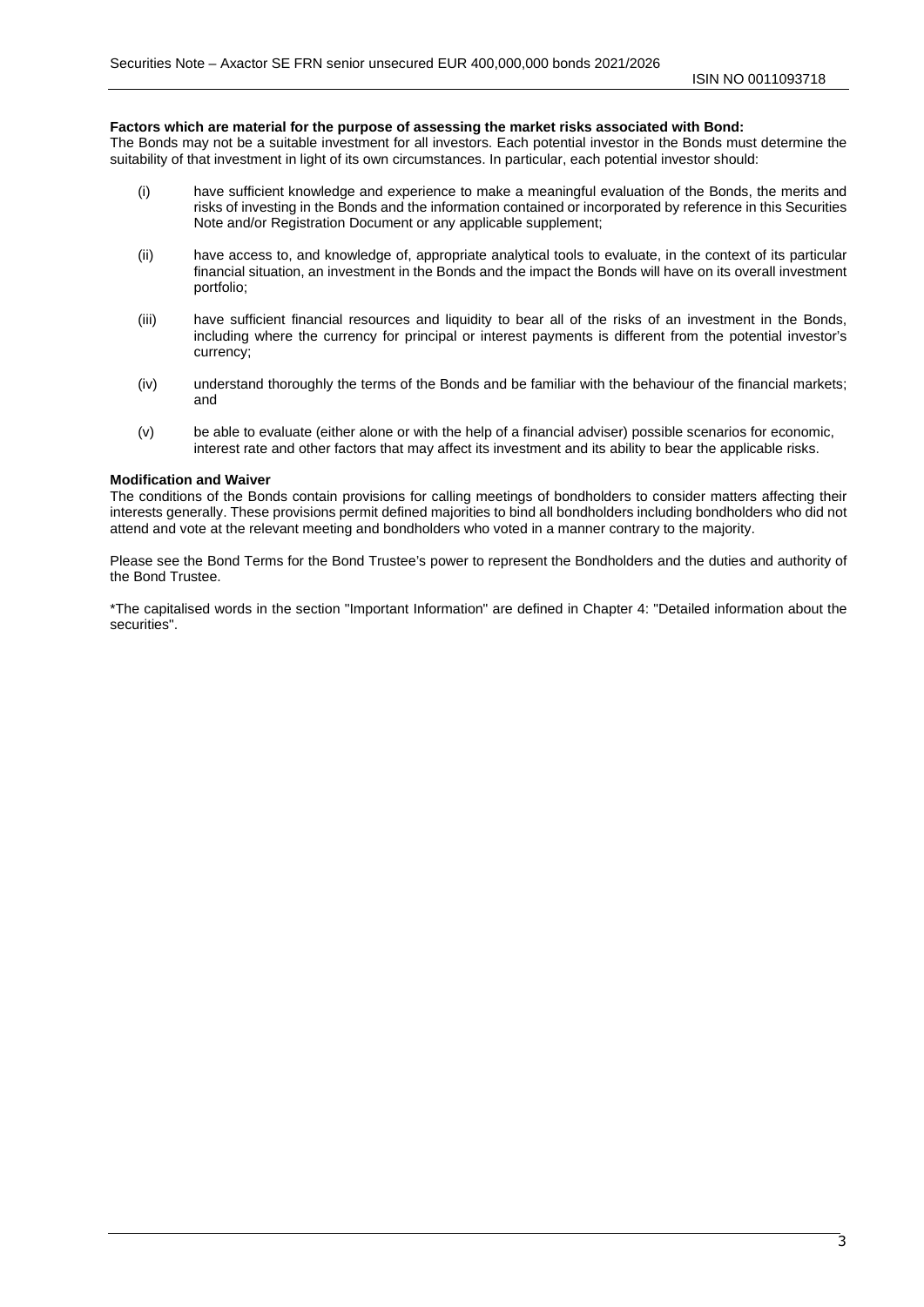#### Index: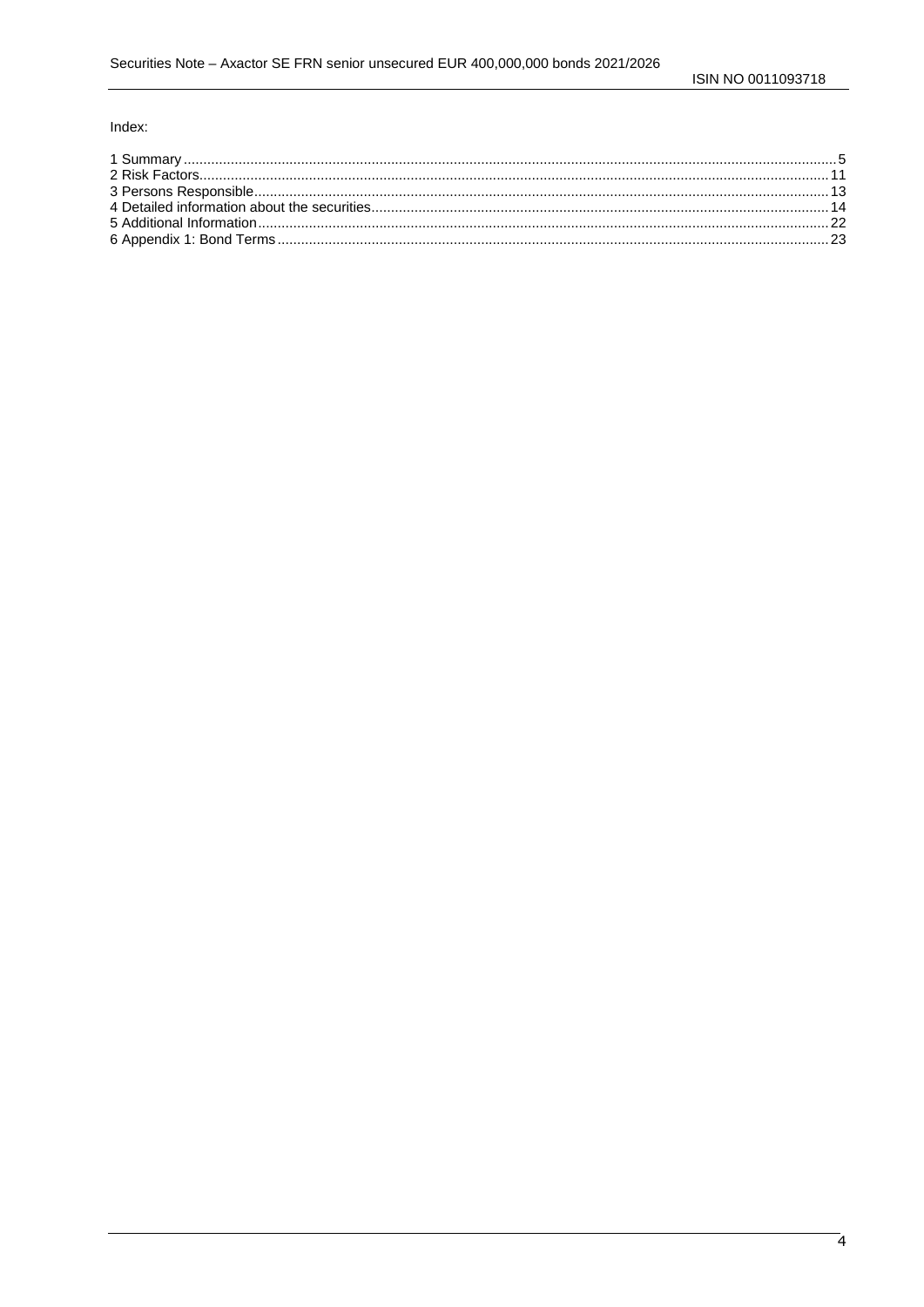# <span id="page-4-0"></span>**1 Summary**

Summaries are made up of disclosure requirements due to Article 7 in the REGULATION (EU) 2017/1129 OF THE EUROPEAN PARLIAMENT AND OF THE COUNCIL of 14 June 2017.

#### **A Introduction and warning**

| <b>Disclosure requirement</b>                                                                                                | <b>Disclosure</b>                                                                                                                                                                                                                                                                                                                                                                                                                                                                                                                                                                                                                                                                                                                                                                                                                                                                                                                                                                  |
|------------------------------------------------------------------------------------------------------------------------------|------------------------------------------------------------------------------------------------------------------------------------------------------------------------------------------------------------------------------------------------------------------------------------------------------------------------------------------------------------------------------------------------------------------------------------------------------------------------------------------------------------------------------------------------------------------------------------------------------------------------------------------------------------------------------------------------------------------------------------------------------------------------------------------------------------------------------------------------------------------------------------------------------------------------------------------------------------------------------------|
| Warning.                                                                                                                     | This summary should be read as introduction to the Prospectus. Any decision to invest in<br>the securities should be based on consideration of the Prospectus as a whole by the<br>investor. The investor could lose all or part of the invested capital. Where a claim relating<br>to the information contained in the Prospectus is brought before a court, the plaintiff<br>investor might, under the national law, have to bear the costs of translating the Prospectus<br>before the legal proceedings are initiated. Civil liability attaches only to those persons who<br>have tabled the summary including any translation thereof, but only where the summary is<br>misleading, inaccurate or inconsistent, when read together with the other parts of the<br>prospectus, or where it does not provide, when read together with the other parts of the<br>prospectus, key information in order to aid investors when considering whether to invest in<br>such securities. |
| Name and international securities<br>identification number ('ISIN') of<br>the securities.                                    | ISIN NO0011093718 Axactor SE FRN senior unsecured EUR 400,000,000 bonds<br>2021/2026.                                                                                                                                                                                                                                                                                                                                                                                                                                                                                                                                                                                                                                                                                                                                                                                                                                                                                              |
| Identity and contact details of the<br>issuer, including its legal entity<br>identifier ('LEI').                             | Axactor SE, Drammensveien 167, 0277 Oslo, Norway.<br>The Company's telephone number is +47 911 79 195. Registration number 921 896 328<br>and LEI-code (legal entity identifier): 549300P5VT8OMA17TJ33.                                                                                                                                                                                                                                                                                                                                                                                                                                                                                                                                                                                                                                                                                                                                                                            |
| Identity and contact details of the<br>offeror or of the person asking for<br>admission to trading on a<br>regulated market. | Not applicable. There is no offeror, the prospectus has been produced in connection with<br>listing of the securities on the Oslo Børs. The Issuer is going to ask for admission to trading<br>on a regulated market.                                                                                                                                                                                                                                                                                                                                                                                                                                                                                                                                                                                                                                                                                                                                                              |
| Identity and contact details of the<br>competent authority that approved<br>the prospectus                                   | Financial Supervisory Authority of Norway (Finanstilsynet), Revierstredet 3, 0151 Oslo.<br>Telephone number is +47 22 93 98 00. E-mail: prospekter@finanstilsynet.no.                                                                                                                                                                                                                                                                                                                                                                                                                                                                                                                                                                                                                                                                                                                                                                                                              |
| Date of approval of the<br>prospectus.                                                                                       | The Prospectus was approved on 12 November 2021.                                                                                                                                                                                                                                                                                                                                                                                                                                                                                                                                                                                                                                                                                                                                                                                                                                                                                                                                   |

#### **B Key information on the Issuer**

| <b>Disclosure requirement</b>       | <b>Disclosure</b>                                                                                                                                                                                                                                                                                                                                                                                                                                                                                                                                                                                                                                                                                                                                                                                           |
|-------------------------------------|-------------------------------------------------------------------------------------------------------------------------------------------------------------------------------------------------------------------------------------------------------------------------------------------------------------------------------------------------------------------------------------------------------------------------------------------------------------------------------------------------------------------------------------------------------------------------------------------------------------------------------------------------------------------------------------------------------------------------------------------------------------------------------------------------------------|
| Who is the issuer of the securities |                                                                                                                                                                                                                                                                                                                                                                                                                                                                                                                                                                                                                                                                                                                                                                                                             |
| Domicile and legal form             | Axactor SE is a European public limited liability company established as a SE in<br>accordance with the Council Regulation (EC) No 2157/2001 with its registered business<br>office in Norway incorporated under the laws of Norway with registration number 921 896<br>328.                                                                                                                                                                                                                                                                                                                                                                                                                                                                                                                                |
|                                     | A company established as Societas Europaea ("SE") in accordance with the Council<br>Regulation (EC) No 2157/2001 with a registered business office in Norway, is as a main<br>rule subject to the Norwegian Public Limited Companies Act, c.f. Act 2005-04-01 no. 14,<br>c.f. Council Regulation (EC) No 2157/2001 (the "Norwegian SE-Act"), provided nothing<br>else follows from Council Regulation (EC) No 2157/2001, the articles of association set out<br>in accordance with Council Regulation (EC) No 2157/2001, or the Norwegian SE-Act, c.f.<br>the Norwegian SE-Act section 2.                                                                                                                                                                                                                   |
|                                     | LEI-code: 549300P5VT8OMA17TJ33.                                                                                                                                                                                                                                                                                                                                                                                                                                                                                                                                                                                                                                                                                                                                                                             |
| Principal activities                | Axactor is a pan-European debt collector with operations in Finland, Germany, Italy,<br>Norway, Spain and Sweden, with headquarters in Oslo, Norway. The Company's core<br>business areas are unsecured purchased debt (NPL) and third-party collection (3PC). In<br>addition, it is operating in the REOs segment which is in run-off based on strategic<br>considerations. Axactor has come a long way since its current business strategy was<br>launched in late 2015, and has become one of the 10 largest debt collectors in Europe.<br>Through its streamlined 'One Axactor' operating model, and with a focus on a selected<br>number of & developed NPL markets and asset classes, Axactor has established a<br>scalable debt collection platform, with low complexity and limited legacy systems. |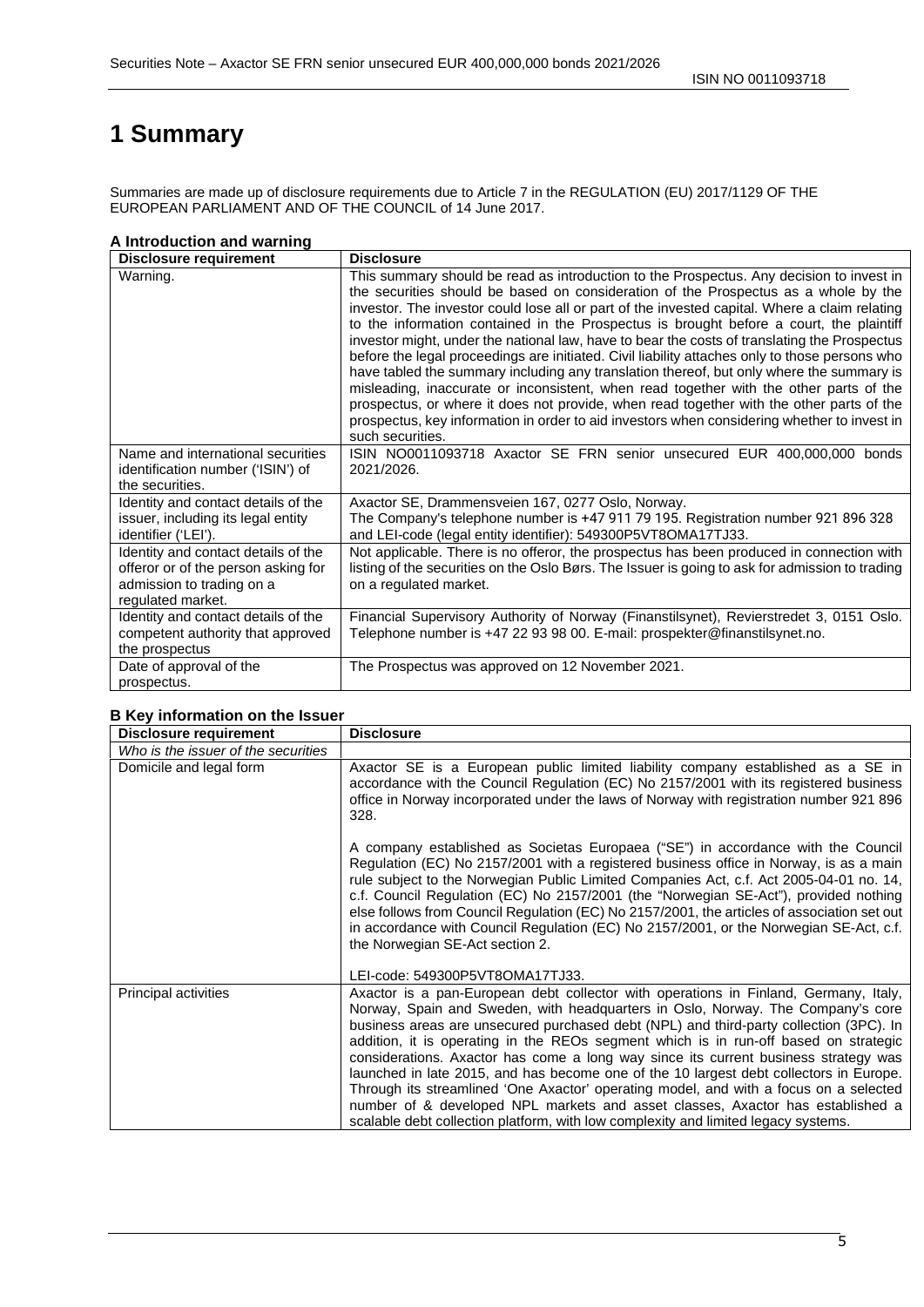Major shareholders

The 20 largest shareholders as of 13 October 2021:

| Investor                           | Number of shares | % of top 20 | % of total | <b>Type</b> | Country    |
|------------------------------------|------------------|-------------|------------|-------------|------------|
| <b>GEVERAN TRADING CO LTD</b>      | 137,855,892      | 74.05 %     | 45.63%     | Comp.       | <b>CYP</b> |
| <b>TVENGE TORSTEIN INGVALD</b>     | 10,000,000       | 5.37 %      | 3.31 %     | Priv.       | NOR        |
| <b>FERD AS</b>                     | 7,864,139        | 4.22 %      | 2.60 %     | Comp.       | <b>NOR</b> |
| VERDIPAPIRFONDET NORDEA NORGE VERD | 4,454,162        | 2.39 %      | 1.47 %     | Comp.       | <b>NOR</b> |
| SKANDINAVISKA ENSKILDA BANKEN AB   | 3,079,467        | 1.65 %      | 1.02%      | Nom.        | <b>MLT</b> |
| NORDNET LIVSFORSIKRING AS          | 2,320,272        | 1.25%       | 0.77%      | Comp.       | <b>NOR</b> |
| <b>RANGNES ENDRE</b>               | 2,017,000        | 1.08%       | 0.67%      | Priv.       | <b>NOR</b> |
| <b>GVEPSEBORG AS</b>               | 2,009,694        | 1.08%       | 0.67%      | Comp.       | <b>NOR</b> |
| STAVERN HELSE OG FORVALTNING AS    | 2,000,000        | 1.07 %      | 0.66%      | Comp.       | <b>NOR</b> |
| <b>ALPETTE AS</b>                  | 1,661,643        | 0.89%       | 0.55%      | Comp.       | <b>NOR</b> |
| VERDIPAPIRFONDET NORDEA AVKASTNING | 1,643,423        | 0.88%       | 0.54%      | Comp.       | <b>NOR</b> |
| <b>VERDIPAPIRFONDET DNB NORGE</b>  | 1,518,841        | 0.82%       | 0.50%      | Comp.       | <b>NOR</b> |
| <b>VELDE HOLDING AS</b>            | 1,400,000        | 0.75%       | 0.46%      | Comp.       | <b>NOR</b> |
| VERDIPAPIRFONDET NORDEA KAPITAL    | 1,343,933        | 0.72%       | 0.44%      | Comp.       | <b>NOR</b> |
| NORDEA BANK ABP                    | 1,200,953        | 0.65%       | 0.40%      | Nom.        | <b>DNK</b> |
| <b>VPF DNB AM NORSKE AKSJER</b>    | 1,186,252        | 0.64%       | 0.39%      | Comp.       | <b>NOR</b> |
| LOPEZ SANCHEZ ANDRES               | 1,177,525        | 0.63%       | 0.39%      | Priv.       | <b>ESP</b> |
| <b>MARTIN IBEAS DAVID</b>          | 1,177,525        | 0.63%       | 0.39%      | Priv.       | <b>ESP</b> |
| SKANDINAVISKA ENSKILDA BANKEN AB   | 1,159,420        | 0.62%       | 0.38%      | Nom.        | <b>LUX</b> |
| <b>DUGSTAD SVEIN</b>               | 1,104,187        | 0.59%       | 0.37%      | Priv.       | <b>NOR</b> |
| Total number owned by top 20       | 186, 174, 328    | 100 %       | 61.62%     |             |            |
| Total number of shares             | 302.145.464      |             | 100 %      |             |            |

Geveran Trading Co. Limited, a company indirectly controlled by trusts established by Mr. John Fredriksen for the benefit of his immediate family ("Geveran") owns 137,855,892 shares in Axactor, representing 45.63 % of outstanding shares capital.

| Management                            | <b>Name</b>         | <b>Position</b>                                           |  |
|---------------------------------------|---------------------|-----------------------------------------------------------|--|
|                                       | Johnny Tsolis       | <b>Chief Execute Officer</b>                              |  |
|                                       | Arnt Andre Dullum   | <b>Chief Operating Officer</b>                            |  |
|                                       | Kyrre Svae          | Chief of Strategy and IR                                  |  |
|                                       | Nina Mortensen      | <b>Chief Financial Officer</b>                            |  |
|                                       | Vibeke Ly           | Chief of Staff                                            |  |
|                                       | Robin Knowles       | <b>Chief Investment Officer</b>                           |  |
|                                       | Andrés López        | Country Manager Spain                                     |  |
|                                       | Heidi Piispanen     | <b>Country Manager Finland</b>                            |  |
|                                       | <b>Steffen Fink</b> | <b>Country Manager Germany</b>                            |  |
|                                       | Stina Koren         | <b>Country Manager Norway</b>                             |  |
|                                       | Antonio Cataneo     | Country Manager Italy                                     |  |
|                                       | Lisa Sohtell        | <b>Country Manager Sweden</b>                             |  |
| Statutory auditors                    |                     | PricewaterhouseCoopers AS, independent public accountants |  |
| What is the key financial information |                     |                                                           |  |
| regarding the issuer                  |                     |                                                           |  |
| Key financial information             |                     |                                                           |  |

Axactor SE Consolidated

| Amount in EUR thousand                                              | <b>YTD Q2 2021</b><br><b>Unaudited</b> | <b>Annual Report</b><br>2020<br>Audited* |
|---------------------------------------------------------------------|----------------------------------------|------------------------------------------|
| Operating profit                                                    | 34,975                                 | 21,161                                   |
| Net financial debt (long term debt plus short term debt minus cash) | 784.054                                | 885,460                                  |
| Net Cash flows from operating activities                            | 49.099                                 | $-4,899$                                 |
| Net Cash flows from financing activities                            | $-50.343$                              | $-12,512$                                |
| Net Cash flow from investing activities                             | $-1.453$                               | $-6,089$                                 |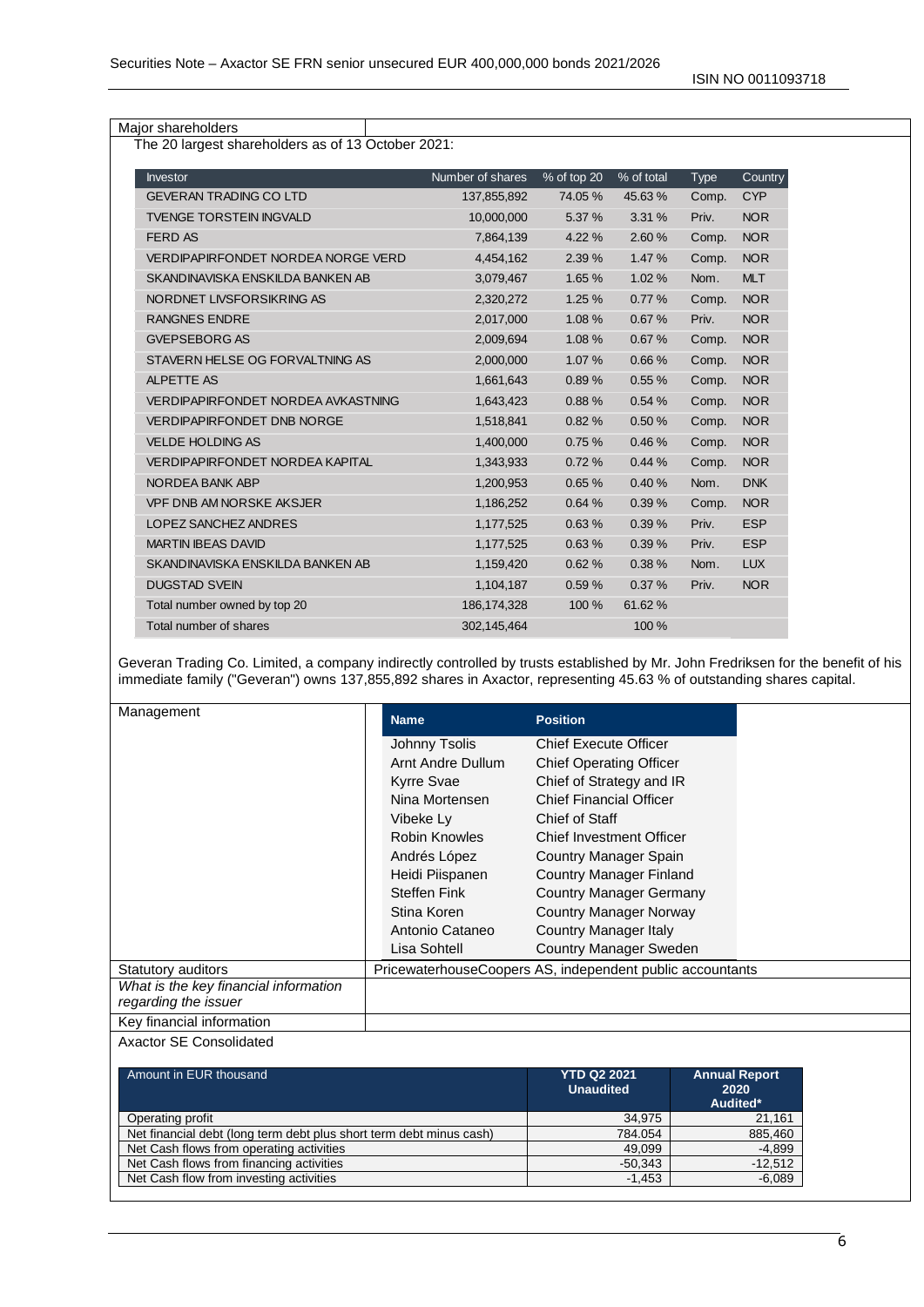\* Cash flow from NPL and REO investments is moved from investing activities to operating activities in Cash flow statement, net change is zero.

Axactor SE

| Amount in EUR thousand                                              | <b>Annual Report 2020</b><br><b>Audited</b> |
|---------------------------------------------------------------------|---------------------------------------------|
| Operating profit                                                    | -4.610                                      |
| Net financial debt (long term debt plus short term debt minus cash) | 189,295                                     |
| Net Cash flows from operating activities                            | $-902$                                      |
| Net Cash flows from financing activities                            | $-2.670$                                    |
| Net Cash flow from investing activities                             | 108                                         |

There is no description of any qualifications in the audit report in Annual Report 2020. Most material key risk factors

| What is the key risk factors that<br>are specific to the issuer | There is a risk that the Group will be unable to compete with businesses that offer<br>$\bullet$<br>more attractive pricing levels and the Group's competitors may have or develop<br>competitive strengths that the Group is unable to match.<br>Reputational damage due to an unforeseen event could adversely affect the<br>$\bullet$<br>Company's business and ability to attract new clients.<br>If the Group is unable to enter into new debt collection contracts or purchase<br>$\bullet$<br>portfolios at appropriate prices there is a risk that the Group's business and its<br>ability to implement its business plan will be materially adversely affected.<br>There is a risk that the Group will make acquisitions that prove unsuccessful which<br>could have a material adverse effect on the financial position of the Group.<br>A failure to comply with applicable regulations in relevant jurisdictions may<br>materially adversely affect the Group's financial position and ability to operate in<br>such jurisdictions.<br>Any failure to implement the Group's strategic plans may have a material adverse<br>effect on the Group's business, results of operations or financial conditions.<br>A failure to employ and or retain skilled personnel may have a material adverse<br>$\bullet$<br>effect on the business of the Group.<br>A failure to retain third-party service providers may have a material adverse effect<br>on the business of the Group.<br>A failure to collect under the debt collection contracts or purchased portfolios may<br>have a material adverse effect on the financial position of the Group.<br>Incorrect assumptions made in the purchase of debt portfolios may have a<br>$\bullet$<br>material adverse effect on the financial position of the Group. |
|-----------------------------------------------------------------|----------------------------------------------------------------------------------------------------------------------------------------------------------------------------------------------------------------------------------------------------------------------------------------------------------------------------------------------------------------------------------------------------------------------------------------------------------------------------------------------------------------------------------------------------------------------------------------------------------------------------------------------------------------------------------------------------------------------------------------------------------------------------------------------------------------------------------------------------------------------------------------------------------------------------------------------------------------------------------------------------------------------------------------------------------------------------------------------------------------------------------------------------------------------------------------------------------------------------------------------------------------------------------------------------------------------------------------------------------------------------------------------------------------------------------------------------------------------------------------------------------------------------------------------------------------------------------------------------------------------------------------------------------------------------------------------------------------------------------------------------------------------------------------------------------------------|

#### **C Key information on the securities**

| <b>Disclosure requirements</b>                         | <b>Disclosure</b>                                                                                                                                                                                                                                                                                                                                                                                                                                                         |
|--------------------------------------------------------|---------------------------------------------------------------------------------------------------------------------------------------------------------------------------------------------------------------------------------------------------------------------------------------------------------------------------------------------------------------------------------------------------------------------------------------------------------------------------|
| What are the main features of the<br>securities        |                                                                                                                                                                                                                                                                                                                                                                                                                                                                           |
| Description of the securities.<br>including ISIN code. | ISIN code NO0011093718. Axactor SE FRN senior unsecured EUR 400,000,000 bonds<br>2021/2026. Issue date for first tranche 15 September 2021. Maturity Date: 15 September<br>2026.                                                                                                                                                                                                                                                                                          |
|                                                        | Floating interest rate, payable 15 March, 15 June, 15 September and 15 December in<br>each year. Any adjustment will be made according to the Business Day Convention.<br>Coupon Rate is Reference Rate + Margin, where Reference Rate means 3 months<br>EURIBOR and Margin (5.35 per cent per annum). Current Coupon Rate: 5.35 % p.a. for<br>the interest period ending on 15 December 2021. First tranche EUR 300,000,000.<br>Maximum Issue Amount is EUR 400,000,000. |
|                                                        | The Bondholders have a Mandatory repurchase due to a Put Option Event.                                                                                                                                                                                                                                                                                                                                                                                                    |
|                                                        | Issuer has a call option and an early redemption option due to a tax event.                                                                                                                                                                                                                                                                                                                                                                                               |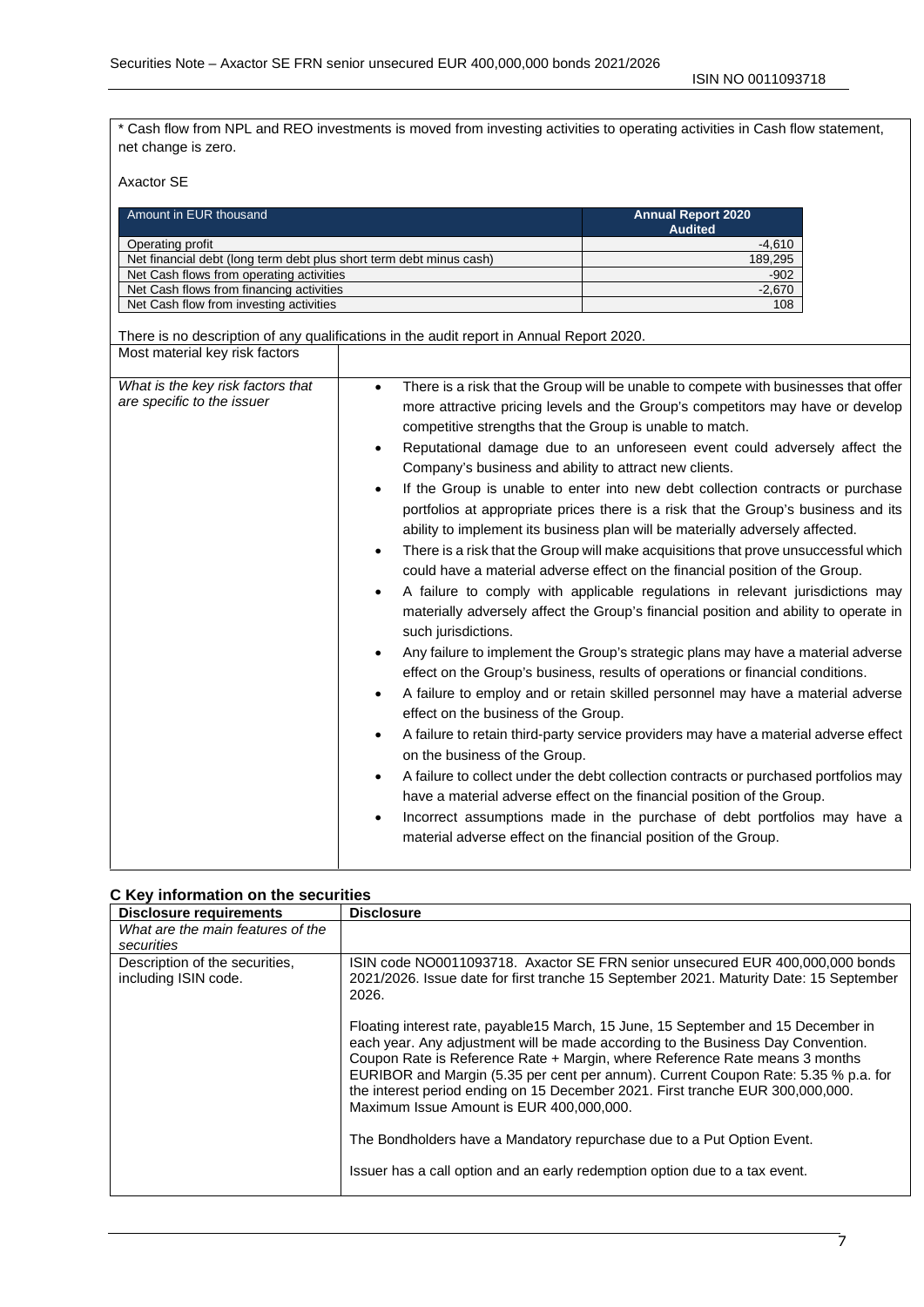|                                                                                     |     | Dependent on the market price. Yield for the Interest Period 15 September 2021 - 15<br>December 2021) is 5.4579 % p.a. assuming a price of 100 %.                                                                                                                                                                                                                                                                                                                                                                                                                                                                                                                                                                                                                                                                                                                                |
|-------------------------------------------------------------------------------------|-----|----------------------------------------------------------------------------------------------------------------------------------------------------------------------------------------------------------------------------------------------------------------------------------------------------------------------------------------------------------------------------------------------------------------------------------------------------------------------------------------------------------------------------------------------------------------------------------------------------------------------------------------------------------------------------------------------------------------------------------------------------------------------------------------------------------------------------------------------------------------------------------|
|                                                                                     |     | Nordic Trustee AS (as the Bond Trustee) enters into the Bond Terms on behalf of the<br>Bondholders and is granted authority to act on behalf of the Bondholders to the extent<br>provided for in the Bond Terms.                                                                                                                                                                                                                                                                                                                                                                                                                                                                                                                                                                                                                                                                 |
| Description of the rights attached                                                  |     | Mandatory repurchase due to a Put Option Event                                                                                                                                                                                                                                                                                                                                                                                                                                                                                                                                                                                                                                                                                                                                                                                                                                   |
| to the securities, limitations to<br>those rights and ranking of the<br>securities. | (a) | Upon the occurrence of a Put Option Event, each Bondholder will have<br>the right (the "Put Option") to require that the Issuer purchases all or<br>some of the Bonds held by that Bondholder at a price equal to 101 per<br>cent. of the Nominal Amount.                                                                                                                                                                                                                                                                                                                                                                                                                                                                                                                                                                                                                        |
|                                                                                     | (b) | The Put Option must be exercised within 15 Business Days after the<br>Issuer has given notice to the Bond Trustee and the Bondholders that a<br>Put Option Event has occurred pursuant to Clause 12.3 (Put Option<br>Event) in the Bond Terms. Once notified, the Bondholders' right to<br>exercise the Put Option is irrevocable.                                                                                                                                                                                                                                                                                                                                                                                                                                                                                                                                               |
|                                                                                     | (c) | Each Bondholder may exercise its Put Option by written notice to its<br>account manager for the CSD, who will notify the Paying Agent of the<br>exercise of the Put Option. The Put Option Repayment Date will be the<br>5 <sup>th</sup> Business Day after the end of 15 Business Days exercise period<br>referred to in paragraph (b) above. However, the settlement of the Put<br>Option will be based on each Bondholders holding of Bonds at the Put<br>Option Repayment Date.                                                                                                                                                                                                                                                                                                                                                                                              |
|                                                                                     | (d) | If Bonds representing more than 90.00 per cent. of the Outstanding<br>Bonds have been repurchased pursuant to this Clause 10.3 (Mandatory<br>repurchase due to a Put Option Event) in the Bond Terms, the Issuer is<br>entitled to repurchase all the remaining Outstanding Bonds at the price<br>stated in paragraph (a) above by notifying the remaining Bondholders of<br>its intention to do so no later than 10 Business Days after the Put Option<br>Repayment Date. Such notice sent by the Issuer is irrevocable and shall<br>specify the Call Option Repayment Date.                                                                                                                                                                                                                                                                                                    |
|                                                                                     |     | "Put Option Event" means a Change of Control Event or a De-Listing Event.                                                                                                                                                                                                                                                                                                                                                                                                                                                                                                                                                                                                                                                                                                                                                                                                        |
|                                                                                     |     | Voluntary early redemption - Call Option                                                                                                                                                                                                                                                                                                                                                                                                                                                                                                                                                                                                                                                                                                                                                                                                                                         |
|                                                                                     | (a) | The Issuer may redeem all or part of the Outstanding Bonds (the "Call<br>Option") on any Business Day from and including:                                                                                                                                                                                                                                                                                                                                                                                                                                                                                                                                                                                                                                                                                                                                                        |
|                                                                                     |     | (i) the Issue Date to, but not including, the First Call Date at a price<br>equal to the Make Whole Amount;<br>the First Call Date to, but not including, the Interest Payment<br>(ii)                                                                                                                                                                                                                                                                                                                                                                                                                                                                                                                                                                                                                                                                                           |
|                                                                                     |     | Date in March 2026 at a price equal to 101.070 per cent. of the<br>Nominal Amount for each redeemed Bond; and<br>the Interest Payment Date in March 2026 to, but not including,<br>(iii)<br>the Maturity Date at a price equal to 100.535 per cent. of the                                                                                                                                                                                                                                                                                                                                                                                                                                                                                                                                                                                                                       |
|                                                                                     |     | Nominal Amount for each redeemed Bond.                                                                                                                                                                                                                                                                                                                                                                                                                                                                                                                                                                                                                                                                                                                                                                                                                                           |
|                                                                                     | (b) | Any redemption of Bonds pursuant to Clause 10.2 (a) in the Bond<br>Terms shall be determined based upon the redemption prices<br>applicable on the Call Option Repayment Date.                                                                                                                                                                                                                                                                                                                                                                                                                                                                                                                                                                                                                                                                                                   |
|                                                                                     | (c) | The Call Option may be exercised by the Issuer by written notice to the<br>Bond Trustee at least 10 Business Days prior to the proposed Call<br>Option Repayment Date. Such notice sent by the Issuer is irrevocable<br>and shall specify the Call Option Repayment Date. Unless the Make<br>Whole Amount is set out in the written notice where the Issuer exercises<br>the Call Option, the Issuer shall calculate the Make Whole Amount and<br>provide such calculation by written notice to the Bond Trustee as soon<br>as possible and at the latest within 3 Business Days from the date of the<br>notice. Any redemption notice given in respect of redemptions of Bonds<br>may, at the Issuer's discretion, be subject to the satisfaction of one or<br>more conditions precedent, to be satisfied at least 3 Business Days<br>prior to such Call Option Repayment Date. |
|                                                                                     |     |                                                                                                                                                                                                                                                                                                                                                                                                                                                                                                                                                                                                                                                                                                                                                                                                                                                                                  |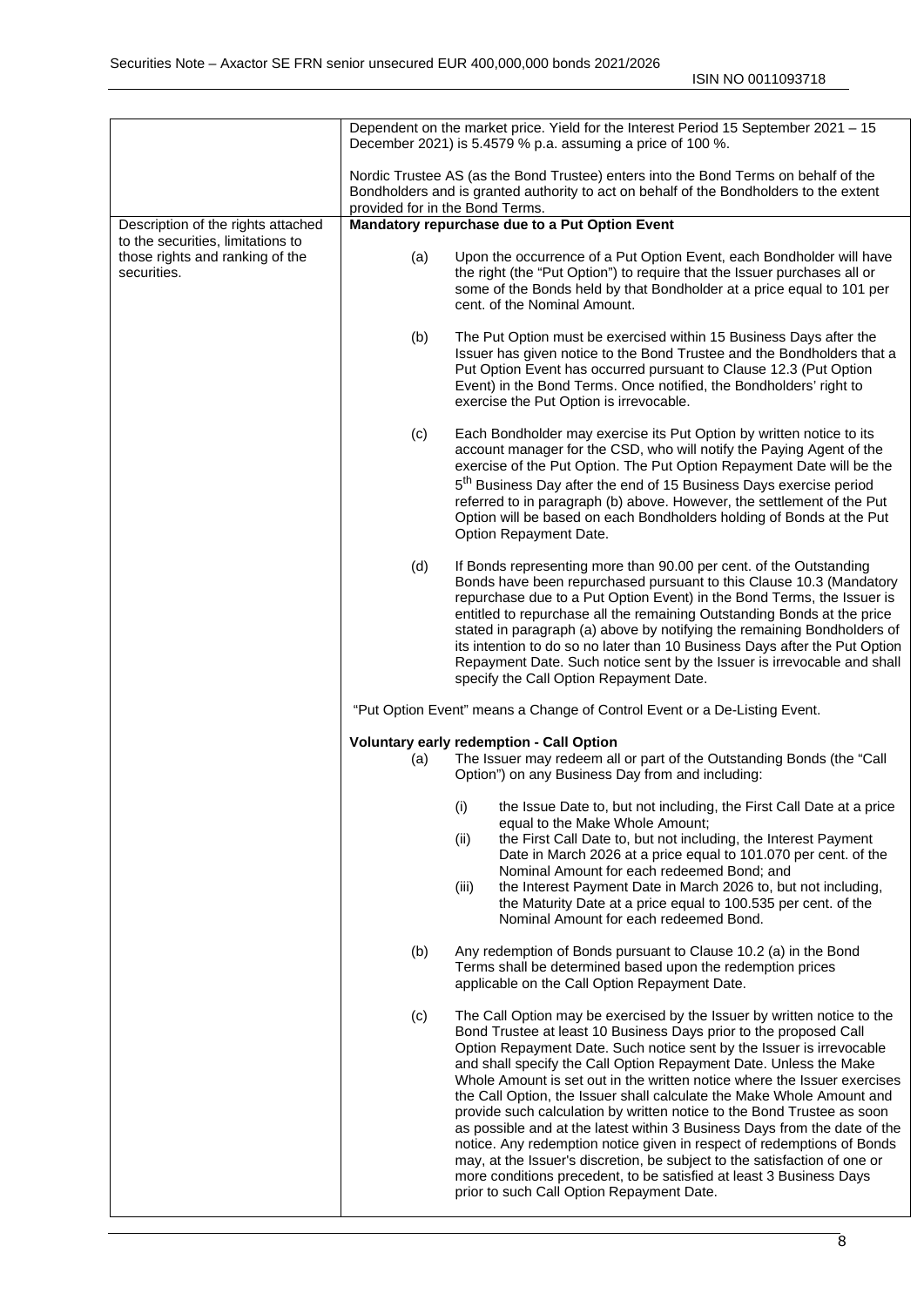|                                                                                                | Any Call Option exercised in part will be used for pro rata payment to<br>(d)<br>the Bondholders in accordance with the applicable regulations of the<br>CSD.                                                                                                                                                                                                                                                                                                                                                                                                                                                                                                                                                                                                                                                                                                                                                  |
|------------------------------------------------------------------------------------------------|----------------------------------------------------------------------------------------------------------------------------------------------------------------------------------------------------------------------------------------------------------------------------------------------------------------------------------------------------------------------------------------------------------------------------------------------------------------------------------------------------------------------------------------------------------------------------------------------------------------------------------------------------------------------------------------------------------------------------------------------------------------------------------------------------------------------------------------------------------------------------------------------------------------|
|                                                                                                | Early redemption option due to a tax event<br>If the Issuer is or will be required to gross up any withheld tax imposed by law from any<br>payment in respect of the Bonds under the Finance Documents pursuant to Clause 8.4<br>(Taxation) in the Bond Terms as a result of a change in applicable law implemented after<br>the date of the Bond Terms, the Issuer will have the right to redeem all, but not only<br>some, of the Outstanding Bonds at a price equal to 100 per cent. of the Nominal Amount.<br>The Issuer shall give written notice of such redemption to the Bond Trustee and the<br>Bondholders at least 20 Business Days prior to the Tax Event Repayment Date, provided<br>that no such notice shall be given earlier than 40 Business Days prior to the earliest date<br>on which the Issuer would be obliged to withhold such tax were a payment in respect of<br>the Bonds then due. |
|                                                                                                | Denomination: EUR 10,000 - each and ranking pari passu among themselves. Minimum<br>subscription and allocation amount of EUR 100,000.                                                                                                                                                                                                                                                                                                                                                                                                                                                                                                                                                                                                                                                                                                                                                                         |
| Status of the bonds and<br>transaction security                                                | The Bonds will constitute senior debt obligations of the Issuer. The Bonds will rank pari<br>passu between themselves and will rank at least pari passu with all other obligations of<br>the Issuer (save for such claims which are preferred by bankruptcy, insolvency,<br>liquidation or other similar laws of general application).                                                                                                                                                                                                                                                                                                                                                                                                                                                                                                                                                                         |
|                                                                                                | The Bonds are unsecured.                                                                                                                                                                                                                                                                                                                                                                                                                                                                                                                                                                                                                                                                                                                                                                                                                                                                                       |
| Any restrictions on the free                                                                   | Certain purchase or selling restrictions may apply to Bondholders under applicable local                                                                                                                                                                                                                                                                                                                                                                                                                                                                                                                                                                                                                                                                                                                                                                                                                       |
| transferability of the securities.                                                             | laws and regulations from time to time. Neither the Issuer nor the Bond Trustee shall be<br>responsible to ensure compliance with such laws and regulations and each Bondholder is<br>responsible for ensuring compliance with the relevant laws and regulations at its own<br>cost and expense.                                                                                                                                                                                                                                                                                                                                                                                                                                                                                                                                                                                                               |
|                                                                                                | A Bondholder who has purchased Bonds in breach of applicable restrictions may,<br>notwithstanding such breach, benefit from the rights attached to the Bonds pursuant to<br>the Bond Terms (including, but not limited to, voting rights), provided that the Issuer shall<br>not incur any additional liability by complying with its obligations to such Bondholder.                                                                                                                                                                                                                                                                                                                                                                                                                                                                                                                                          |
| Where will the securities be traded<br>Indication as to whether the                            |                                                                                                                                                                                                                                                                                                                                                                                                                                                                                                                                                                                                                                                                                                                                                                                                                                                                                                                |
| securities offered are or will be the<br>object of an application for<br>admission to trading. | An application for admission to trading on the Oslo Børs will be made once the<br>Prospectus has been approved.                                                                                                                                                                                                                                                                                                                                                                                                                                                                                                                                                                                                                                                                                                                                                                                                |
| Is there a guarantee attached to<br>the securities?                                            | Not applicable. There is no guarantee attached to the securities.                                                                                                                                                                                                                                                                                                                                                                                                                                                                                                                                                                                                                                                                                                                                                                                                                                              |
| What are the key risks that are<br>specific to the securities                                  |                                                                                                                                                                                                                                                                                                                                                                                                                                                                                                                                                                                                                                                                                                                                                                                                                                                                                                                |
| Most material key risks                                                                        | The Bonds are unsecured. Rights to receive payment on the Bonds in a default<br>$\bullet$<br>situation will therefore be subject to all secured lenders first receiving due<br>payment. Under a Bankruptcy, the Bondholders will not receive any payment<br>unless there are remaining funds after the secured creditors have received<br>payment in full.                                                                                                                                                                                                                                                                                                                                                                                                                                                                                                                                                     |
|                                                                                                | The Bonds are floating rate. The coupon payments depend on NIBOR interest<br>$\bullet$<br>rate and the Margin and will vary in accordance with the variability of the NIBOR<br>interest rate.                                                                                                                                                                                                                                                                                                                                                                                                                                                                                                                                                                                                                                                                                                                  |
|                                                                                                | Price risk. The primary price risk for the Bonds is ultimately related to the market<br>$\bullet$<br>view of the correct trading level for the credit spread related to the Bonds at a<br>certain time during the tenor, compared with the credit margin the Bonds are<br>carrying. General changes in the market conditions and/or Issuer specific<br>circumstances may increase the credit spread trading level relative to the<br>coupon defined credit margin of the Bonds.                                                                                                                                                                                                                                                                                                                                                                                                                                |

#### **D Key information on the admission to trading on a regulated marked**

| <b>Disclosure</b> | <b>Disclosure</b>                                                                                        |
|-------------------|----------------------------------------------------------------------------------------------------------|
| requirements      |                                                                                                          |
| Under which       | The Loan was initially offered to professional, certain non-professional and eligible investors prior to |
| conditions and    | the Issue date for first tranche. The Loan is freely negotiable, however certain purchase or selling     |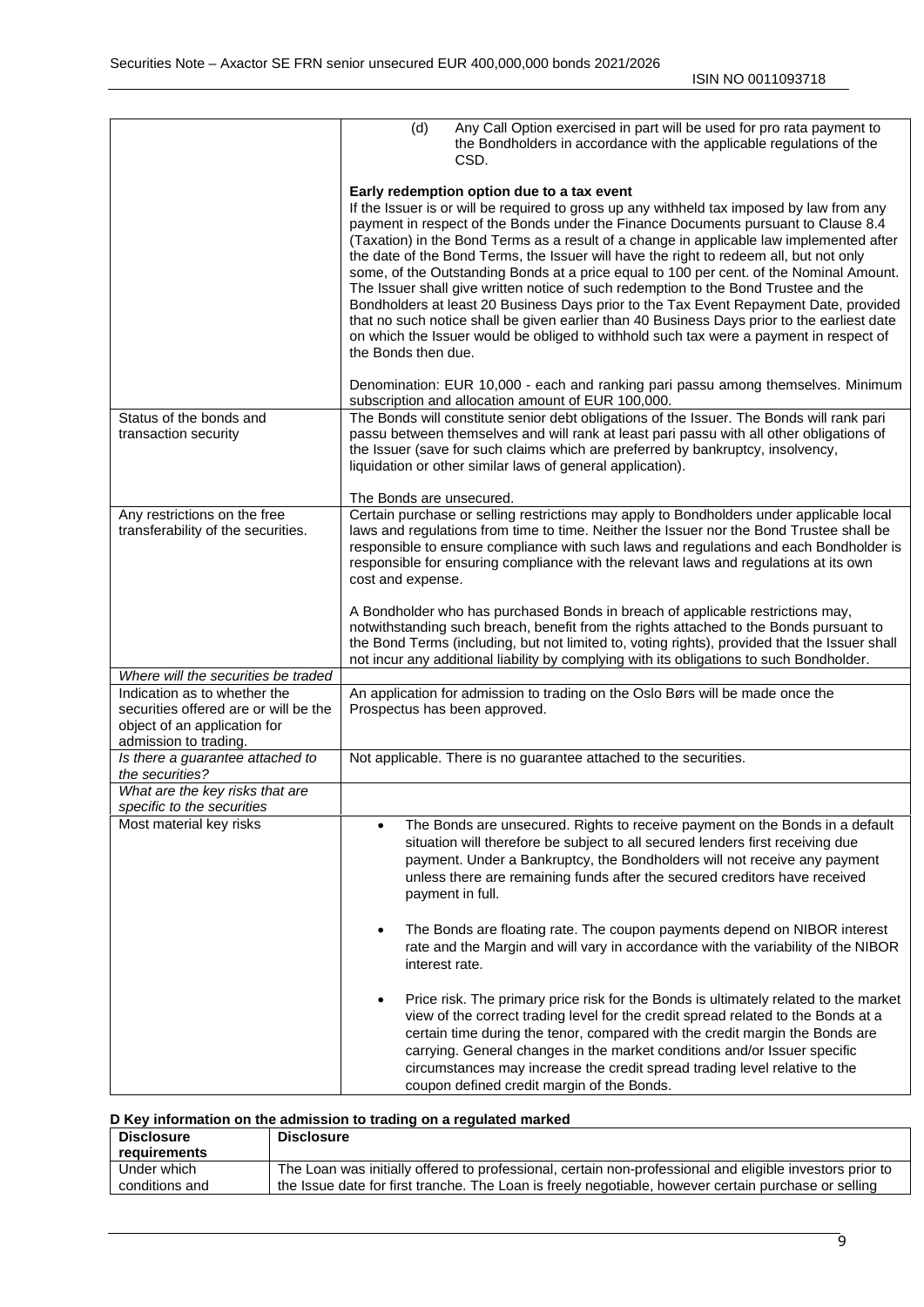ISIN NO 0011093718

| timetable can I invest<br>in this security?                                     | restrictions may apply to Bondholders under applicable local laws and regulations from time to time.<br>There is no market-making agreement entered into in connection with the Bond Issues.<br>The estimate of total expenses related to the issues are as follow:<br><b>External party</b><br>The Norwegian FSA<br>The stock exchange<br>The Bond Trustee, p.a.<br>Legal fee<br>The Lead Managers and Listing Agent                                                                                                                                                                                                                                                                                                                                   | Cost<br>NOK 38,000<br>NOK 38.315<br>NOK 131.000<br>NOK 350.000<br>EUR 4.059.900 |  |
|---------------------------------------------------------------------------------|---------------------------------------------------------------------------------------------------------------------------------------------------------------------------------------------------------------------------------------------------------------------------------------------------------------------------------------------------------------------------------------------------------------------------------------------------------------------------------------------------------------------------------------------------------------------------------------------------------------------------------------------------------------------------------------------------------------------------------------------------------|---------------------------------------------------------------------------------|--|
|                                                                                 | Admission to trading on a regulated market will take place as soon as possible after the Prospectus<br>has been approved by the Norwegian FSA.                                                                                                                                                                                                                                                                                                                                                                                                                                                                                                                                                                                                          |                                                                                 |  |
| Why is the prospectus<br>being produced                                         | In connection with listing of the securities on the Oslo Børs.                                                                                                                                                                                                                                                                                                                                                                                                                                                                                                                                                                                                                                                                                          |                                                                                 |  |
| Reasons for the<br>admission to trading<br>on a regulated marked<br>and use of. | Use of proceeds<br>(a)<br>The Issuer will use the net proceeds from the Initial Bond Issue:<br>(i) to repay the Existing EUR 140 million Bond Issue; and                                                                                                                                                                                                                                                                                                                                                                                                                                                                                                                                                                                                |                                                                                 |  |
|                                                                                 | (ii) to repay the Axactor Italy Debt EUR 34 million;<br>(iii) any remaining amount, for general corporate purposes.                                                                                                                                                                                                                                                                                                                                                                                                                                                                                                                                                                                                                                     |                                                                                 |  |
|                                                                                 | (b) The Issuer will use the net proceeds from the issuance of any Additional Bonds for<br>general corporate purposes.                                                                                                                                                                                                                                                                                                                                                                                                                                                                                                                                                                                                                                   |                                                                                 |  |
| Underwriting                                                                    | Estimated net amount of the proceeds is approximately: EUR 295,940,100.<br>Not applicable. The prospectus has been produced in connection with listing of the securities on the                                                                                                                                                                                                                                                                                                                                                                                                                                                                                                                                                                         |                                                                                 |  |
| agreement                                                                       | Oslo Børs and not in connection with an offer                                                                                                                                                                                                                                                                                                                                                                                                                                                                                                                                                                                                                                                                                                           |                                                                                 |  |
| Description of material<br>conflicts of interest to<br>the issue including      | The involved persons in the Issue have no interest, nor conflicting interests that are material to the<br>Bond Issue.                                                                                                                                                                                                                                                                                                                                                                                                                                                                                                                                                                                                                                   |                                                                                 |  |
| conflicting interests.                                                          | Arctic Securities AS, DNB Markets, a part of DNB Bank ASA, Nordea Bank Abp, filial i Norge, the<br>Joint Lead Managers and Bookrunners, have assisted the Company in preparing the Prospectus.<br>The Joint Lead Managers and Bookrunners and/or affiliated companies and/or officers, directors and<br>employees may be a market maker or hold a position in any instrument or related instrument<br>discussed in the Prospectus and may perform or seek to perform financial advisory or banking<br>services related to such instruments. The Joint Lead Managers' and Bookrunners' corporate finance<br>department may act as manager for this Company in private and/or public placement and/or resale<br>not publicly available or commonly known. |                                                                                 |  |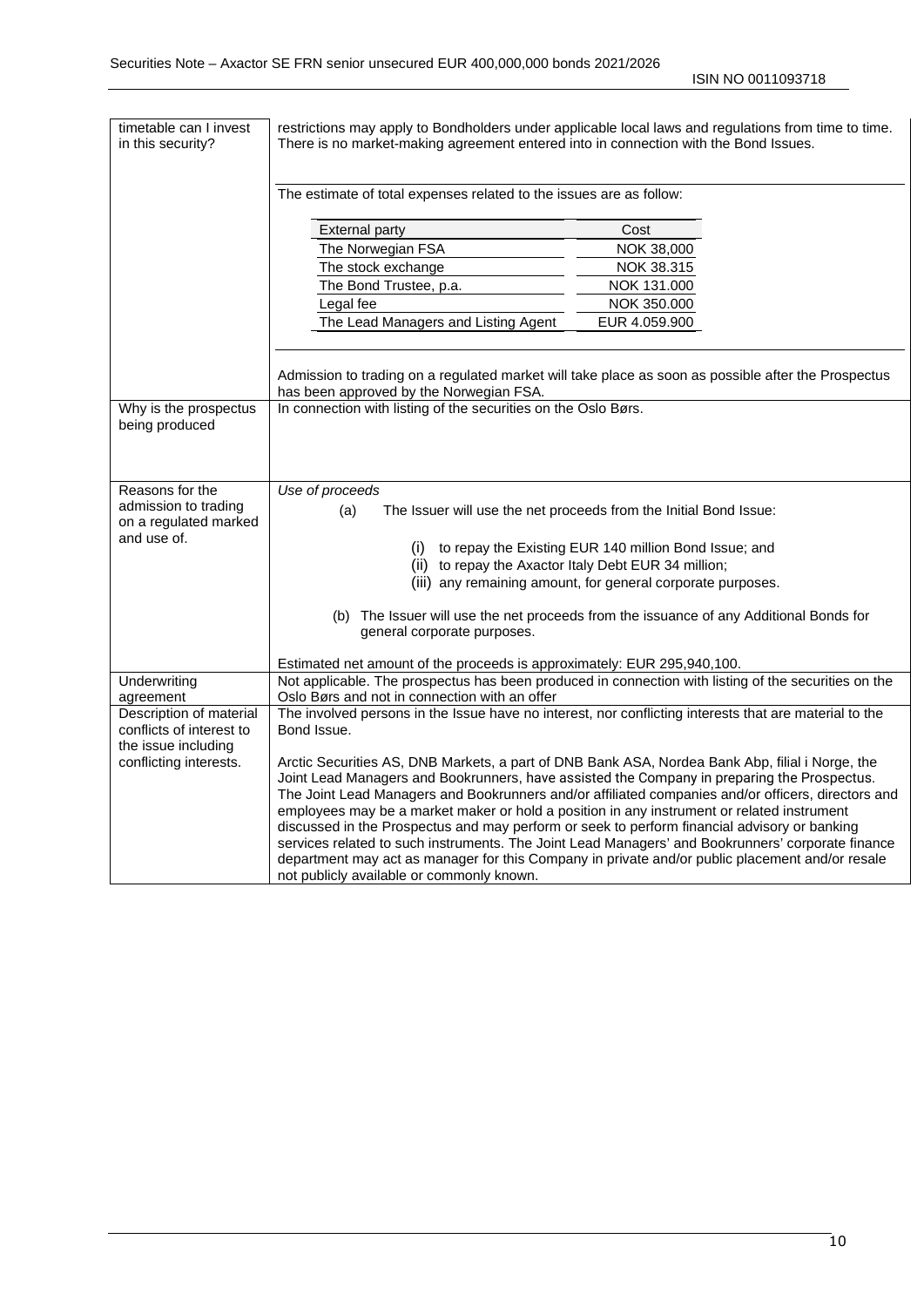# <span id="page-10-0"></span>**2 Risk Factors**

Investing in bonds issued by Axactor SE (the "Issuer") involves inherent risks. Prospective investors should consider, among other things, the risk factors set out in the Prospectus, including those related to the Issuer as set out in the Registration Document, before making an investment decision. The risks and uncertainties described in the Prospectus, including those set out in the Registration Document, are risks of which the Issuer is aware and that the Issuer considers to be material to its business. If any of these risks were to occur, the Issuer's business, financial position, operating results or cash flows could be materially adversely affected, and the Issuer could be unable to pay interest, principal or other amounts on or in connection with the bonds. Prospective investors should also read the detailed information set out in the Registration Document dated 19 April 2021 and reach their own views prior to making any investment decision. The risk factors set out in the Registration Document and the Securities Note cover the Company and the bonds issued by the Company, respectively.

In each category below, the Issuer sets out the most material risk, in the Issuer's assessment, taking into the negative impact of such risk on the Issuer and the bonds and the probability of its occurrence. If any of the following risk were to materialize, either individually, cumulatively or together with other circumstances, it could have a material adverse effect on the Company's business, results of operations, cash flows, financial conditions and/or prospects, which may cause a decline in the value of the Bonds and a loss of part or all of your investment.

#### **Risk factors material to the securities**

#### **General**

All investments in interest bearing securities have risk associated with such investment. The risk is related to the general volatility in the market for such securities, varying liquidity in a single bond issue as well as company specific risk factors.

**Interest rate risk** is the risk that results from the variability of the EURIBOR interest rate. The coupon payments, which depend on the EURIBOR interest rate and the Margin, will vary in accordance with the variability of the EURIBOR interest rate. The interest rate risk related to this bond issue will be limited, since the coupon rate will be adjusted quarterly according to the change in the reference interest rate (EURIBOR 3 months) over the 5 year tenor. The primary price risk for a floating rate bond issue will be related to the market view of the correct trading level for the credit spread related to the bond issue at a certain time during the tenor, compared with the credit margin the bond issue is carrying. A possible increase in the credit spread trading level relative to the coupon defined credit margin may relate to general changes in the market conditions and/or Issuer specific circumstances. However, under normal market circumstances the anticipated tradable credit spread will fall as the duration of the bond issue becomes shorter. In general, the price of bonds will fall when the credit spread in the market increases, and conversely the bond price will increase when the market spread decreases.

**The regulation and reform of "benchmarks" may adversely affect the value of securities linked to or referencing such "benchmarks"** - Interest rates and indices which are deemed to be "benchmarks", (including EURIBOR) are subject of recent national and international regulatory guidance and proposals for reform. Some of these reforms are already effective whilst others are still to be implemented. These reforms may cause such benchmarks to perform differently than in the past, to disappear entirely, or have other consequences which cannot be predicted. Any such consequence could have a material adverse effect on any securities linked to or referencing such a "benchmark". The Benchmarks Regulation could have a material impact on any Bonds linked to or referencing a "benchmark", in particular, if the methodology or other terms of the "benchmark" are changed in order to comply with the requirements of the Benchmarks Regulation. Such changes could, among other things, have the effect of reducing, increasing or otherwise affecting the volatility of the published rate or level of the "benchmark".

The Bonds are linked to EURIBOR and there is a risk that any discontinuance or reforms of EURIBOR may material adverse effect the pricing of the Bonds. No guarantees can be made as to the continuance of the current underlying reference rate of the Bonds and the possible consequences a potential discontinuance of EURIBOR may have of the value of the Bonds.

**Tax risk** are due to tax laws and regulations that are highly complex and subject to interpretation. Consequently, the Group is subject to changing tax laws, treaties and regulations in and between countries in which it operates. Axactor SE operates in 6 jurisdictions: Norway, Sweden, Finland, German, Italy and Spain.

#### **The Bonds are effectively subordinated to the secured debt of the Issuer**

The Bonds will be the Issuer's direct senior unsecured obligations and will rank equal in right of payment (except as to claims preferred by operation of law) with all of its other existing and future senior indebtedness. The Bonds will be effectively subordinated to all of the Issuer's existing and future secured indebtedness to the extent of the assets securing such indebtedness. If the Issuer is involved in any bankruptcy, dissolution, liquidation or reorganization, the secured debt holders would, to the extent of the value of the assets securing the secured debt, be paid before the holders of the Bonds. In that event, a holder of Bonds may not be able to recover any principal or interest due to it under the Bonds.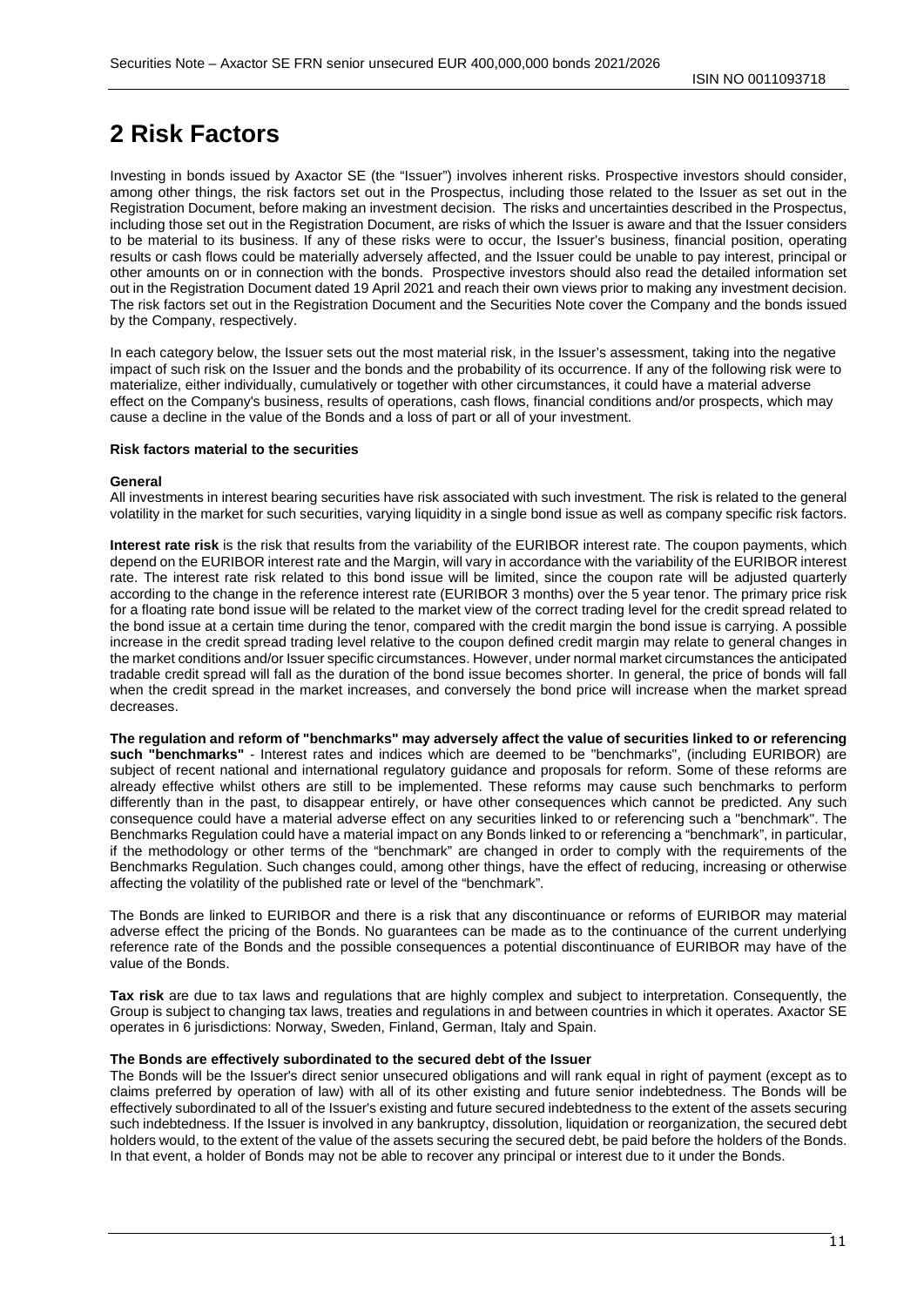#### *Risks of being unable to repay the Bonds*

During the lifetime of the Bonds, the Company will be required to make payments on the Bonds. The Company's ability to generate cash flow from operation and to make scheduled payments on and to repay the Bonds, will depend on the future financial performance of the Company. If the Company is unable to generate sufficient cash flow from operations in the future to service its debt, it will be forced to adopt an alternative strategy that may include actions such as reducing or delaying capital expenditures, selling assets, restructuring or refinancing indebtedness or seeking equity capital. The Company cannot assure investors that any of these alternative strategies could be effected on satisfactory terms, if at all, or that they would yield sufficient funds to make required payments on or to repay the Bonds. Inability to effect such strategies may have a material adverse effect on the Company's business, results of operations, financial position and/or prospects.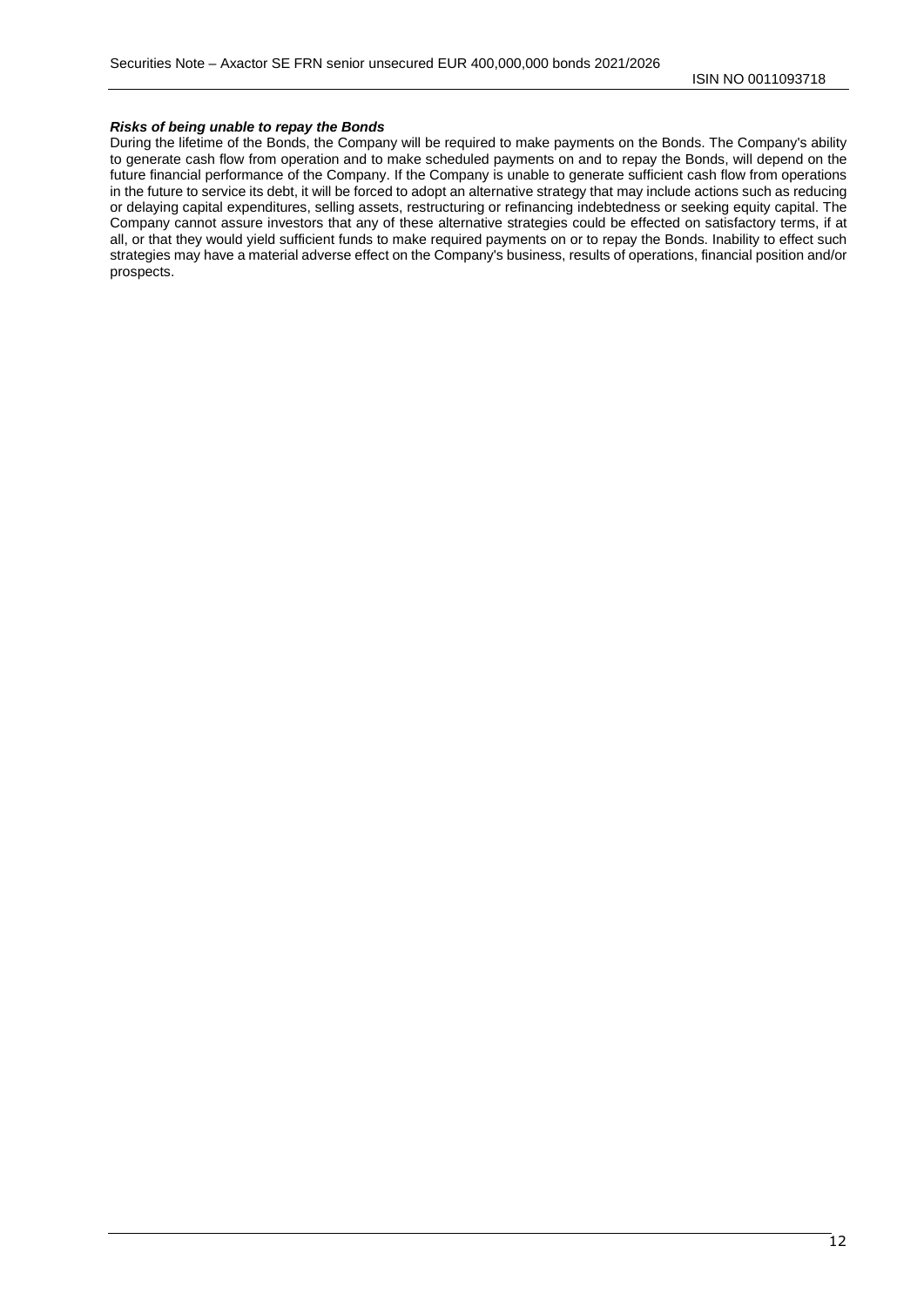# <span id="page-12-0"></span>**3 Persons Responsible**

# *3.1 Persons responsible for the information*

Persons responsible for the information given in the Securities Note are: Axactor SE, Drammensveien 167, 0277 Oslo, Norway

# *3.2 Declaration by persons responsible*

#### **Responsibility statement:**

Axactor SE, confirms that the information contained in the Securities Note is, to the best of our knowledge, in accordance with the facts and contains no omission likely to affect its import.

Oslo, 12 November 2021

Johnny Tsolis (CEO)

\_\_\_\_\_\_\_\_\_\_\_\_\_\_\_\_\_\_\_\_\_\_\_

# *3.3 Competent Authority Approval*

Axactor SE confirms that:

- a) this Securities Note has been approved by the Finanstilsynet, as competent authority under Regulation (EU) 2017/1129.
- b) the Finanstilsynet only approves this Securities Note as meeting the standards of completeness, comprehensibility and consistency imposed by Regulation (EU) 2017/1129;
- c) such approval should not be considered as an endorsement of the quality of the securities that are the subject of this Securities Note;
- d) investors should make their own assessment as to the suitability of investing in the securities.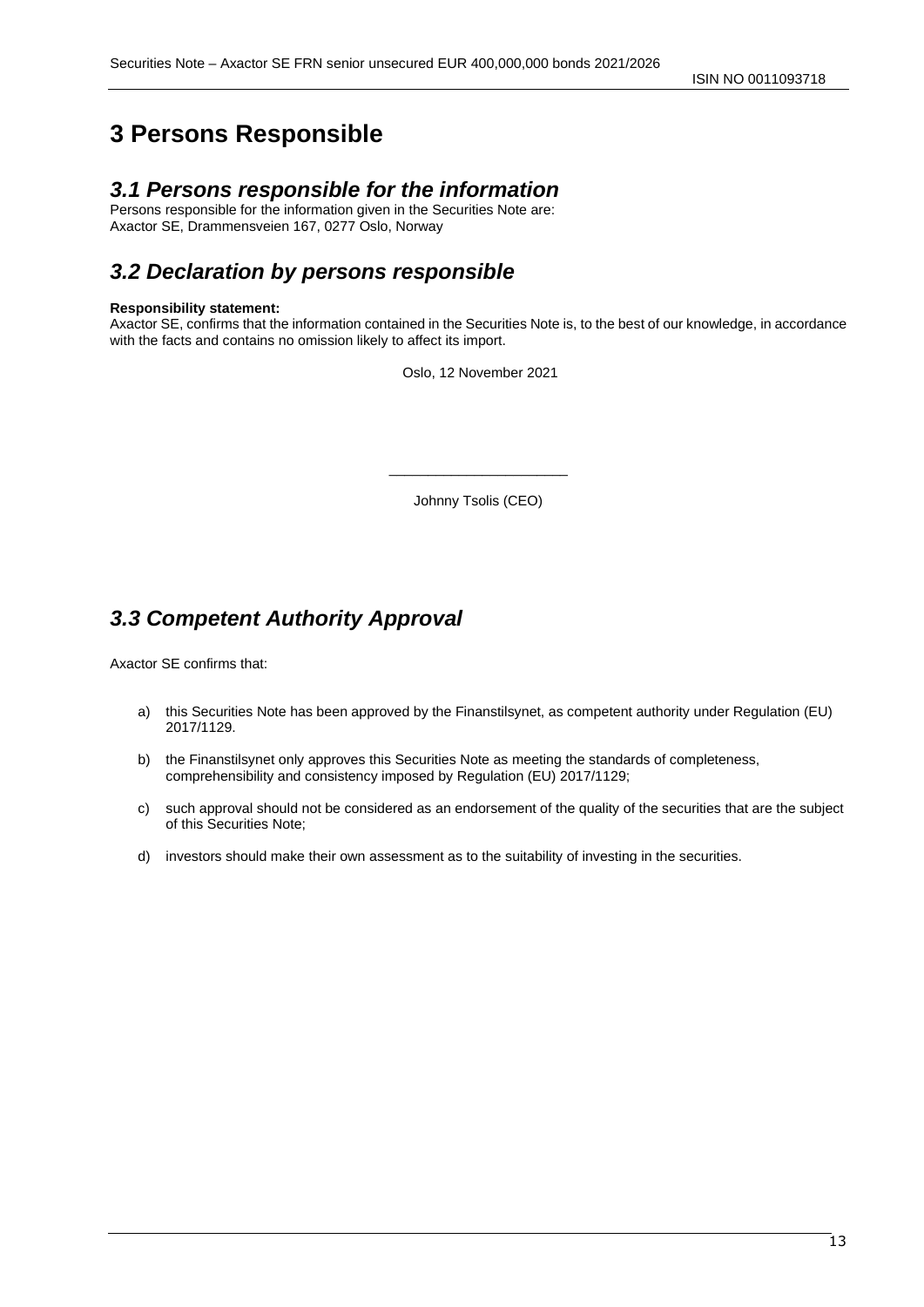ISIN NO 0011093718

# <span id="page-13-0"></span>**4 Detailed information about the securities**

| ISIN code:                                                  | NO 0011093718                                                                                                                                                   |             |                                                                                                                                                                                                                                                                                                                                                       |
|-------------------------------------------------------------|-----------------------------------------------------------------------------------------------------------------------------------------------------------------|-------------|-------------------------------------------------------------------------------------------------------------------------------------------------------------------------------------------------------------------------------------------------------------------------------------------------------------------------------------------------------|
| The Loan/The Reference<br>Name/The Bonds:                   | "Axactor SE FRN senior unsecured EUR 400,000,000 bonds 2021/2026".                                                                                              |             |                                                                                                                                                                                                                                                                                                                                                       |
| Issuer/Company:                                             | Axactor SE, a company existing under the laws of Norway with<br>registration number 921 896 328 and LEI-code 549300P5VT8OMA17TJ33.                              |             |                                                                                                                                                                                                                                                                                                                                                       |
| Security Type:                                              | Open Bond issue with floating rate.                                                                                                                             |             |                                                                                                                                                                                                                                                                                                                                                       |
| Borrowing Limit - Tap Issue:                                | <b>EUR</b>                                                                                                                                                      | 400,000,000 |                                                                                                                                                                                                                                                                                                                                                       |
| Borrowing Amount/First Tranche:                             | <b>EUR</b>                                                                                                                                                      | 300,000,000 |                                                                                                                                                                                                                                                                                                                                                       |
| Denomination/Face Value - Each<br>Bond:                     | <b>EUR</b>                                                                                                                                                      |             | 10,000 - each and ranking pari passu among<br>themselves                                                                                                                                                                                                                                                                                              |
| Securities Form:                                            | The Bonds are electronically registered in book-entry form with the Securities<br>Depository.                                                                   |             |                                                                                                                                                                                                                                                                                                                                                       |
| Disbursement/Settlement/Issue<br>Date:                      | 15 September 2021.                                                                                                                                              |             |                                                                                                                                                                                                                                                                                                                                                       |
| Interest Bearing From and<br>Including:                     | Disbursement/Settlement/Issue Date.                                                                                                                             |             |                                                                                                                                                                                                                                                                                                                                                       |
| Interest Bearing To:                                        | Maturity Date.                                                                                                                                                  |             |                                                                                                                                                                                                                                                                                                                                                       |
| <b>Maturity Date:</b>                                       | 15 September 2026.                                                                                                                                              |             |                                                                                                                                                                                                                                                                                                                                                       |
| Reference Rate:                                             | EURIBOR 3 months                                                                                                                                                |             |                                                                                                                                                                                                                                                                                                                                                       |
| Margin:                                                     | 5.35 per cent per annum                                                                                                                                         |             |                                                                                                                                                                                                                                                                                                                                                       |
| Coupon Rate:                                                | Reference Rate + Margin.                                                                                                                                        |             |                                                                                                                                                                                                                                                                                                                                                       |
|                                                             |                                                                                                                                                                 |             | 5.35 % p.a. for the interest period ending on 15 December 2021 (91 days).                                                                                                                                                                                                                                                                             |
| <b>EURIBOR floor:</b>                                       | Zero (0%).                                                                                                                                                      |             |                                                                                                                                                                                                                                                                                                                                                       |
| Day Count Fraction - Coupon:                                | $Act/360 - in arrest.$                                                                                                                                          |             |                                                                                                                                                                                                                                                                                                                                                       |
| <b>Business Day Convention:</b>                             | Following).                                                                                                                                                     |             | Means that if the last day of any Interest Period originally falls on a day that is not<br>a Business Day, the Interest Period will be extended to include the first following<br>Business Day unless that day falls in the next calendar month, in which case the<br>Interest Period will be shortened to the first preceding Business Day (Modified |
| Interest Rate Determination<br>Date/Interest Quotation Day: | Payment Day.                                                                                                                                                    |             | 13 September 2021, and thereafter two Business Days prior to each Interest                                                                                                                                                                                                                                                                            |
| Interest Rate Adjustment Date:                              | Coupon Rate determined on an Interest Rate Determination Date will be effective<br>from and including the accompanying Interest Payment Date.                   |             |                                                                                                                                                                                                                                                                                                                                                       |
| Interest Payment Date:                                      | 15 March, 15 June, 15 September and 15 December in each year and the<br>Maturity Date. Any adjustment will be made according to the Business Day<br>Convention. |             |                                                                                                                                                                                                                                                                                                                                                       |
| #Days first term:                                           | 91 days.                                                                                                                                                        |             |                                                                                                                                                                                                                                                                                                                                                       |
| <b>Issue Price:</b>                                         | 100 % (par value).                                                                                                                                              |             |                                                                                                                                                                                                                                                                                                                                                       |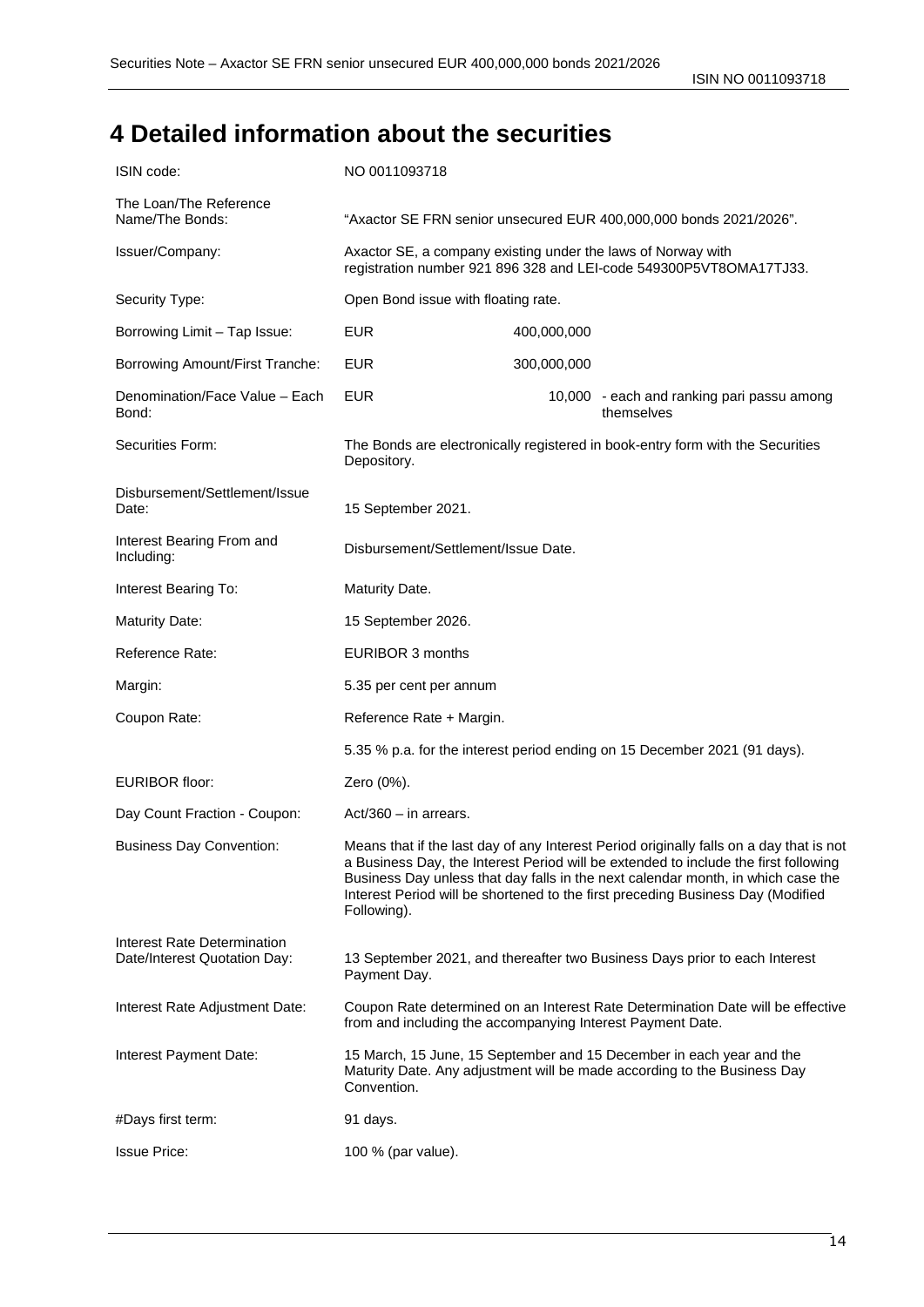ISIN NO 0011093718

| Yield:                                      | Dependent on the market price. Yield for the Interest Period<br>(15 September 2021 -15 December 2021) is 5.4579 per cent p.a. assuming a<br>price of<br>100 %.                                                                                                                                                                                                                                                                                                                                                                                                                      |  |
|---------------------------------------------|-------------------------------------------------------------------------------------------------------------------------------------------------------------------------------------------------------------------------------------------------------------------------------------------------------------------------------------------------------------------------------------------------------------------------------------------------------------------------------------------------------------------------------------------------------------------------------------|--|
|                                             | The yield is calculated in accordance with «Anbefaling til Konvensjoner for det<br>norske sertifikat- og obligasjonsmarkedet» prepared by Norske<br>Finansanalytikeres Forening in January 2020:                                                                                                                                                                                                                                                                                                                                                                                    |  |
|                                             | https://finansanalytiker.no/innlegg/januar-2020-oppdatert-konvensjon-for-det-<br>norske-sertifikat-og-obligasjonsmarkedet                                                                                                                                                                                                                                                                                                                                                                                                                                                           |  |
| Business Day:                               | Means a day on which both the relevant CSD settlement system is open, and<br>which is a TARGET-Day.                                                                                                                                                                                                                                                                                                                                                                                                                                                                                 |  |
| TARGET Day:                                 | Means any day on which the Trans-European Automated Real-time Gross<br>Settlement Express Transfer payment system is open for the settlement of<br>payments in euro.                                                                                                                                                                                                                                                                                                                                                                                                                |  |
| Put option:                                 | Mandatory repurchase due to a Put Option Event                                                                                                                                                                                                                                                                                                                                                                                                                                                                                                                                      |  |
|                                             | Upon the occurrence of a Put Option Event, each Bondholder will have<br>a)<br>the right (the "Put Option") to require that the Issuer purchases all or some<br>of the Bonds held by that Bondholder at a price equal to 101 per cent. of<br>the Nominal Amount.                                                                                                                                                                                                                                                                                                                     |  |
|                                             | The Put Option must be exercised within 15 Business Days after the Issuer<br>b)<br>has given notice to the Bond Trustee and the Bondholders that a Put<br>Option Event has occurred pursuant to Clause 12.3 (Put Option Event) in<br>the Bond Terms. Once notified, the Bondholders' right to exercise the Put<br>Option is irrevocable.                                                                                                                                                                                                                                            |  |
|                                             | Each Bondholder may exercise its Put Option by written notice to its<br>C)<br>account manager for the CSD, who will notify the Paying Agent of the<br>exercise of the Put Option. The Put Option Repayment Date will be the 5 <sup>th</sup><br>Business Day after the end of 15 Business Days exercise period referred<br>to in paragraph (b) above. However, the settlement of the Put Option will<br>be based on each Bondholders holding of Bonds at the Put Option<br>Repayment Date.                                                                                           |  |
|                                             | If Bonds representing more than 90.00 per cent. of the Outstanding Bonds<br>d)<br>have been repurchased pursuant to this Clause 10.3 (Mandatory<br>repurchase due to a Put Option Event) in the Bond Terms, the Issuer is<br>entitled to repurchase all the remaining Outstanding Bonds at the price<br>stated in paragraph (a) above by notifying the remaining Bondholders of<br>its intention to do so no later than 10 Business Days after the Put Option<br>Repayment Date. Such notice sent by the Issuer is irrevocable and shall<br>specify the Call Option Repayment Date. |  |
| Put Option Event:                           | Means a De-Listing Event or a Change of Control Event.                                                                                                                                                                                                                                                                                                                                                                                                                                                                                                                              |  |
| Change of Control Event:                    | Means a person or group of persons acting in concert (other than Geveran)<br>gaining Decisive Influence over the Issuer.                                                                                                                                                                                                                                                                                                                                                                                                                                                            |  |
| Amortisation:                               | The Bonds will run without installments and be repaid in full at Maturity Date at<br>par.                                                                                                                                                                                                                                                                                                                                                                                                                                                                                           |  |
| Voluntary early redemption -<br>Call Option | The Issuer may redeem all or part of the Outstanding Bonds (the "Call<br>a)<br>Option") on any Business Day from and including:                                                                                                                                                                                                                                                                                                                                                                                                                                                     |  |
|                                             | the Issue Date to, but not including, the First Call Date at a<br>(i)<br>price equal to the Make Whole Amount;<br>(ii) the First Call Date to, but not including, the Interest Payment<br>Date in March 2026 at a price equal to 101.070 per cent. of<br>the Nominal Amount for each redeemed Bond; and<br>(iii) the Interest Payment Date in March 2026 to, but not<br>including, the Maturity Date at a price equal to 100.535 per<br>cent. of the Nominal Amount for each redeemed Bond.                                                                                         |  |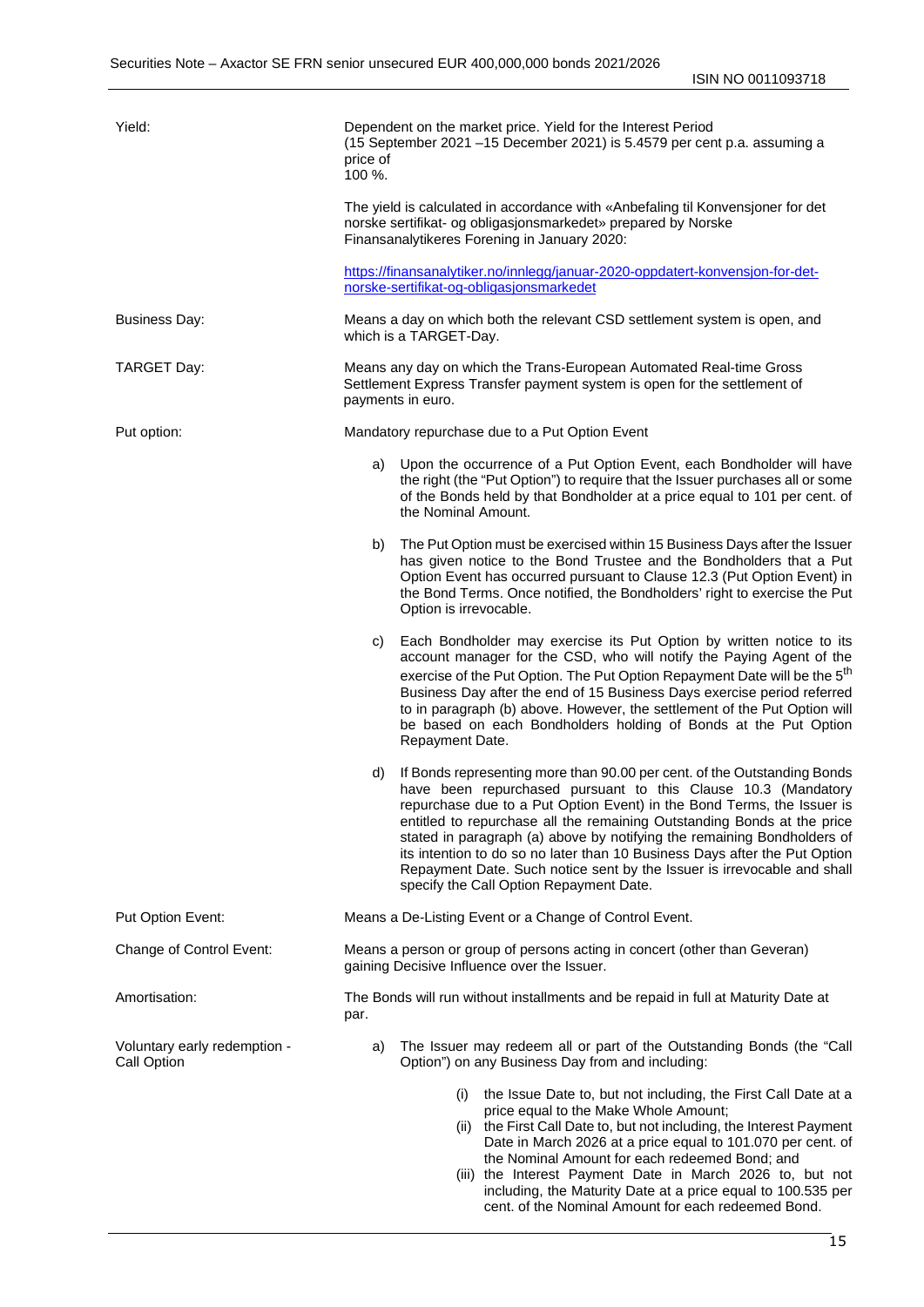|                                                |               | b) Any redemption of Bonds pursuant to Clause 10.2 (a) in the Bond Terms<br>shall be determined based upon the redemption prices applicable on the<br>Call Option Repayment Date.                                                                                                                                                                                                                                                                                                                                                                                                                                                                                                                                                                                                                                                                                                |
|------------------------------------------------|---------------|----------------------------------------------------------------------------------------------------------------------------------------------------------------------------------------------------------------------------------------------------------------------------------------------------------------------------------------------------------------------------------------------------------------------------------------------------------------------------------------------------------------------------------------------------------------------------------------------------------------------------------------------------------------------------------------------------------------------------------------------------------------------------------------------------------------------------------------------------------------------------------|
|                                                | C)            | The Call Option may be exercised by the Issuer by written notice to the<br>Bond Trustee at least 10 Business Days prior to the proposed Call Option<br>Repayment Date. Such notice sent by the Issuer is irrevocable and shall<br>specify the Call Option Repayment Date. Unless the Make Whole Amount<br>is set out in the written notice where the Issuer exercises the Call Option,<br>the Issuer shall calculate the Make Whole Amount and provide such<br>calculation by written notice to the Bond Trustee as soon as possible and<br>at the latest within 3 Business Days from the date of the notice. Any<br>redemption notice given in respect of redemptions of Bonds may, at the<br>Issuer's discretion, be subject to the satisfaction of one or more conditions<br>precedent, to be satisfied at least 3 Business Days prior to such Call<br>Option Repayment Date. |
|                                                |               | d) Any Call Option exercised in part will be used for pro rata payment to the<br>Bondholders in accordance with the applicable regulations of the CSD.                                                                                                                                                                                                                                                                                                                                                                                                                                                                                                                                                                                                                                                                                                                           |
| Early redemption option due to a<br>tax event: |               | If the Issuer is or will be required to gross up any withheld tax imposed by law from<br>any payment in respect of the Bonds under the Finance Documents pursuant to<br>Clause 8.4 (Taxation) in the Bond Terms as a result of a change in applicable law<br>implemented after the date of the Bond Terms, the Issuer will have the right to<br>redeem all, but not only some, of the Outstanding Bonds at a price equal to 100 per<br>cent. of the Nominal Amount. The Issuer shall give written notice of such<br>redemption to the Bond Trustee and the Bondholders at least 20 Business Days<br>prior to the Tax Event Repayment Date, provided that no such notice shall be given<br>earlier than 40 Business Days prior to the earliest date on which the Issuer would<br>be obliged to withhold such tax were a payment in respect of the Bonds then due.                 |
| Redemption:                                    |               | Matured interest and matured principal will be credited each Bondholder directly<br>from the Securities Registry. Claims for interest and principal shall be limited in time<br>pursuant the Norwegian Act relating to the Limitation Period Claims of May 18 1979<br>no 18, p.t. 3 years for interest rates and 10 years for principal.                                                                                                                                                                                                                                                                                                                                                                                                                                                                                                                                         |
| Status of the Bonds and security:              |               | The Bonds will constitute senior debt obligations of the Issuer. The Bonds will rank<br>pari passu between themselves and will rank at least pari passu with all other<br>obligations of the Issuer (save for such claims which are preferred by bankruptcy,<br>insolvency, liquidation or other similar laws of general application).                                                                                                                                                                                                                                                                                                                                                                                                                                                                                                                                           |
|                                                |               | The Bonds are unsecured.                                                                                                                                                                                                                                                                                                                                                                                                                                                                                                                                                                                                                                                                                                                                                                                                                                                         |
| Finance Document:                              |               | Means the Bond Terms, the Bond Trustee Fee Agreement, and any other document<br>designated by the Issuer and the Bond Trustee as a Finance Document.                                                                                                                                                                                                                                                                                                                                                                                                                                                                                                                                                                                                                                                                                                                             |
| Security:                                      |               | Means a mortgage, charge, pledge, lien, security assignment or other security<br>interest securing any obligation of any person or any other agreement or<br>arrangement having a similar effect.                                                                                                                                                                                                                                                                                                                                                                                                                                                                                                                                                                                                                                                                                |
| Undertakings:                                  | Terms         | The Issuer undertakes from the date of the Bond Agreement and until such time<br>that no amounts are outstanding under the Bond Agreement or any other Finance<br>Document, to the Bond Trustee, as further set out in Clause 12 and 13 in the Bond                                                                                                                                                                                                                                                                                                                                                                                                                                                                                                                                                                                                                              |
|                                                |               | 1. General covenants                                                                                                                                                                                                                                                                                                                                                                                                                                                                                                                                                                                                                                                                                                                                                                                                                                                             |
|                                                |               | <b>Authorisations</b><br>The Issuer shall, and shall procure that each other Group Company will, in all<br>material respects obtain, maintain and comply with the terms of any authorisation,<br>approval, license and consent required for the conduct of its business as carried<br>out from time to time.                                                                                                                                                                                                                                                                                                                                                                                                                                                                                                                                                                     |
|                                                | time to time. | <b>Compliance with laws</b><br>The Issuer shall, and shall procure that each other Group Company will, comply in<br>all material respects with all laws and regulations to which it may be subject from                                                                                                                                                                                                                                                                                                                                                                                                                                                                                                                                                                                                                                                                          |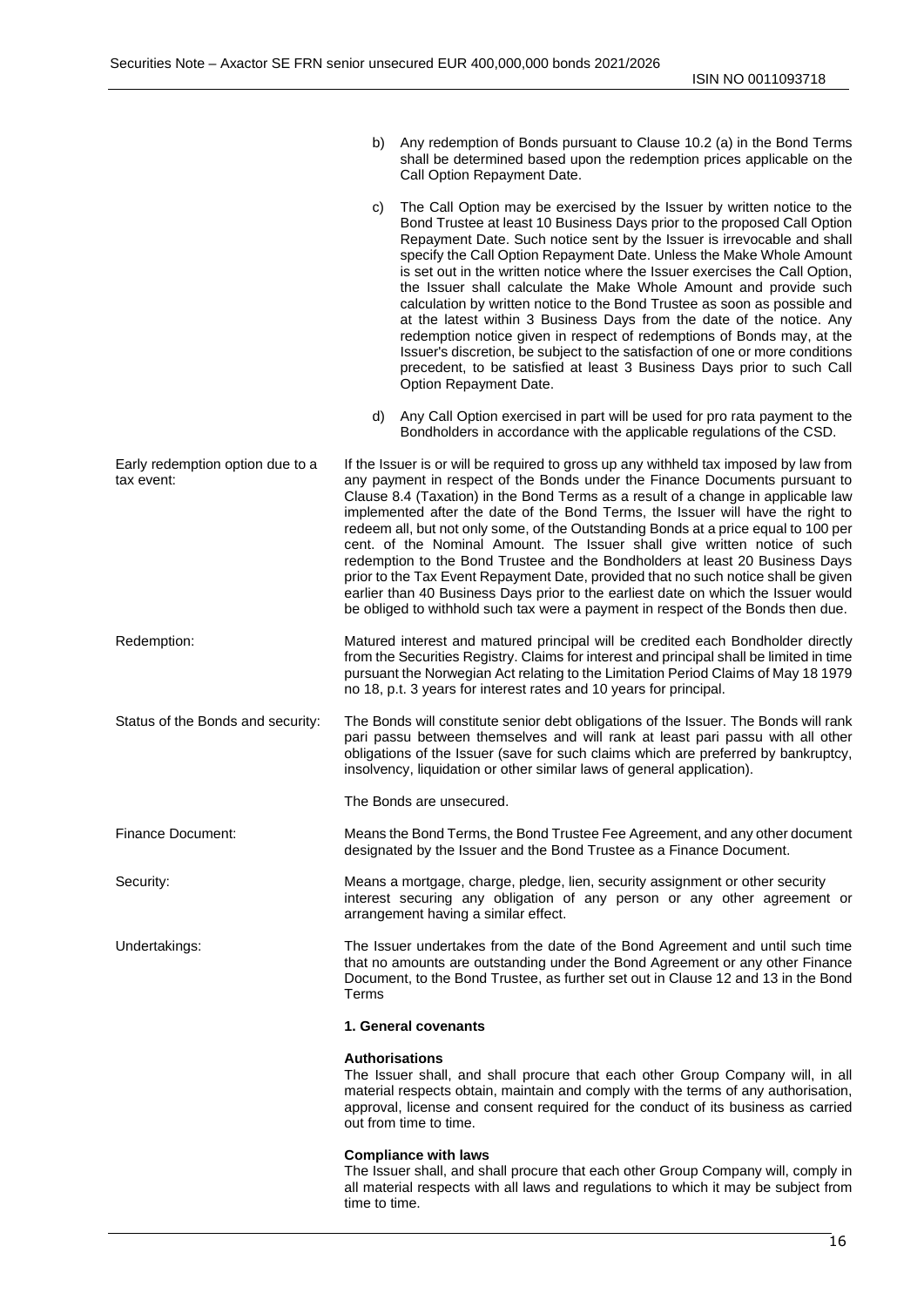#### **Continuation of business**

The Issuer shall procure that no material change is made to the general nature of the business from that carried on by the Group at the Issue Date.

#### **Corporate status**

The Issuer shall not change its type of organization or jurisdiction of incorporation, other than the conversion of the Issuer into a Norwegian public company.

#### **Mergers and de-mergers**

a) The Issuer shall not, and shall procure that no other Group Company will, carry out:

- i) any merger or other business combination or corporate reorganisation involving the consolidation of assets and obligations of the Issuer or any other Group Company with any other person other than with a Group Company; or
- ii) any demerger or other corporate reorganisation having the same or equivalent effect as a demerger involving the Issuer and any Group Company;

if such merger, demerger, combination or reorganisation would have a Material Adverse Effect.

#### **Financial Indebtedness**

- a) Except as permitted under paragraph (b) below, the Issuer shall not, and shall procure that no other Group Company will, incur any additional Financial Indebtedness or maintain or prolong any existing Financial Indebtedness.
- b) Paragraph (a) above shall not prohibit any Group Company to incur, maintain or prolong any Permitted Financial Indebtedness.

#### **Negative pledge**

- a) Except as permitted under paragraph (b) below, the Issuer shall not, and shall procure that no other Group Company will, create or allow to subsist, retain, provide, prolong or renew any Security over any of its/their assets (whether present or future).
- b) Paragraph (a) above does not apply to any Permitted Security.

#### **Financial support**

- a) The Issuer shall not, and shall procure that no other Group Company will, be a creditor in respect of any Financial Support to or for the benefit of any person not being a Group Company, other than:
	- i) in the ordinary course of business (including, for the avoidance of doubt, in the form of shareholder loans granted by a Group Company to a joint venture in which the relevant Group Company holds an interest);
	- ii) intra-group loans made, granted or given by any Group Company to or for the benefit of any other Group Company;
	- iii) Financial Support granted in connection with leases in respect of real property or premises in the ordinary course of business; or
	- iv) Financial Support in the form of Security or guarantees from Group Companies granted in relation to the Permitted Financial Indebtedness incurred under paragraph (b) of the definition "Permitted Financial Indebtedness" in the Bond Terms.

#### **Disposals**

The Issuer shall not, and shall procure that no other Group Company will, sell, transfer or otherwise dispose of all or substantially all of its assets (including shares or other securities in any person) or operations, unless such sale, transfer or disposal is carried out in the ordinary course of business at fair market value, on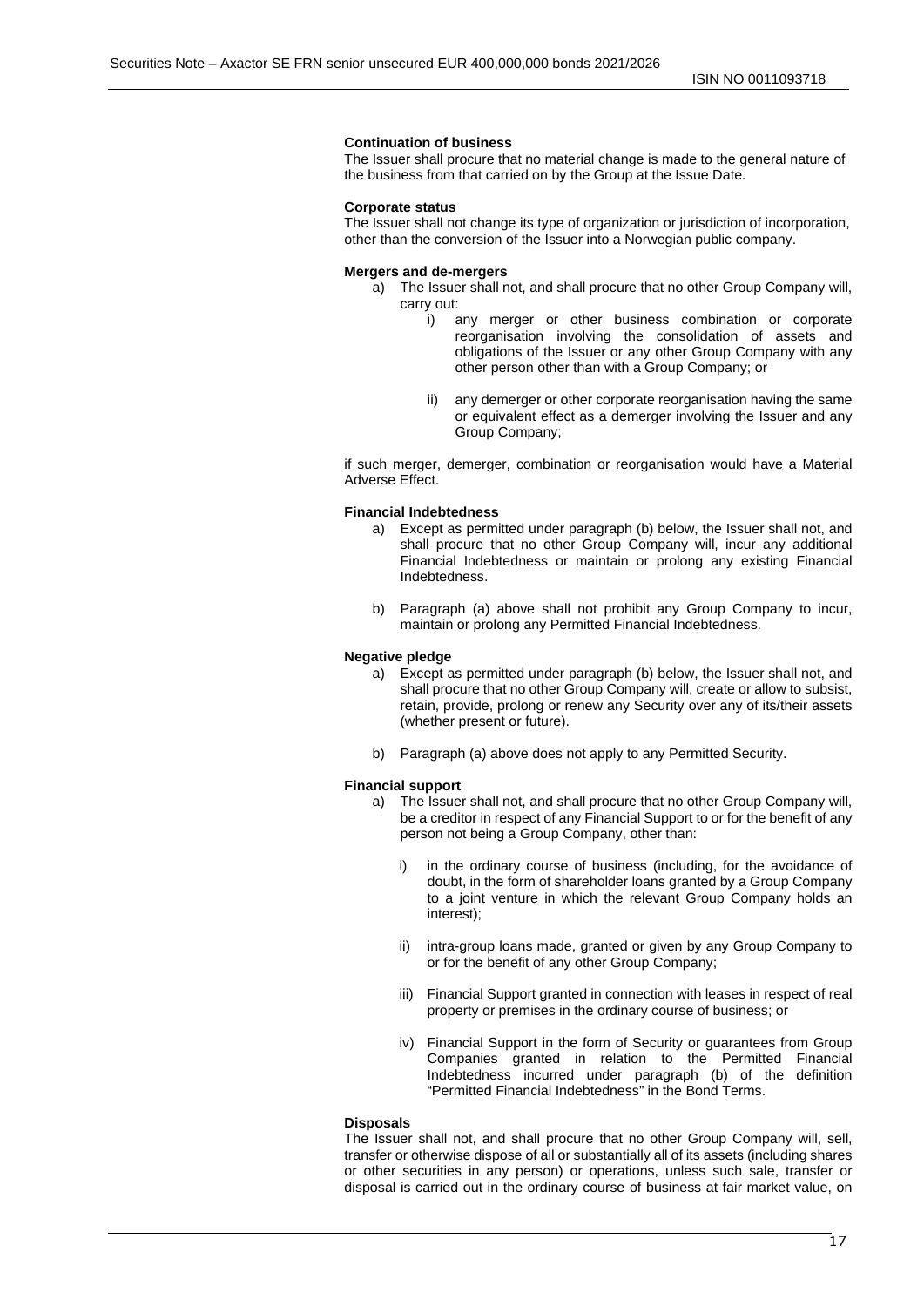terms and conditions customary for such transactions and would not have a Material Adverse Effect.

#### **Related party transactions**

Without limiting Clause 13.2 (Compliance with laws) in the Bond Terms, the Issuer shall, and shall procure that each other Group Company will, conduct all business transactions with any Affiliate which is not a Group Company on an arm's length basis and at fair market value.

#### **Dividends**

The Issuer shall not, during the term of the Bonds, declare or make any Distribution to its shareholders exceeding, for each financial year, 50 per cent. of the Issuer's consolidated net profit after taxes based on the audited annual accounts for the previous financial year. Notwithstanding the foregoing, the Issuer may purchase own shares in relation the employee share option programme or other purchases for up to 5 per cent. of outstanding shares in total during the tenor of the Bonds.

#### **Subsidiaries' distributions:**

Save for obligations under the Permitted Financial Indebtedness, the Issuer shall not permit any Group Company to create or permit to exist any contractual obligation (or encumbrance) restricting the right of any Group Company to:

- a) make Distributions to its shareholders;
- b) service any Financial Indebtedness to the Issuer;
- c) make any loans to the Issuer; or
- d) transfer any of its assets and properties to the Issuer,

if the creation of such contractual obligation would prevent the Issuer from complying with any of its obligations under the Bond Terms. Notwithstanding the foregoing, and to the extent not prevented by any applicable legal prohibitions, restrictions on financial assistance, dividend restrictions or the incurrence of personal liability of management or shareholders, the Issuer shall procure that the Group Companies always make the required Distributions in the form of dividends, loans or otherwise to enable the Issuer to service its payment obligations under the Bonds.

#### **2. Financial covenants**

- a) The Issuer shall maintain:
	- i) an Interest Cover Ratio of minimum 4.0x;
	- ii) a Leverage Ratio of maximum 4.0x;
	- iii) a Total Loan to Value Ratio of maximum 80%; and
	- iv) a Total Secured Loan to Value Ratio of maximum 65%
- b) The Issuer undertakes to comply with the above Financial Covenants (iiv) at all times, such compliance to be measured on each Calculation Date, and certified by way of a Compliance Certificate provided by the Issuer in writing to the Bond Trustee no later than together with publication of each set of Interim Accounts and Annual Financial Statements. The Financial Covenants shall be calculated on a consolidated basis for the Group.

**Definitions:** Please see Bond Terms paragraph 1.1 Definitions.

Events of Default: The Bond Terms includes standard event of default provisions, subject to standard cure periods, including cross default provisions for the Group with a threshold of EUR 5,000,000, or the equivalent thereof in other currencies

See clause 14 in the Bond Terms for further information.

Listing: An application for listing on the regulated market of Oslo Børs will be made.

Listing will take place as soon as possible after the prospectus has been approved by the Norwegian FSA.

The Issuer shall use its reasonable endeavours to ensure that the Bonds are listed on an Exchange within 6 months of the Issue Date and thereafter remain listed on an Exchange until the Bonds have been redeemed in full.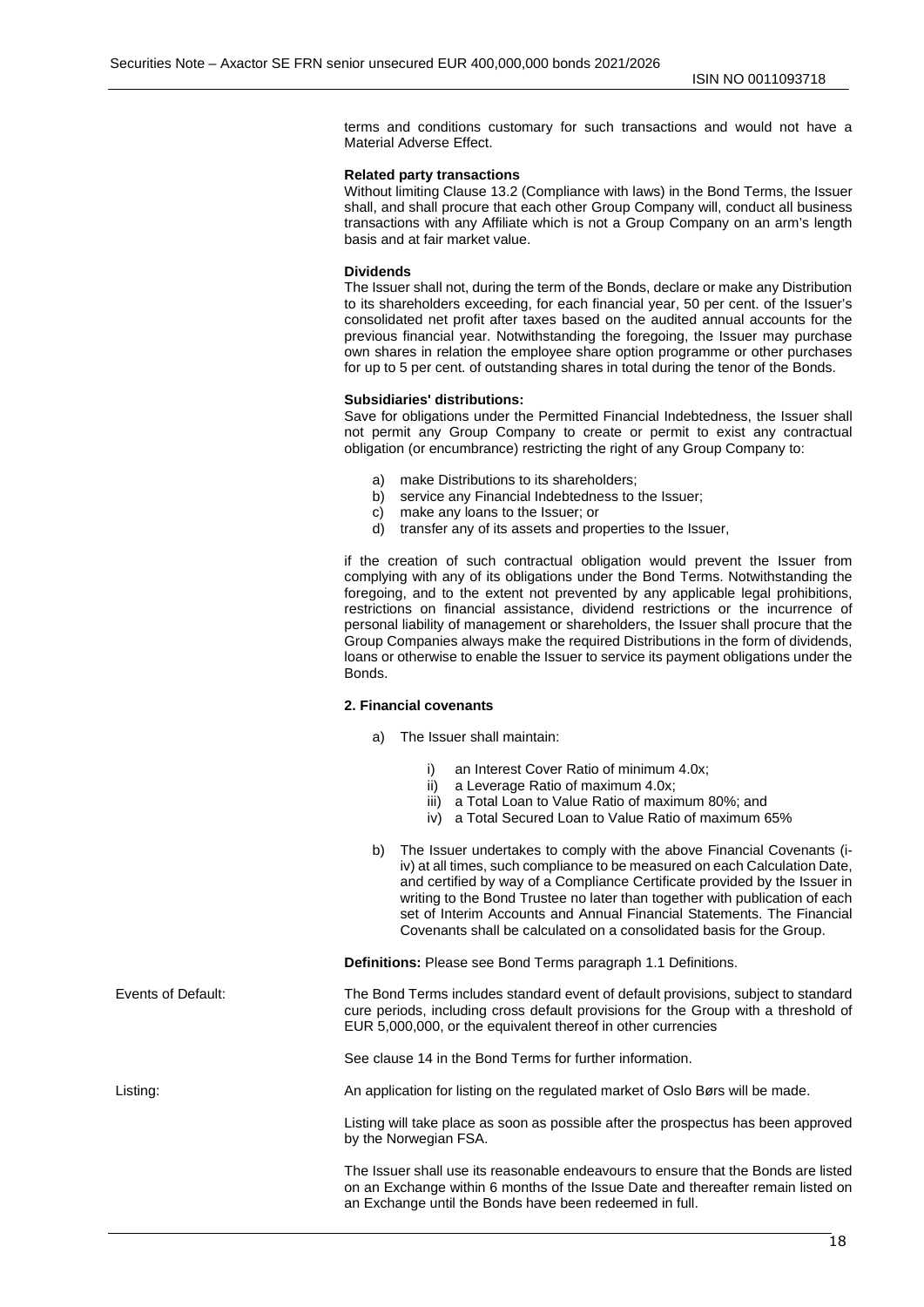The Issuer shall use its reasonable endeavours to ensure that any Temporary Bonds are listed on an Exchange within 3 months of the issue date for such Temporary Bonds.

Upon the occurrence of a Listing Failure Event and for as long as such Listing Failure Event is continuing, the interest on any principal amount outstanding under these Bonds Terms will accrue at the Interest Rate plus 1 percentage point per annum. In the event the Listing Failure Event relates to Temporary Bonds, the Interest Rate will only be increased in respect of such Temporary Bonds.

#### **Listing Failure Event" means**:

- a) that the Bonds (save for any Temporary Bonds) have not been admitted to listing on an Exchange within 6 months following the Issue Date;
- b) in the case of a successful admission to listing, that a period of 6 months has elapsed since the Bonds ceased to be admitted to listing on an Exchange; or
- *c)* that the Temporary Bonds have not been admitted to listing on the Exchange which the other Bonds are listed within 3 months following the issue date for such Temporary Bonds.

Purpose/Use of proceeds: Use of proceeds

- a) The Issuer will use the net proceeds from the Initial Bond Issue:
	- i) to repay the Existing EUR 140 million Bond Issue; and
	- ii) to repay Axactor Italy Debt EUR 34 million;
	- iii) any remining amount, for general corporate purposes
- b) The Issuer will use the net proceeds from the issuance of any Additional Bonds for general corporate purposes.

The estimate of total expenses related to the issues are as follow:

| <b>External party</b>               | Cost          |
|-------------------------------------|---------------|
| The Norwegian FSA                   | NOK 38,000    |
| The stock exchange                  | NOK 38,315    |
| The Bond Trustee, p.a.              | NOK 131,000   |
| Legal fee                           | NOK 350,000   |
| The Lead Managers and Listing Agent | EUR 4.059,900 |

Estimated net amount of the proceeds is approximately: EUR 295,940,100.

EURIBOR: Means the European Interbank Offered Rate being:

- a) the interest rate displayed on Reuters screen EURIBOR01 (or through another system or website replacing it) as of or around 11:00 a.m. (Brussels time) on the Interest Quotation Day for the offering of deposits in Euro and for a period comparable to the relevant Interest Period; or
- b) if no screen rate is available for the relevant Interest Period:
	- i) the linear interpolation between the two closest relevant Interest Periods, and with the same number of decimals, quoted under paragraph (a) above; or
	- ii) a rate for deposits in the currency of the Bonds for the relevant Interest Period as supplied to the Bond Trustee at its request quoted by a sufficient number of commercial banks reasonably selected by the Bond Trustee; or
- c) if the interest rate under paragraph (a) is no longer available, the interest rate will be set by the Bond Trustee in consultation with the Issuer to:
	- i) any relevant replacement reference rate generally accepted in the market; or
	- such interest rate that best reflects the interest rate for deposits in the currency of the Bonds offered for the relevant Interest Period.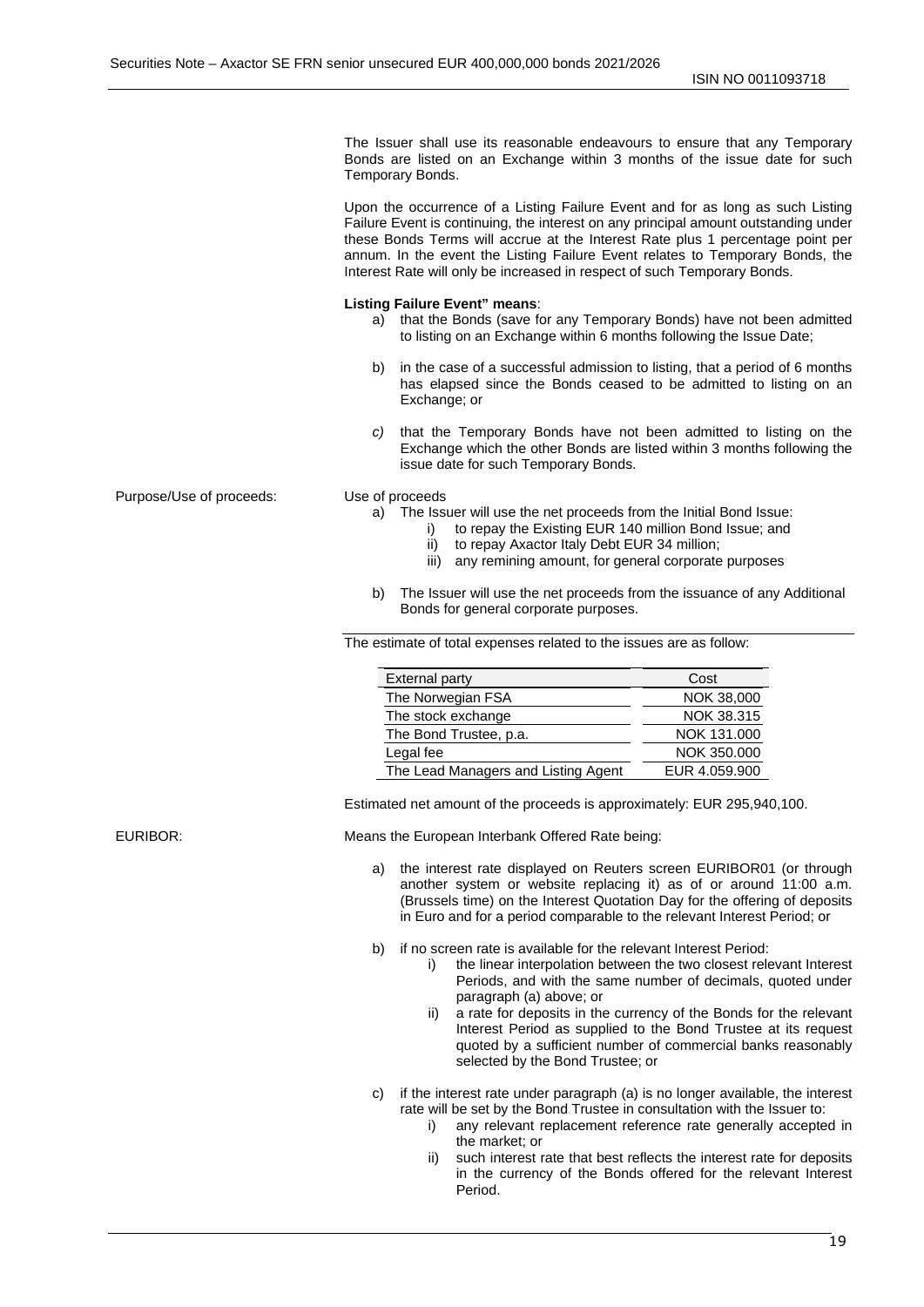|                                         | In each case, if any such rate is below zero, the Reference Rate will be deemed<br>to be zero.                                                                                                                                                                                                                                                                                                                                                                                                                                                                                                                                                                           |
|-----------------------------------------|--------------------------------------------------------------------------------------------------------------------------------------------------------------------------------------------------------------------------------------------------------------------------------------------------------------------------------------------------------------------------------------------------------------------------------------------------------------------------------------------------------------------------------------------------------------------------------------------------------------------------------------------------------------------------|
|                                         | Please find information about EURIBOR's past and the future performance and its<br>volatility on Reuters screen EURIBOR01 (not free of charge).                                                                                                                                                                                                                                                                                                                                                                                                                                                                                                                          |
| Approvals:                              | The Bonds were issued in accordance with the approval of the Issuer's Board of<br>Directors dated 24.08.2021.                                                                                                                                                                                                                                                                                                                                                                                                                                                                                                                                                            |
|                                         | The prospectus has also been sent to Oslo Børs ASA for review in relation to a<br>listing application of the bonds.                                                                                                                                                                                                                                                                                                                                                                                                                                                                                                                                                      |
| Bond Agreement/Bond Terms:              | The Bond Terms has been entered into by the Issuer and the Bond Trustee.<br>The Bond Terms regulates the Bondholder's rights and obligations with<br>respect to the bonds. The Bond Trustee enters into the Bond Terms on behalf<br>of the Bondholders and is granted authority to act on behalf of the Bondholders<br>to the extent provided for in the Bond Terms.                                                                                                                                                                                                                                                                                                     |
|                                         | When bonds are subscribed / purchased, the Bondholder has accepted the<br>Bond Terms and is bound by the terms of the Bond Terms.                                                                                                                                                                                                                                                                                                                                                                                                                                                                                                                                        |
|                                         | The Bond Terms is attached as Appendix 1 to this Securities Note. The Bond<br>Terms is available through the Bond Trustee, the Joint Lead Managers and<br>Bookrunners or from the Issuer.                                                                                                                                                                                                                                                                                                                                                                                                                                                                                |
| Bondholders' meeting:                   | At the Bondholders' meeting each Bondholder may cast one vote for each<br>voting bond owned at close of business on the day prior to the date of the<br>Bondholders' meeting in the records registered in the Securities Depository.                                                                                                                                                                                                                                                                                                                                                                                                                                     |
|                                         | In order to form a quorum, at least half (1/2) of the voting bonds must be<br>represented at the Bondholders' meeting. See also clause 15.3 in the Bond<br>Terms.                                                                                                                                                                                                                                                                                                                                                                                                                                                                                                        |
|                                         | Resolutions shall be passed by simple majority of the votes at the Bondholders'<br>Meeting, however, a majority of at least 2/3 of the voting bonds represented at<br>the Bondholders' Meeting is required for any waiver or amendment of any<br>terms of the Bond Agreement.                                                                                                                                                                                                                                                                                                                                                                                            |
|                                         | (For more details, see also clause 15 in the Bond Terms)                                                                                                                                                                                                                                                                                                                                                                                                                                                                                                                                                                                                                 |
| Availability of the Documentation:      | https://www.axactor.com                                                                                                                                                                                                                                                                                                                                                                                                                                                                                                                                                                                                                                                  |
| <b>Bond Trustee:</b>                    | Nordic Trustee AS, P.O. Box 1470 Vika, 0116 Oslo, Norway.<br>Website: https://nordictrustee.com.                                                                                                                                                                                                                                                                                                                                                                                                                                                                                                                                                                         |
|                                         | The Bond Trustee shall monitor the compliance by the Issuer of its obligations<br>under the Bond Terms and applicable laws and regulations which are relevant<br>to the terms of the Bond Terms, including supervision of timely and correct<br>payment of principal or interest, (however, this shall not restrict the Bond<br>Trustee from discussing matters of confidentiality with the Issuer), arrange<br>Bondholders' meetings, and make the decisions and implement the measures<br>resolved pursuant to the Bond Terms. The Bond Trustee is not obligated to<br>assess the Issuer's financial situation beyond what is directly set forth in the<br>Bond Terms. |
|                                         | (For more details, see also Bond Terms clause 16)                                                                                                                                                                                                                                                                                                                                                                                                                                                                                                                                                                                                                        |
| Joint Lead Managers and<br>Bookrunners: | Arctic Securities, Haakon VIIs gate 5, 0161 Oslo, Norway;<br>DNB Bank ASA, DNB Markets, Dronning Eufemias gt. 30, N-0191 Oslo,<br>Norway; and<br>Nordea Bank AB (publ), Branch in Norway, P.O. Box 1166 Sentrum, NO-<br>0107 Oslo, Norway                                                                                                                                                                                                                                                                                                                                                                                                                                |
| Paying Agent:                           | DNB Bank ASA, Verdipapirservice, Dronning Eufemias gt. 30, N-0191 Oslo,<br>Norway.                                                                                                                                                                                                                                                                                                                                                                                                                                                                                                                                                                                       |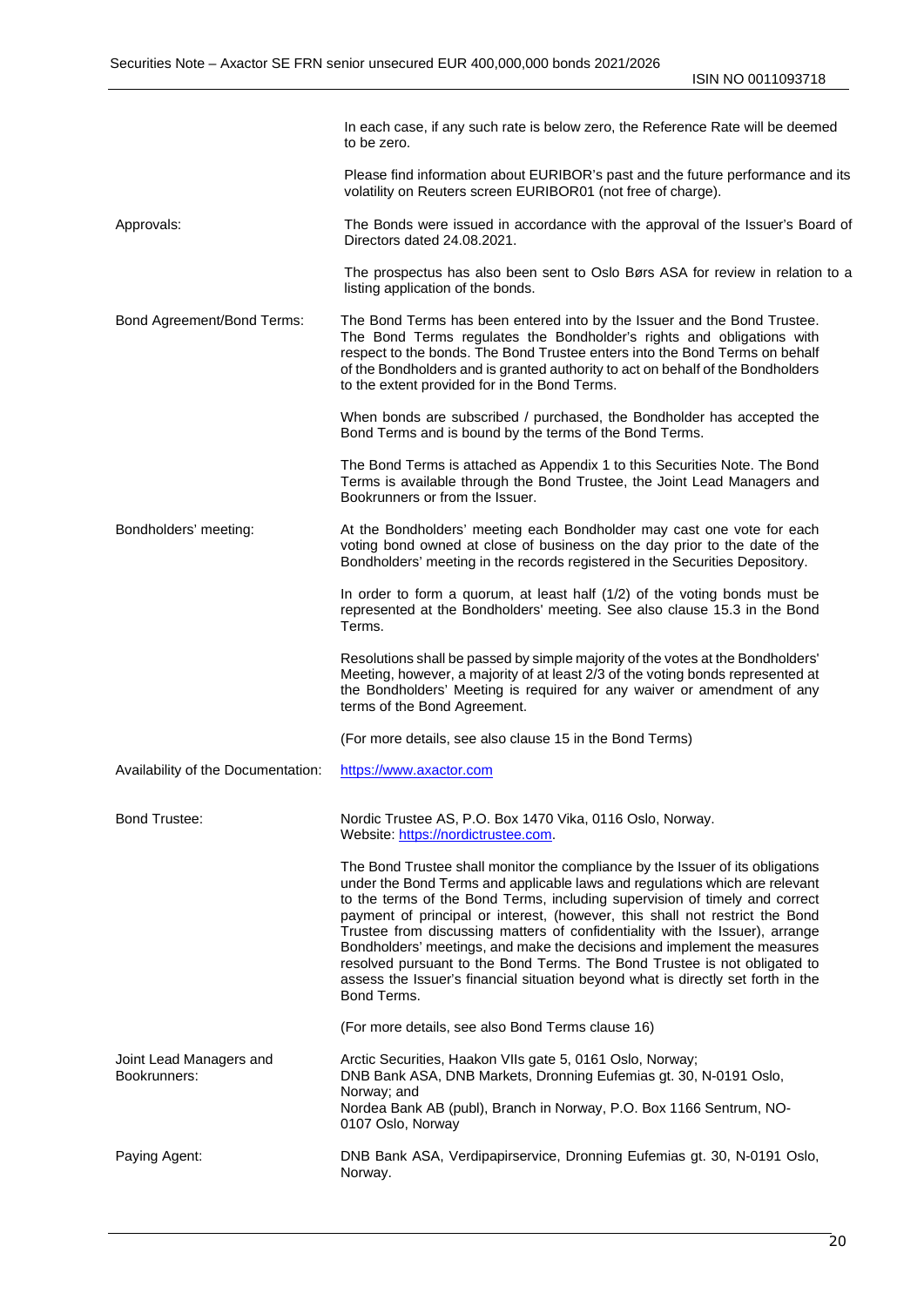ISIN NO 0011093718

|                                                              | The Paying Agent is in charge of keeping the records in the Securities<br>Depository.                                                                                                                                                                                                                                                                                                                 |
|--------------------------------------------------------------|-------------------------------------------------------------------------------------------------------------------------------------------------------------------------------------------------------------------------------------------------------------------------------------------------------------------------------------------------------------------------------------------------------|
| <b>Calculation Agent:</b>                                    | The Bond Trustee.                                                                                                                                                                                                                                                                                                                                                                                     |
| <b>Central Securities Depository</b><br>$(CSD)$ :            | The Securities depository in which the bonds are registered, in accordance<br>with the Norwegian Act of 2019 no. 6 regarding Securities depository.                                                                                                                                                                                                                                                   |
|                                                              | On Disbursement Date the Securities Depository is<br>the Norwegian Central Securities Depository ("VPS"), P.O. Box 1174 Sentrum,<br>0107 OSLO.                                                                                                                                                                                                                                                        |
| Restrictions on the free<br>transferability:                 | The Bonds are freely transferable and may be pledged, subject to the<br>following:                                                                                                                                                                                                                                                                                                                    |
|                                                              | Certain purchase or selling restrictions may apply to Bondholders<br>a)<br>under applicable local laws and regulations from time to time. Neither<br>the Issuer nor the Bond Trustee shall be responsible to ensure<br>compliance with such laws and regulations and each Bondholder is<br>responsible for ensuring compliance with the relevant laws and<br>regulations at its own cost and expense. |
|                                                              | b) A Bondholder who has purchased Bonds in breach of applicable<br>restrictions may, notwithstanding such breach, benefit from the rights<br>attached to the Bonds pursuant to these Bond Terms (including, but<br>not limited to, voting rights), provided that the Issuer shall not incur<br>any additional liability by complying with its obligations to such<br>Bondholder.                      |
| Market-Making:                                               | There is no market-making agreement entered into in connection with the Bond<br>Issue.                                                                                                                                                                                                                                                                                                                |
| Prospectus:                                                  | The Registration Document dated 19 April 2021, The Supplement number 1 to<br>the Registration Document dated 12 November 2021 and this Securities Note<br>with Summary dated 12 November 2021.                                                                                                                                                                                                        |
| <b>Registration Document:</b>                                | Document describing the Issuer                                                                                                                                                                                                                                                                                                                                                                        |
| Supplement to the Registration<br>Document:                  | Supplement to the document describing the Issuer.                                                                                                                                                                                                                                                                                                                                                     |
| Securities Note:                                             | This document with Summary                                                                                                                                                                                                                                                                                                                                                                            |
| Summary:                                                     | A summary of the Prospectus                                                                                                                                                                                                                                                                                                                                                                           |
| Legislation under which the<br>Securities have been created: | Norwegian law.                                                                                                                                                                                                                                                                                                                                                                                        |
| Fees and Expenses:                                           | Warning: the tax legislation of the investor's Member State and of the issuer's<br>country of incorporation may have an impact on the income received from the<br>securities                                                                                                                                                                                                                          |
|                                                              | The Issuer shall pay any stamp duty and other public fees in connection with<br>the loan. Any public fees or taxes on sales of Bonds in the secondary market<br>shall be paid by the Bondholders, unless otherwise decided by law or<br>regulation. The Issuer is responsible for withholding any withholding tax                                                                                     |

imposed by Norwegian law.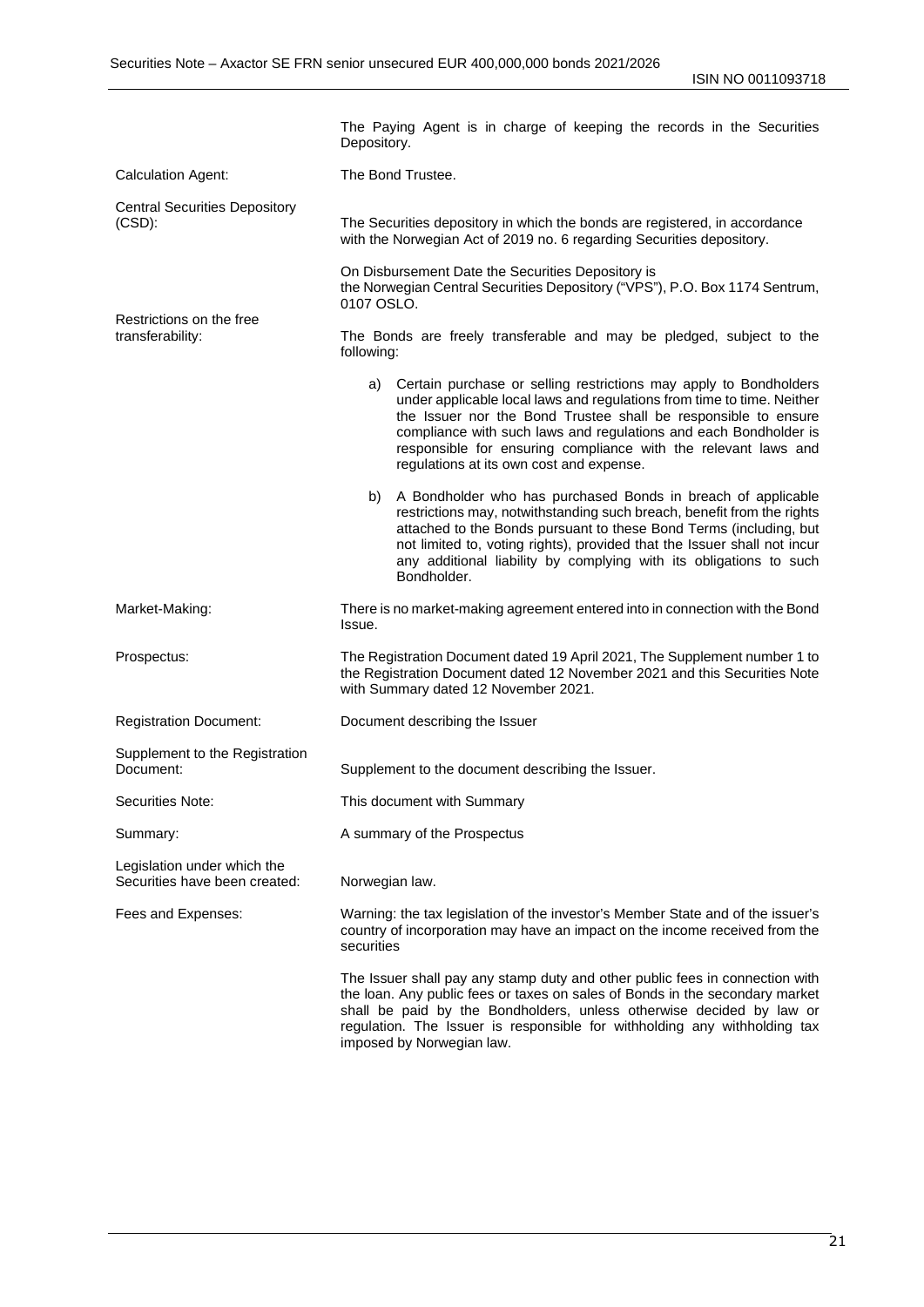# <span id="page-21-0"></span>**5 Additional Information**

The involved persons in the Issue have no interest, nor conflicting interests that are material to the Bond Issue.

The Issuer has mandated Arctic Securities AS, DNB Markets, a part of DNB Bank ASA and Nordea Bank Abp, filial i Norge, as Joint Lead Managers and Bookrunners for the issuance of the Loan. The Joint Lead Managers and Bookrunners have acted as advisors to the Issuer in relation to the pricing of the Loan.

The Joint Lead Managers and Bookrunners and/or any of their affiliated companies and/or officers, directors and employees may be a market maker or hold a position in any instrument or related instrument discussed in this Securities Note, and may perform or seek to perform financial advisory or banking services related to such instruments. The Joint Lead Managers' and Bookrunners' corporate finance departments may act as manager for this Issuer in private and/or public placement and/or resale not publicly available or commonly known.

#### **Statement from the Joint Lead Managers and Bookrunners:**

Arctic Securities AS, DNB Markets, a part of DNB Bank ASA and Nordea Bank Abp, filial i Norge have assisted the Issuer in preparing the prospectus. The joint Lead Managers and Bookrunners have not verified the information contained herein. Accordingly, no representation, warranty or undertaking, express or implied, is made, and the Joint Lead Managers and Bookrunners expressively disclaim any legal or financial liability as to the accuracy or completeness of the information contained in this prospectus or any other information supplied in connection with bonds issued by the Issuer or their distribution. The statements made in this paragraph are without prejudice to the responsibility of the Issuer. Each person receiving this prospectus acknowledges that such person has not relied on the Joint Lead Managers and Bookrunners nor on any person affiliated with them in connection with its investigation of the accuracy of such information or its investment decision.

Oslo (Norway), 12 November 2021

[https://www.arctic.com](https://www.arctic.com/) [https://www.dnb.no](https://www.dnb.no/) https://www.arctic.com [https://www.nordea.no](https://www.nordea.no/)

Arctic Securities AS **DISTER AS ARRY ASSA, DNB Markets** Nordea Bank Abp, filial i Norge

#### **Listing of the Loan:**

The Prospectus will be published in Norway. An application for listing at Oslo Børs will be sent as soon as possible after the Issue Date. Each bond is negotiable.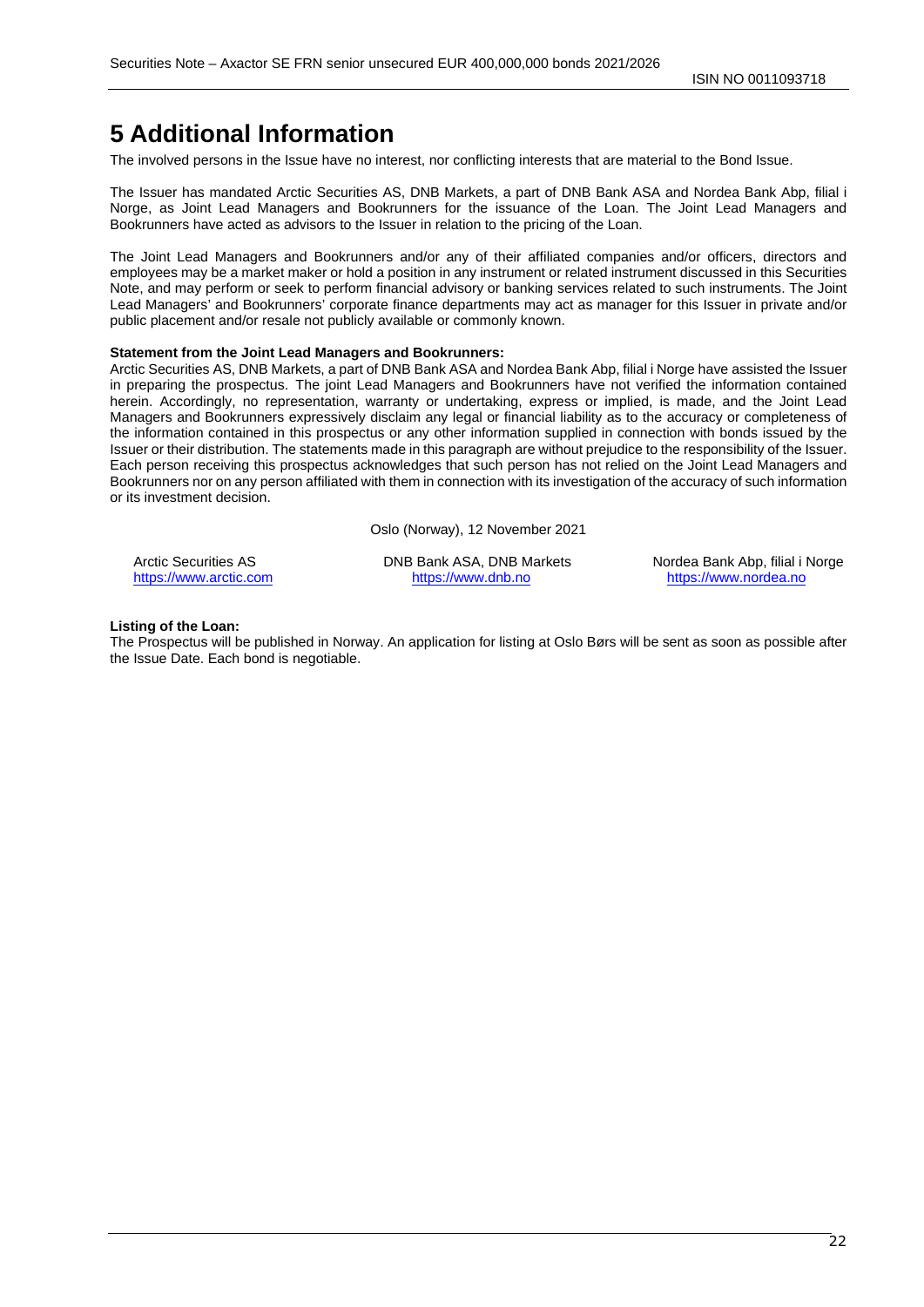ISIN NO 0011093718

# <span id="page-22-0"></span>**6 Appendix 1: Bond Terms**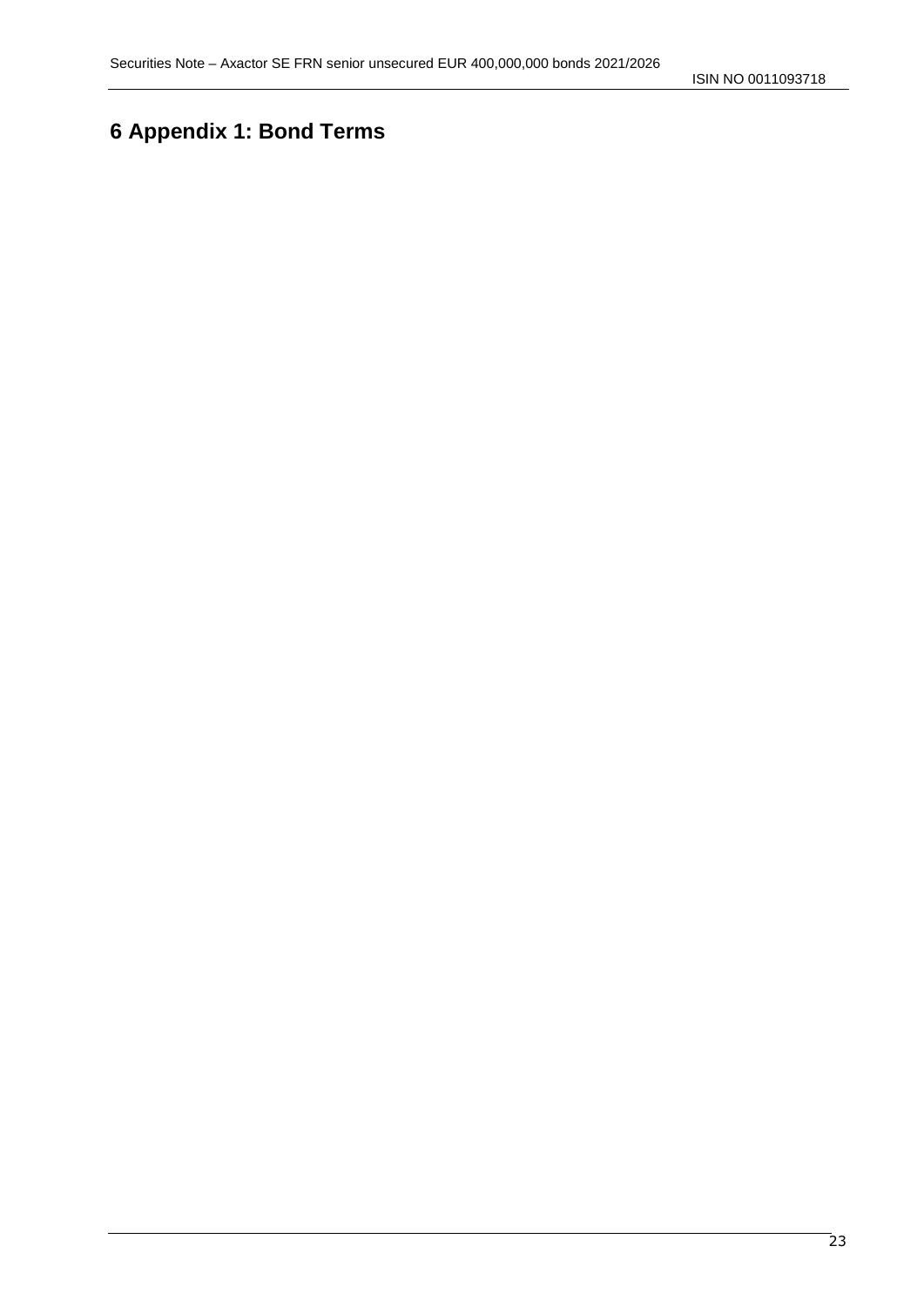*Execution version*

# **BOND TERMS**

# **FOR**

# **Axactor SE FRN senior unsecured EUR 400,000,000 bonds 2021/2026 ISIN NO0011093718**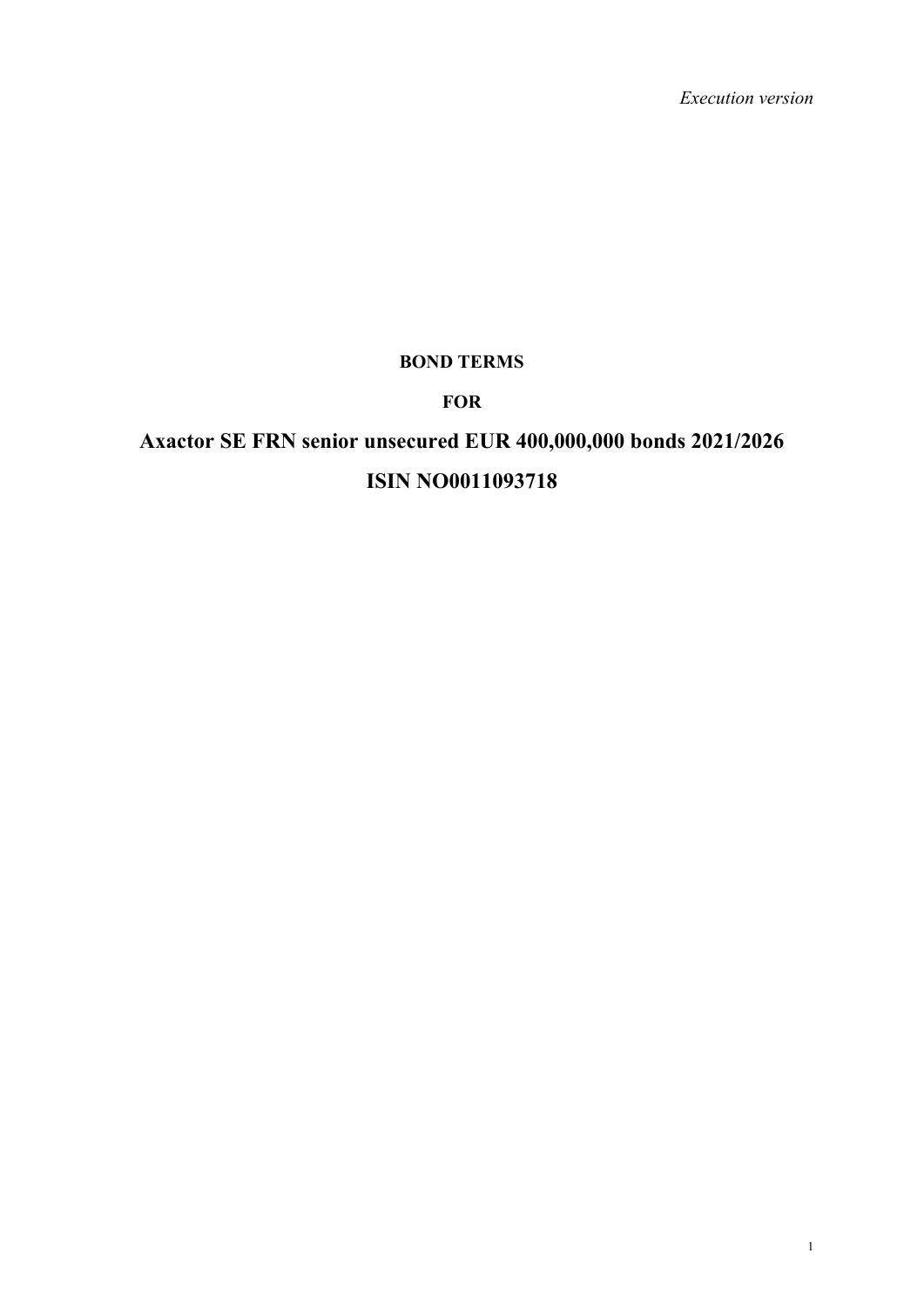#### **Contents**

| <b>Clause</b> |                                                   | Page |
|---------------|---------------------------------------------------|------|
| 1.            |                                                   |      |
| 2.            |                                                   |      |
| 3.            |                                                   |      |
| 4.            |                                                   |      |
| 5.            |                                                   |      |
| 6.            |                                                   |      |
| 7.            |                                                   |      |
| 8.            |                                                   |      |
| 9.            |                                                   |      |
| 10.           |                                                   |      |
| 11.           |                                                   |      |
| 12.           |                                                   |      |
| 13.           |                                                   |      |
| 14.           | EVENTS OF DEFAULT AND ACCELERATION OF THE BONDS30 |      |
| 15.           |                                                   |      |
| 16.           |                                                   |      |
| 17.           |                                                   |      |
| 18.           |                                                   |      |
| 19.           |                                                   |      |
|               |                                                   |      |

ATTACHMENT 1 COMPLIANCE CERTIFICATE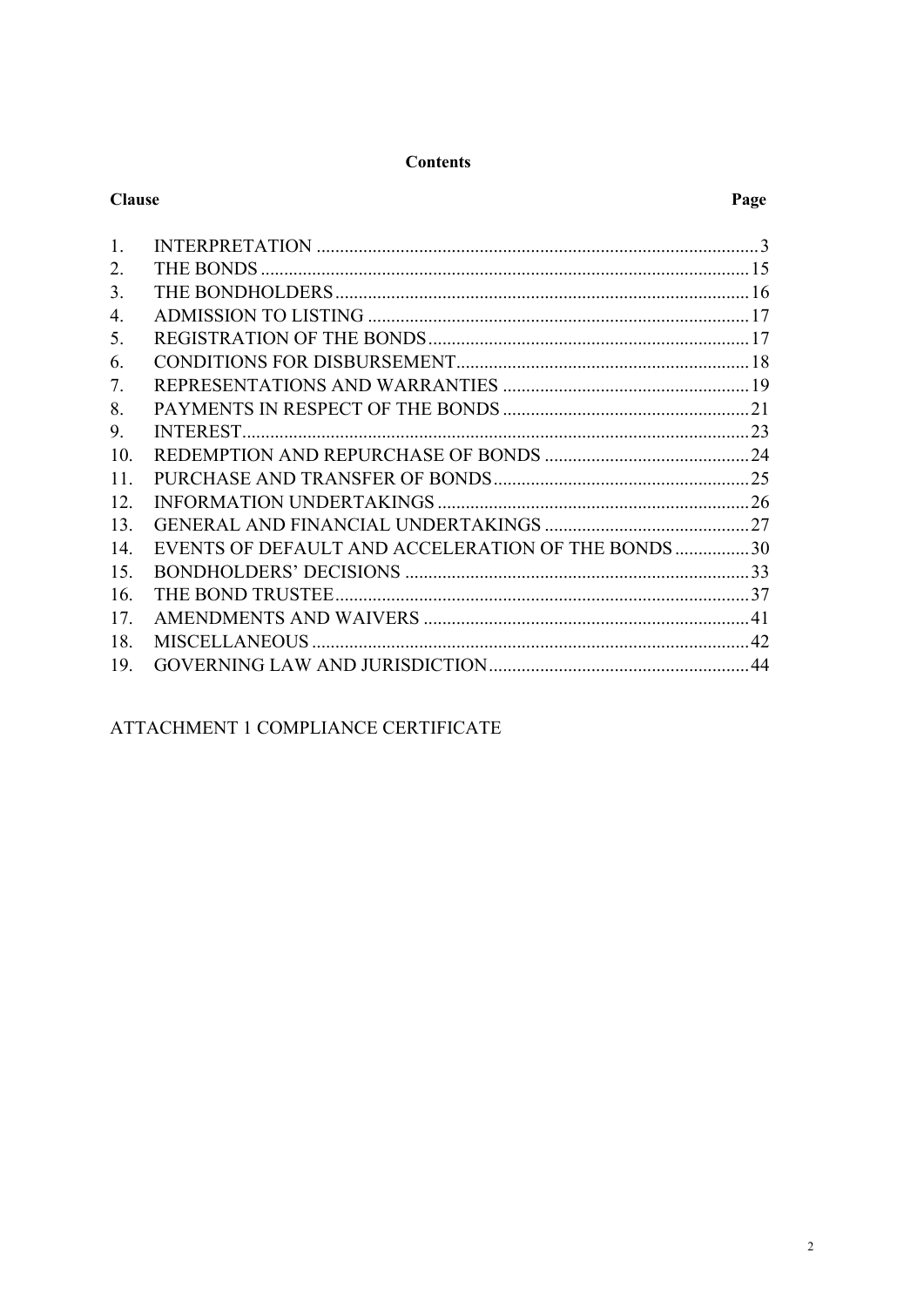| <b>BOND TERMS between</b>                                                            |                                                                                                                                              |  |
|--------------------------------------------------------------------------------------|----------------------------------------------------------------------------------------------------------------------------------------------|--|
| <b>ISSUER:</b>                                                                       | Axactor SE, a company existing under the laws of Norway with<br>registration number 921 896 328 and<br>LEI-code<br>549300P5VT8OMA17TJ33; and |  |
| <b>BOND TRUSTEE:</b>                                                                 | Nordic Trustee AS, a company existing under the laws of<br>Norway with registration number 963 342 624 and LEI-code<br>549300XAKTM2BMKIPT85. |  |
| DATED:                                                                               | 10 September 2021                                                                                                                            |  |
| These Bond Terms shall remain in effect for so long as any Bonds remain outstanding. |                                                                                                                                              |  |

#### **1. INTERPRETATION**

#### **1.1 Definitions**

<span id="page-25-0"></span>The following terms will have the following meanings:

#### "**Accounting Standard**" means GAAP.

"**Additional Bonds**" means the debt instruments issued under a Tap Issue, including any Temporary Bonds.

"**Affiliate**" means, in relation to any person:

- (a) any person which is a Subsidiary of that person;
- (b) any person who has Decisive Influence over that person (directly or indirectly); and
- (c) any person which is a Subsidiary of an entity who has Decisive Influence over that person (directly or indirectly).

"**Annual Financial Statements**" means the audited unconsolidated and consolidated annual financial statements of the Issuer for any financial year, prepared in accordance with the Accounting Standard, such financial statements to include a profit and loss account, balance sheet, cash flow statement and report of the board of directors.

"**Attachment**" means any schedule, appendix or other attachment to these Bond Terms.

"**Axactor Italy Debt**" means any Financial Indebtedness in Axactor Italy and its Subsidiaries (with a currently outstanding amount of approximately EUR 40,000,000), and not having any recourse to any other company within the Group.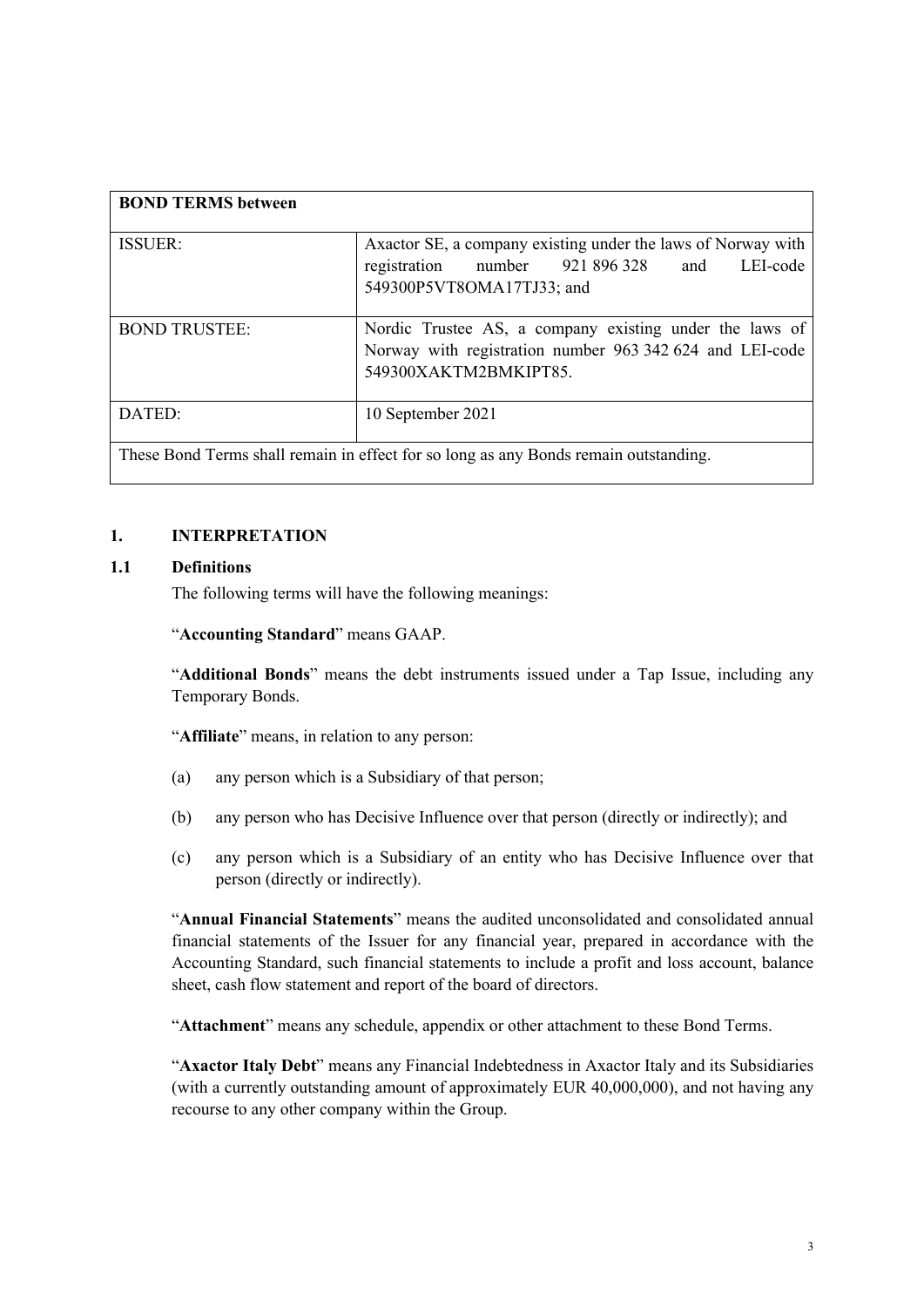"**Bond Terms**" means these terms and conditions, including all Attachments which form an integrated part of these Bond Terms, in each case as amended and/or supplemented from time to time.

"**Bond Trustee**" means the company designated as such in the preamble to these Bond Terms, or any successor, acting for and on behalf of the Bondholders in accordance with these Bond Terms.

"**Bond Trustee Fee Agreement**" means the agreement entered into between the Issuer and the Bond Trustee relating among other things to the fees to be paid by the Issuer to the Bond Trustee for the services provided by the Bond Trustee relating to the Bonds.

"**Bondholder**" means a person who is registered in the CSD as directly registered owner or nominee holder of a Bond, subject however t[o Clause 3.3](#page-39-2) (*Bondholders' rights*).

"**Bondholders' Meeting**" means a meeting of Bondholders as set out in Clause [14](#page-52-0) (*Bondholders' Decisions*).

"**Bonds**" means (i) the debt instruments issued by the Issuer pursuant to these Bond Terms, including any Additional Bonds, and (ii) any overdue and unpaid principal which has been issued under a separate ISIN in accordance with the regulations of the CSD from time to time.

"**Business Day**" means a day on which both the relevant CSD settlement system is open, and which is a TARGET Day.

"**Business Day Convention**" means that if the last day of any Interest Period originally falls on a day that is not a Business Day, the Interest Period will be extended to include the first following Business Day unless that day falls in the next calendar month, in which case the Interest Period will be shortened to the first preceding Business Day (*Modified Following*).

"**Calculation Dates**" means each 31 March, 30 June, 30 September and 31 December in each calendar year.

"**Call Option**" has the meaning given to it in Clause [10.2](#page-46-1) (*Voluntary early redemption – Call Option*).

"**Call Option Repayment Date**" means the settlement date for the Call Option determined by the Issuer pursuant to Clause [10.2](#page-46-1) (*Voluntary early redemption – Call Option*), paragraph (d) of Clause [10.3](#page-47-1) (*Mandatory repurchase due to a Put Option Event*) or a date agreed upon between the Bond Trustee and the Issuer in connection with such redemption of Bonds.

"**Cash and Cash Equivalents**" means on any date, the aggregate equivalent in EUR on such date of the then current market value of:

- (a) cash in hand or amounts standing to the credit of any current and/or on deposit accounts with a reputable bank; and
- (b) time deposits with reputable banks and certificates of deposit issued, and bills of exchange accepted, by a reputable bank,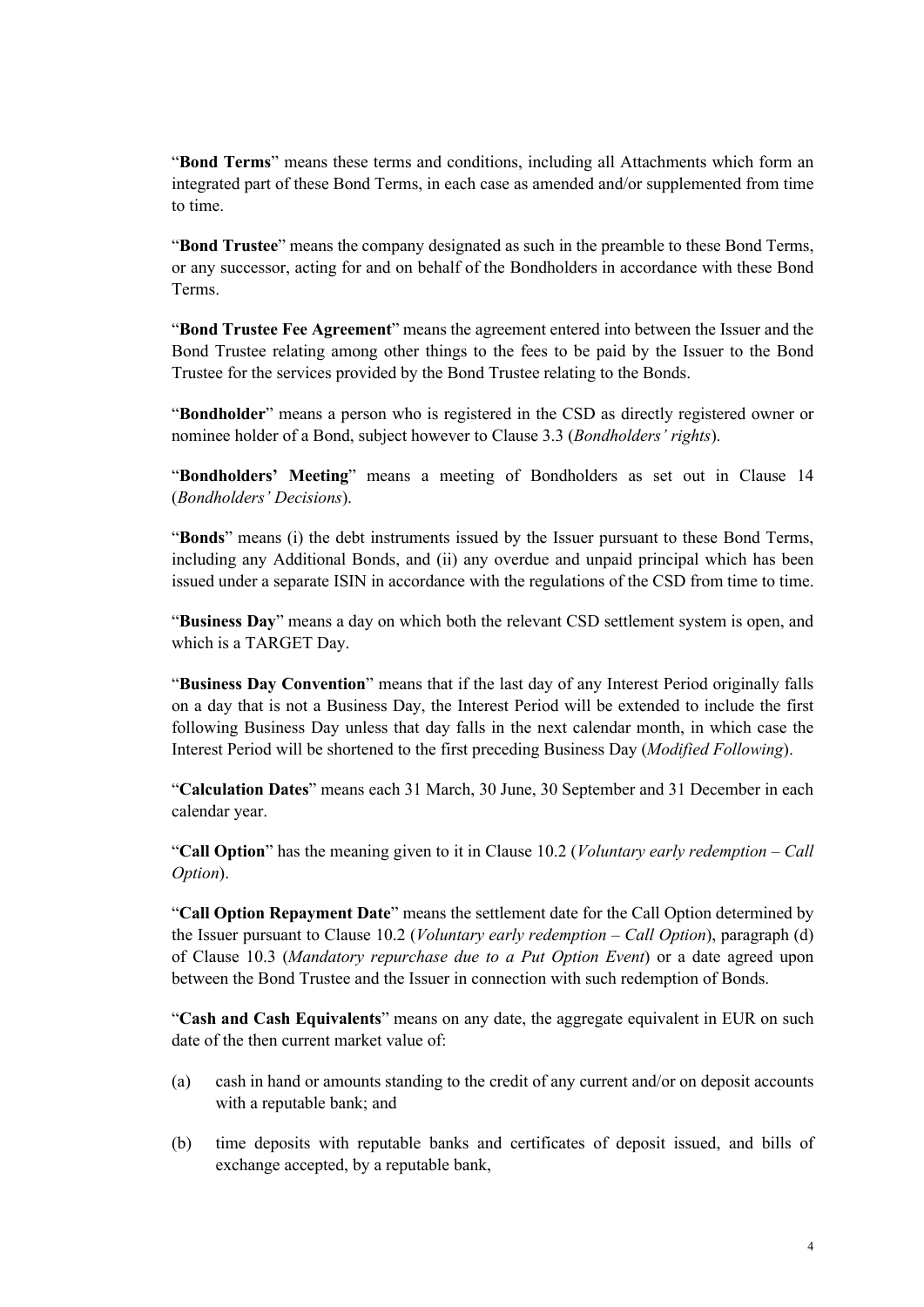in each case to which any Group Company is beneficially entitled at the time and to which any Group Company has free and unrestricted access and which is not subject to any Security.

"**Cash EBITDA**" means, in relation to any period, the aggregate of the operating profit of the Group on a consolidated basis (and for the avoidance of doubt taking into account profit sharing agreements to the extent not included as a Financial Indebtedness):

- (a) minus interest income on debt portfolios during such period of the Group on a consolidated basis;
- (b) plus negative changes in debt portfolio collection estimates during such period of the Group on a consolidated basis;
- (c) minus positive changes in debt portfolio collection estimates during such period of the Group on a consolidated basis;
- (d) plus paid in on debt portfolios during such period of the Group on a consolidated basis;
- (e) plus any exceptional items during such period of the Group, capped at EUR 5,000,000 for each financial year;
- (f) minus any unrealized exchange gains and/or plus any unrealized exchange losses during such period of the Group;
- (g) minus any losses (and/or plus any gains) during such period of the Group attributable to disposals of any assets (not being any disposals made in the ordinary course of business);
- (h) plus depreciation of tangible fixed assets during such period; and
- (i) plus amortisation of intangible fixed assets during such period.

"**Change of Control Event**" means a person or group of persons acting in concert (other than Geveran) gaining Decisive Influence over the Issuer.

"**Compliance Certificate**" means a statement substantially in the form as set out in Attachment 1 hereto.

"**Credit Facility**" means the EUR 545,000,000 multi-currency term and revolving credit facility with an additional EUR 75,000,000 accordion option, as amended from time to time, entered into between, inter alia, Axactor Platform Holding AB and Axactor Portfolio Holding AB as borrowers, the Issuer as guarantor, DNB Bank ASA and Nordea Bank Abp, filial i Norge as lenders and DNB Bank ASA as agent.

"**CSD**" means the central securities depository in which the Bonds are registered, being Verdipapirsentralen ASA (VPS).

"**De-Listing Event**" means an event where the Issuer's shares are de-listed from Oslo Børs (the Oslo Stock Exchange).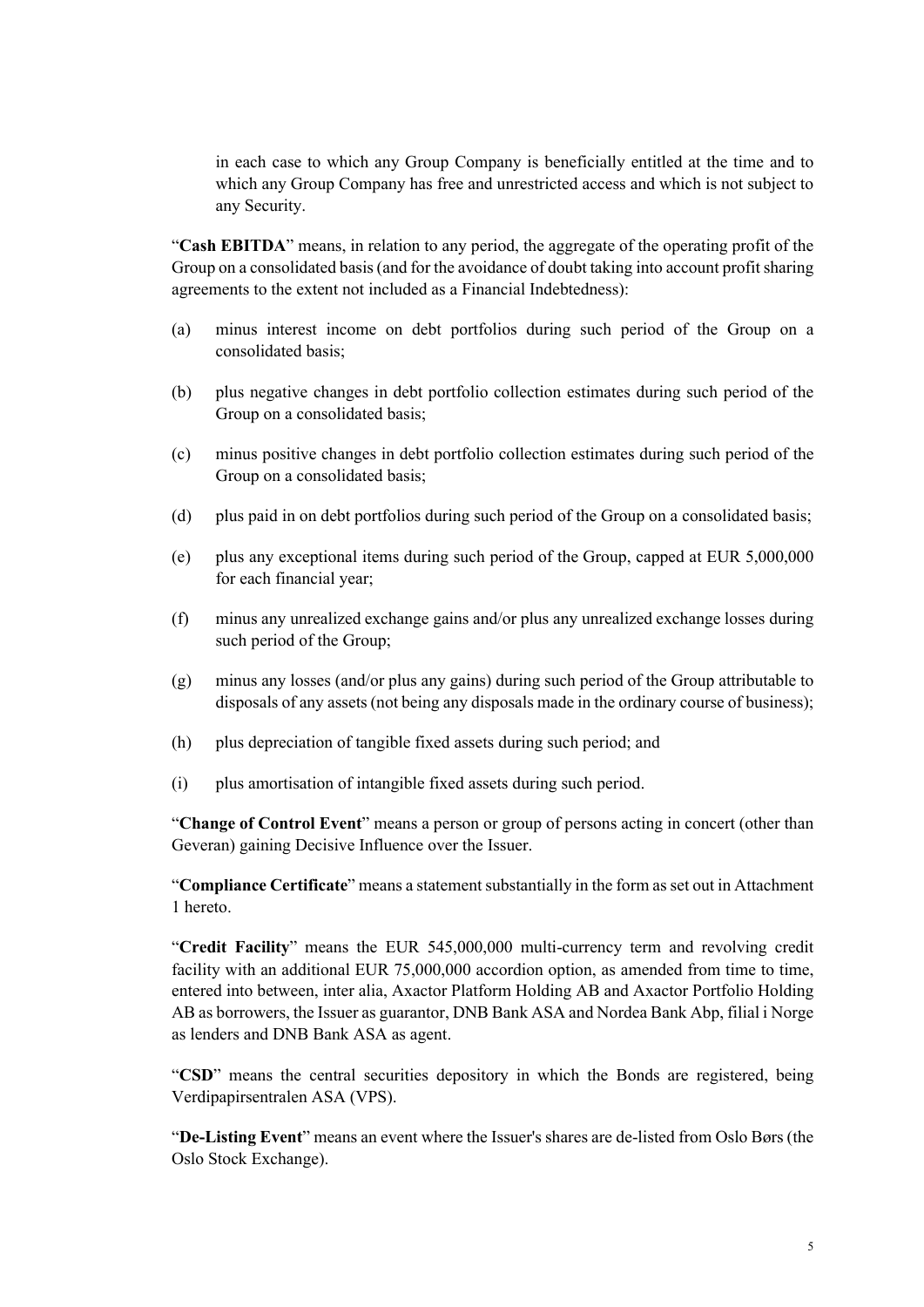"**Decisive Influence**" means a person having, as a result of an agreement or through the ownership of shares or interests in another person (directly or indirectly):

- (a) a majority of the voting rights in that other person; or
- (b) a right to elect or remove a majority of the members of the board of directors of that other person.

"**Default Notice**" means a written notice to the Issuer as described [in Clause 14.2](#page-54-0) (*Acceleration of the Bonds*).

"**Default Repayment Date**" means the settlement date set out by the Bond Trustee in a Default Notice requesting early redemption of the Bonds.

"**Distribution**" means, whether in cash or kind, any (i) payment of dividend on shares, (ii) repurchase of own shares, (iii) redemption of share capital or other restricted equity with repayment to shareholders, or (iv) other similar distribution (including, but not limited to total return swaps related to shares in the Issuer), granting of any loans or other transfers of value to the direct and/or indirect shareholders of any Group Company or the affiliates of such direct and/or indirect shareholders (including group contributions).

"**Event of Default**" means any of the events or circumstances specified in Clause [14.1](#page-52-1) (*Events of Default*).

"**Exchange**" means:

- (a) Oslo Børs (the Oslo Stock Exchange); or
- (b) any regulated market as such term is understood in accordance with the Markets in Financial Instruments Directive 2014/65/EU (MiFID II) and Regulation (EU) No. 600/2014 on markets in financial instruments (MiFIR).

"**Existing EUR 140 million Bond Issue**" means Axactor SE FRN Senior Unsecured bond issue 2021/2024 with ISIN NO 001 0924715 pursuant to bond terms entered into between Axactor SE as the issuer and Nordic Trustee AS as bond trustee for the bondholders, which was incurred for and refinanced the loan in the form of B-Notes (as defined in the Existing Unsecuredd Bond Issue).

"**Existing Unsecured Bond Issue**" means Axactor SE FRN Senior Unsecured Bond Issue 2021/2024 with ISIN NO 001 0914666 pursuant to bond terms entered into between Axactor SE as the issuer and Nordic Trustee AS as bond trustee for the bondholders thereunder.

#### "**Finance Documents**"

- (a) means these Bond Terms;
- (b) the Bond Trustee Fee Agreement; and
- (c) any other document designated by the Issuer and the Bond Trustee as a Finance Document.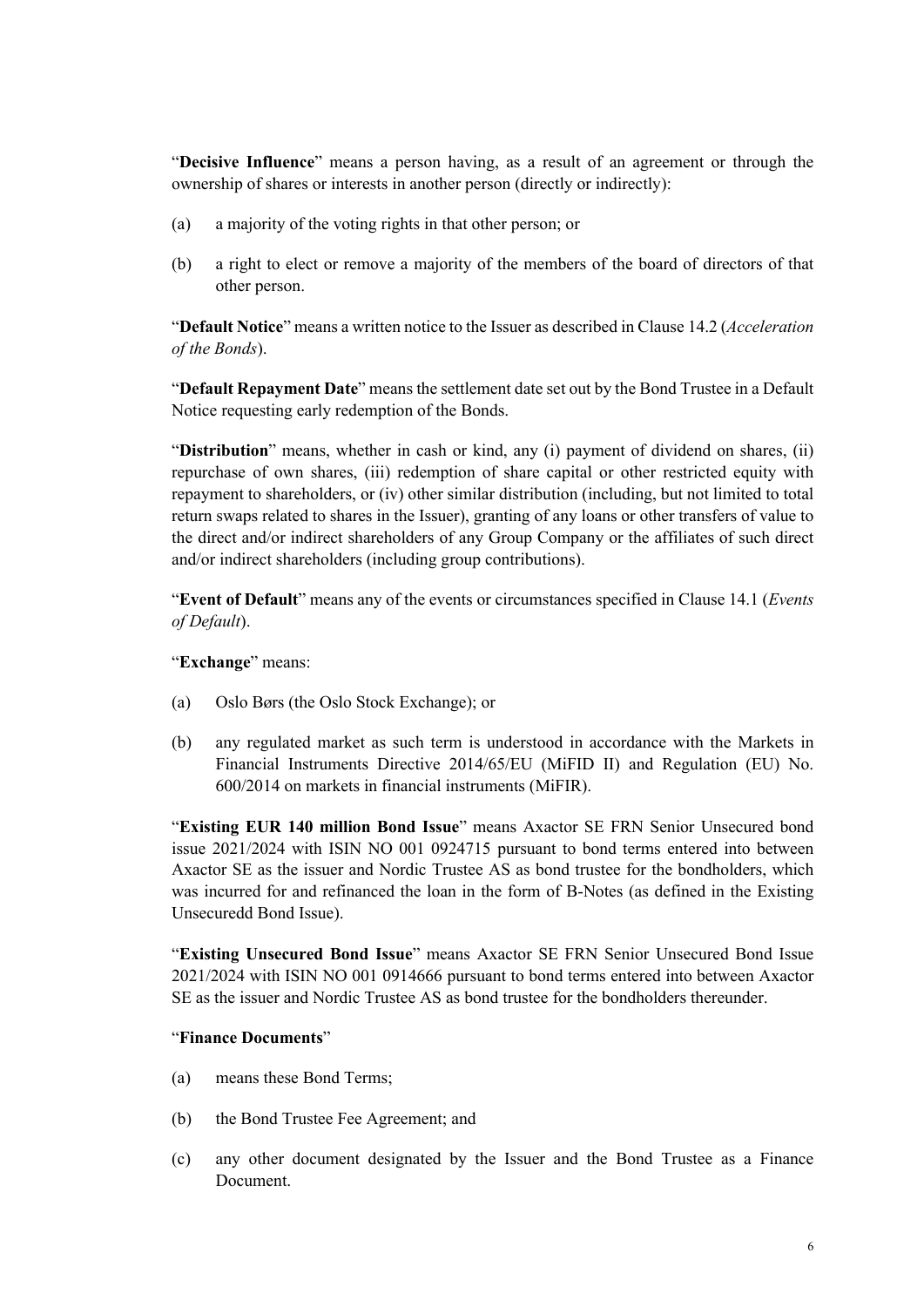"**Financial Covenants**" means the financial undertakings set out in Clause 13.13 (*Financial Covenants*).

"**Financial Indebtedness**" means any indebtedness for or in respect of:

- (a) moneys borrowed (and debit balances at banks or other financial institutions);
- (b) any amount raised by acceptance under any acceptance credit facility or dematerialized equivalent;
- (c) any amount raised pursuant to any note purchase facility or the issue of bonds, notes, debentures, loan stock or any similar instrument, including the Bonds;
- (d) the amount of any liability in respect of any lease or hire purchase contract which would, in accordance with the Accounting Standard, be capitalized as an asset and booked as a corresponding liability in the balance sheet;
- (e) receivables sold or discounted (other than any receivables to the extent they are sold on a non-recourse basis provided that the requirements for de-recognition under the Accounting Standard are met);
- (f) any derivative transaction entered into and, when calculating the value of any derivative transaction, only the marked to market value (or, if any actual amount is due as a result of the termination or close-out of that derivative transaction, that amount shall be taken into account);
- (g) any counter-indemnity obligation in respect of a guarantee, bond, standby or documentary letter of credit or any other instrument issued by a bank or financial institution in respect of an underlying liability of a person which is not a Group Company which liability would fall within one of the other paragraphs of this definition;
- (h) any amount raised by the issue of redeemable shares which are redeemable (other than at the option of the Issuer) before the Maturity Date or are otherwise classified as borrowings under the Accounting Standard;
- (i) any amount of any liability under an advance or deferred purchase agreement, if (a) the primary reason behind entering into the agreement is to raise finance or (b) the agreement is in respect of the supply of assets or services and payment is due more than 120 calendar days after the date of supply;
- (j) any amount raised under any other transaction (including any forward sale or purchase agreement) having the commercial effect of a borrowing or otherwise being classified as a borrowing under the Accounting Standard; and
- (k) without double counting, the amount of any liability in respect of any guarantee for any of the items referred to in paragraphs a) to j) above.

"**Financial Reports**" means the Annual Financial Statements and the Interim Accounts.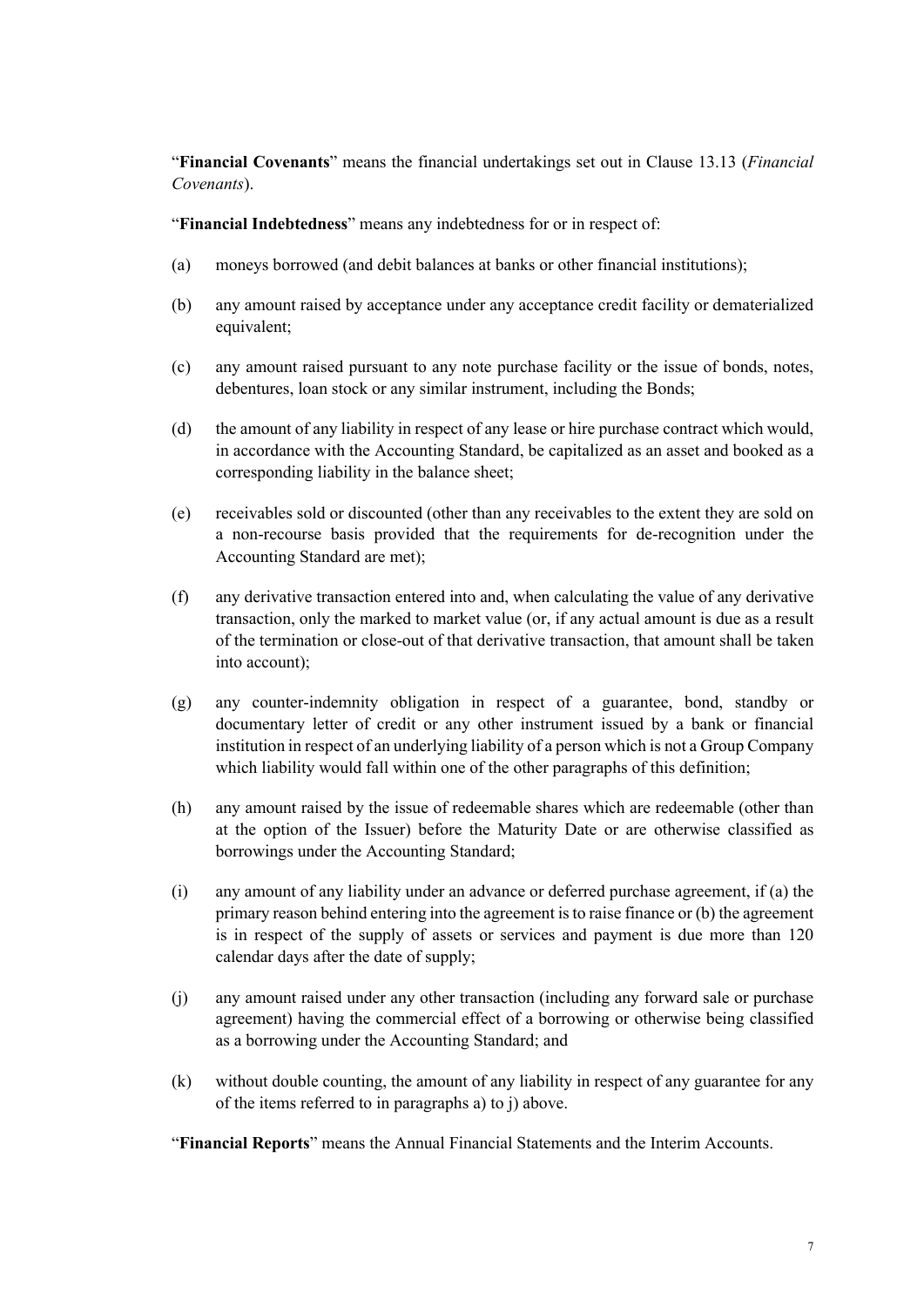"**Financial Support**" means any loans, guarantees, Security securing obligations of another person or other financial assistance (whether actual or contingent).

"**First Call Date**" means the Interest Payment Date falling in September 2025.

"**GAAP**" means generally accepted accounting practices and principles in the country in which the Issuer is incorporated including, if applicable, IFRS.

"**Geveran**" means Geveran Trading Co. Limited, a company indirectly controlled by trusts established by Mr. John Fredriksen for the benefit of his immediate family.

"**Group**" means the Issuer and its Subsidiaries from time to time.

"**Group Book Value**" means the total aggregate sum of the book value as per the Accounting Standard (adjusted so that any foreign exchange ("FX") rate conversion applied on a Calculation Date regarding assets denominated in other currencies than the Issuer's functional currency (currently being EUR), shall be replaced by a daily average FX rate for the last 6 months preceding each Calculation Date), all as per Group consolidated accounts, of all debt portfolios and REOs owned by any member of the Group and Reolux however adjusted for any profit sharing arrangements entered into by any member of the Group to the extent such arrangements constitute Financial Indebtedness and any related goodwill.

"**Group Company**" means any person which is a member of the Group.

"**IFRS**" means the International Financial Reporting Standards and guidelines and interpretations issued by the International Accounting Standards Board (or any predecessor and successor thereof) in force from time to time and to the extent applicable to the relevant financial statement.

"**Initial Bond Issue**" means the amount to be issued on the Issue Date as set out in Clause 2.1 (*Amount, denomination and ISIN of the Bonds*).

"**Initial Nominal Amount**" means the Nominal Amount of each Bond on the Issue Date as set out i[n Clause 2.1](#page-37-1) (*Amount, denomination and ISIN of the Bonds*).

"**Insolvent**" means that a person:

- (a) is unable or admits inability to pay its debts as they fall due;
- (b) suspends making payments on any of its debts generally; or
- (c) is otherwise considered insolvent or bankrupt within the meaning of the relevant bankruptcy legislation of the jurisdiction which can be regarded as its centre of main interest as such term is understood pursuant to Regulation (EU) 2015/848 on insolvency proceedings (as amended from time to time).

"**Interest Cover Ratio**" means the ratio of Pro-Forma Adjusted Cash EBITDA to the Group's net interest expenses (other than the part of any lease payments determined as interest expenses in connection with leases in respect of real property or premises in the ordinary course of business) calculated for the Relevant Period.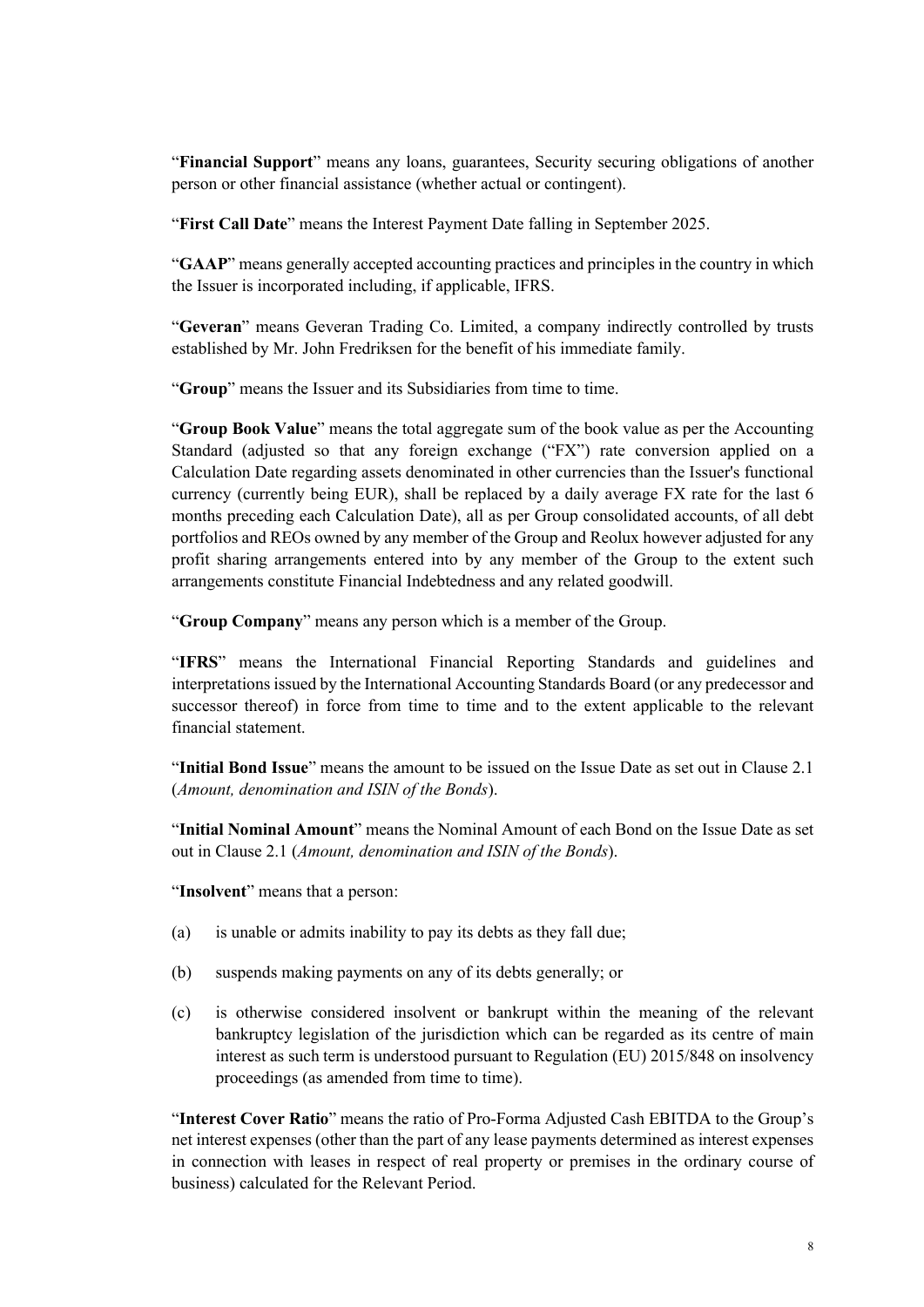"**Interest Payment Date**" means the last day of each Interest Period, the first Interest Payment Date being 15 December 2021 and the last Interest Payment Date being the Maturity Date.

"**Interest Period**" means, subject to adjustment in accordance with the Business Day Convention, the periods between 15 September, 15 December, 15 March and 15 June each year, provided however that an Interest Period shall not extend beyond the Maturity Date.

"**Interest Quotation Day**" means, in relation to any period for which Interest Rate is to be determined, 2 Quotation Business Days before the first day of the relevant Interest Period.

"**Interest Rate**" means the percentage rate per annum which is the aggregate of the Reference Rate for the relevant Interest Period plus the Margin.

"**Interim Accounts**" means the unaudited consolidated quarterly financial statements of the Issuer for the quarterly period ending on each 31 March, 30 June, 30 September and 31 December in each year, prepared in accordance with the Accounting Standard.

"**ISIN**" means International Securities Identification Number.

"**Issue Date**" means 15 September 2021.

"**Issuer**" means the company designated as such in the preamble to these Bond Terms.

"**Issuer's Bonds**" means any Bonds which are owned by the Issuer or any Affiliate of the Issuer.

"**Leverage Ratio**" means Total Net Interest Bearing Debt over Pro-Forma Adjusted Cash EBITDA calculated for the Relevant Period.

"**Listing Failure Event**" means:

- (a) that the Bonds (save for any Temporary Bonds) have not been admitted to listing on an Exchange within 6 months following the Issue Date;
- (b) in the case of a successful admission to listing, that a period of 6 months has elapsed since the Bonds ceased to be admitted to listing on an Exchange; or
- (c) that the Temporary Bonds have not been admitted to listing on the Exchange where the other Bonds are listed within 3 months following the issue date for such Temporary Bonds.

"**Make Whole Amount**" means an amount equal to the sum of the present value on the Repayment Date of:

- (a) the Nominal Amount of the redeemed Bonds at the price as set out paragraph (a) (ii) of [Clause 10.2](#page-46-1) (*Voluntary early redemption – Call Option*) as if such payment originally had taken place on the First Call Date; and
- (b) the remaining interest payments of the redeemed Bonds, less any accrued and unpaid interest on the redeemed Bonds as at the Repayment Date, to the First Call Date,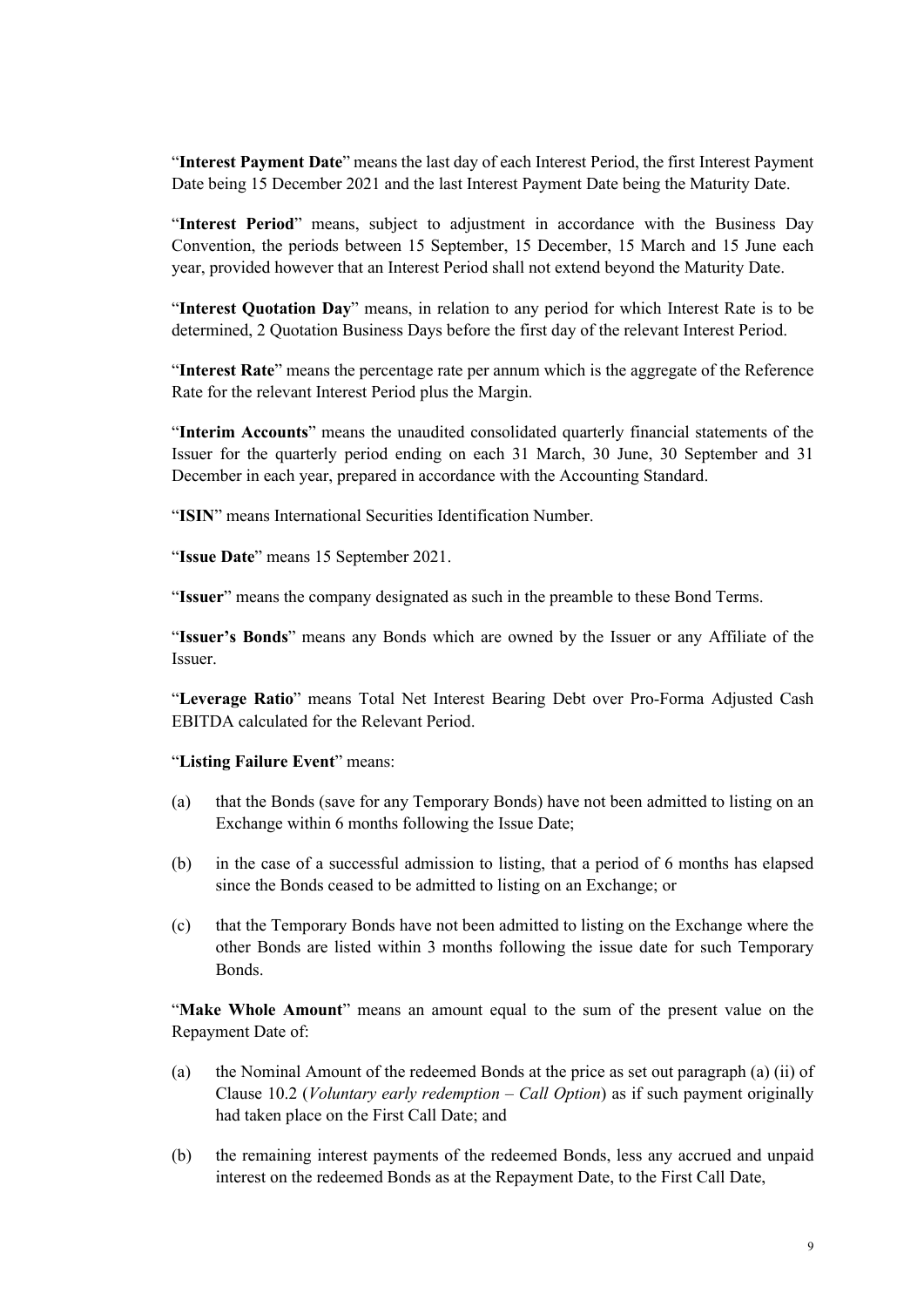where the present value shall be calculated by using a discount rate of 0.50 per cent. per annum, and where the Interest Rate applied for the remaining interest payments until the First Call Date shall be the applicable Interest Rate on the Call Option Repayment Date.

"**Managers**" means Arctic Securities AS, DNB Markets, a part of DNB Bank ASA, Nordea Bank Abp, filial i Norge.

"**Margin**" means 5.35 per cent.

"**Material Adverse Effect**" means a material adverse effect on:

- (a) the ability of the Issuer to perform and comply with its obligations under any of the Finance Documents; or
- (b) the validity or enforceability of any of the Finance Documents.

"**Maturity Date**" means 15 September 2026, adjusted according to the Business Day Convention.

"**Maximum Issue Amount**" means the maximum amount that may be issued under these Bond Terms as set out i[n Clause 2.1](#page-37-1) (*Amount, denomination and ISIN of the Bonds*).

"**Nominal Amount**" means the nominal value of each Bond at any time. The Nominal Amount may be amended pursuant to paragraph (j) of Clause [16.2](#page-59-1) (*The duties and authority of the Bond Trustee*).

"**Outstanding Bonds**" means any Bonds not redeemed or otherwise discharged.

"**Overdue Amount**" means any amount required to be paid by the Issuer under any of the Finance Documents but not made available to the Bondholders on the relevant Payment Date or otherwise not paid on its applicable due date.

"**Partial Payment**" means a payment that is insufficient to discharge all amounts then due and payable under the Finance Documents.

"**Paying Agent**" means the legal entity appointed by the Issuer to act as its paying agent with respect to the Bonds in the CSD.

"**Payment Date**" means any Interest Payment Date or any Repayment Date.

#### "**Permitted Financial Indebtedness**" means:

- (a) Any Financial Indebtedness (including the Bonds and any Additional Bonds) under the Finance Documents
- (b) Financial Indebtedness under any other facility or loan provided by a reputable credit institution or bank, or a syndicate of reputable credit institutions or banks, including
	- (i) the Credit Facility; and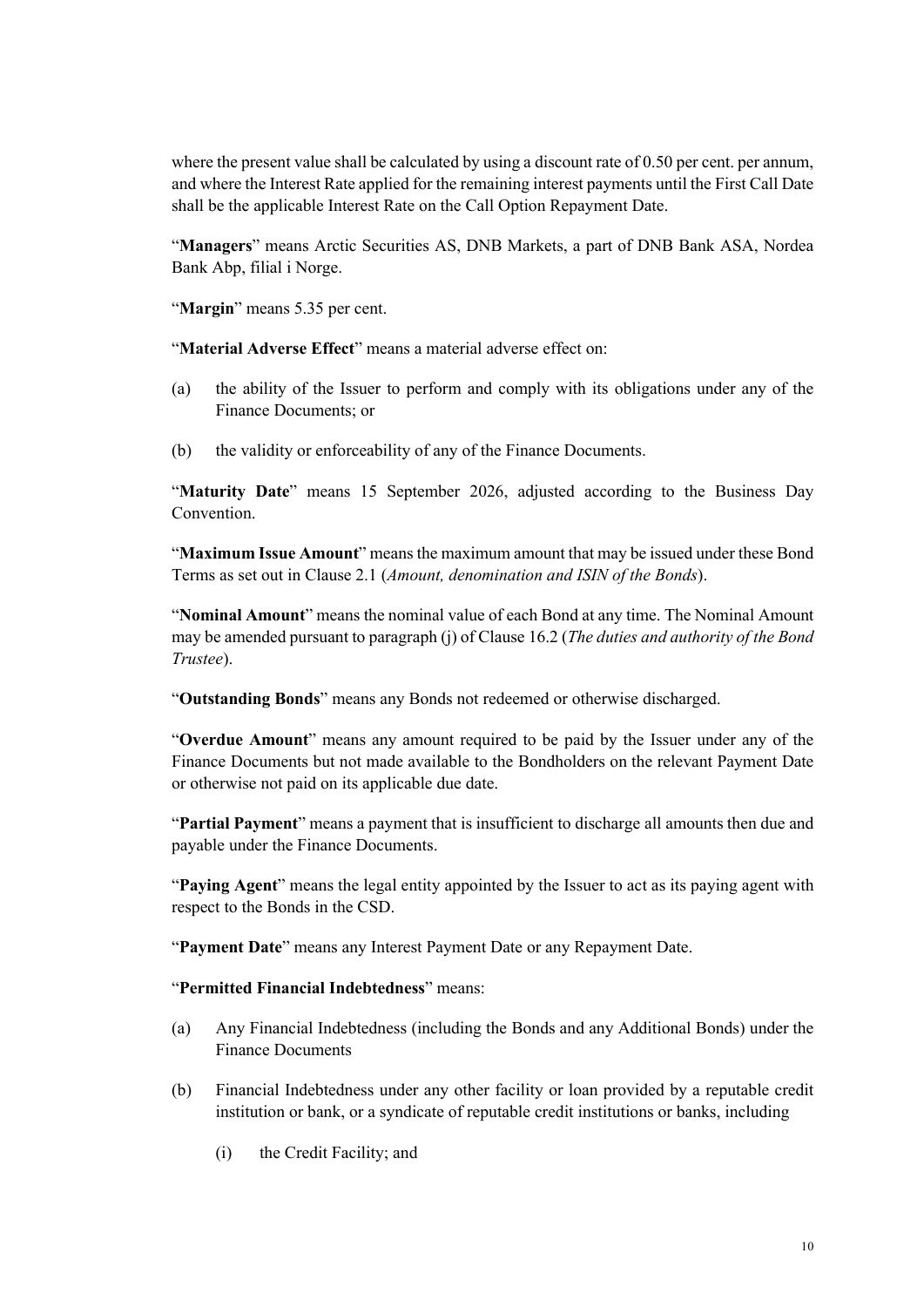- (ii) the Axactor Italy Debt (up until the repayment date of such debt in full to be no later than 31 December 2021);
- (c) Financial Indebtedness incurred:
	- (i) under the Existing Unsecured Bond Issue; and
	- (ii) under the Existing EUR 140 million Bond Issue (up until the call option repayment date of such bonds to be no later than 31 December 2021);
- (d) unsecured Financial Indebtedness incurred by the Issuer having a maturity date at least 6 months after (and with no call options being exercised prior to) the Maturity Date;
- (e) any intra-group loan or credit granted by a Group Company to another Group Company;
- (f) any Financial Indebtedness incurred by a Group Company under any hedging arrangements as part of the Group's ordinary course of business and for non-speculative purposes;
- (g) any Financial Indebtedness in form of leases in respect of real property or premises in the ordinary course of business;
- (h) other Financial Indebtedness in the ordinary course of business and not included in paragraph (a)-(g) up to EUR 5,000,000; and
- (i) any refinancing, amendment or replacement of any of (a)-(g) above from time to time.

#### "**Permitted Security**" means:

- (a) Security granted in relation to the Permitted Financial Indebtedness incurred under paragraphs (b), (f) and (g) of that definition;
- (b) any lien arising by operation of law in the ordinary course of business;
- (c) any netting or set-off arrangement entered into by any Group Company in the ordinary course of its banking arrangements for the purpose of netting debit and credit balances of members of the Group (if applicable); and
- (d) any Security for obligations or liability incurred by any Group Company in the ordinary course of business and as part of the daily operation by any such Group Company.

"**Pro-Forma Adjusted Cash EBITDA**" means, in respect of any Relevant Period, the Cash EBITDA, adjusted by including 80% of the Pro-Forma Adjustments (without double counting).

"**Pro-Forma Adjustments**" means, in respect of any Relevant Period, the pro forma Cash EBITDA for the remainder of that Relevant Period for all portfolios without full twelve (12) months trading for a Group Company.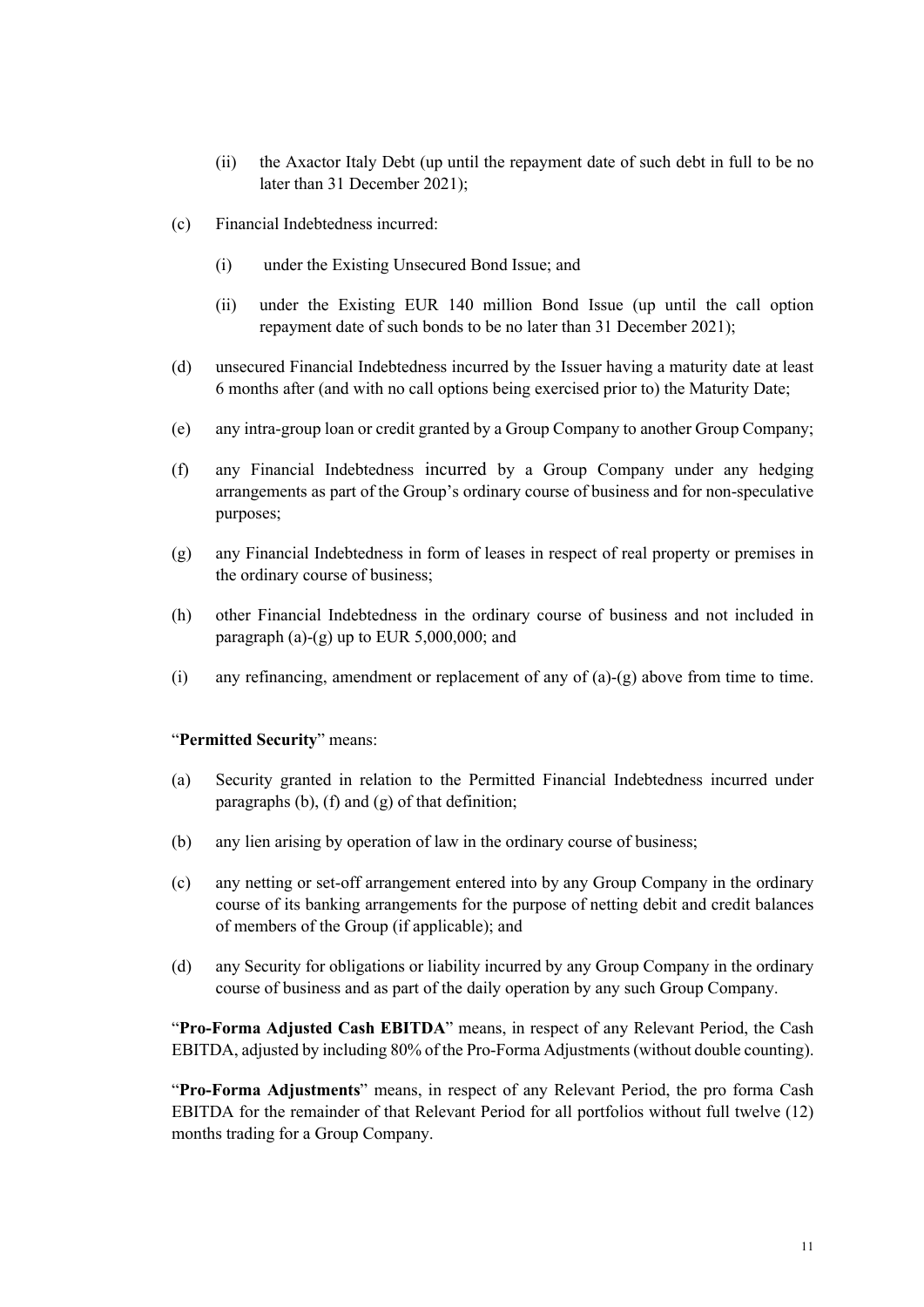"**Put Option**" shall have the meaning ascribed to such term in [Clause 10.3](#page-47-1) (*Mandatory repurchase due to a Put Option Event*).

"**Put Option Event**" means a Change of Control Event or a De-Listing Event.

"**Put Option Repayment Date**" means the settlement date for the Put Option pursuant to Clause [10.3](#page-47-1) (*Mandatory repurchase due to a Put Option Event*).

"**Quotation Business Day**" means a day which is a TARGET Day.

"**Reference Rate**" shall mean EURIBOR (European Interbank Offered Rate) being:

- (a) the interest rate displayed on Reuters screen EURIBOR01 (or through another system or website replacing it) as of or around 11:00 a.m. (Brussels time) on the Interest Quotation Day for the offering of deposits in Euro and for a period comparable to the relevant Interest Period; or
- (b) if no screen rate is available for the relevant Interest Period:
	- (i) the linear interpolation between the two closest relevant Interest Periods, and with the same number of decimals, quoted under paragraph (a) above; or
	- (ii) a rate for deposits in the currency of the Bonds for the relevant Interest Period as supplied to the Bond Trustee at its request quoted by a sufficient number of commercial banks reasonably selected by the Bond Trustee; or
- (c) if the interest rate under paragraph (a) is no longer available, the interest rate will be set by the Bond Trustee in consultation with the Issuer to:
	- (i) any relevant replacement reference rate generally accepted in the market; or
	- (ii) such interest rate that best reflects the interest rate for deposits in the currency of the Bonds offered for the relevant Interest Period.

In each case, if any such rate is below zero, the Reference Rate will be deemed to be zero.

"**Relevant Jurisdiction**" means the country in which the Bonds are issued, being Norway.

"**Relevant Period**" means, at the date of calculation, the 12 months immediately preceding such date.

"**Relevant Record Date**" means the date on which a Bondholder's ownership of Bonds shall be recorded in the CSD as follows:

- (a) in relation to payments pursuant to these Bond Terms, the date designated as the Relevant Record Date in accordance with the rules of the CSD from time to time; or
- (b) for the purpose of casting a vote with regard to Clause 15 (*Bondholders' Decisions*), the date falling on the immediate preceding Business Day to the date of that Bondholders' decision being made, or another date as accepted by the Bond Trustee.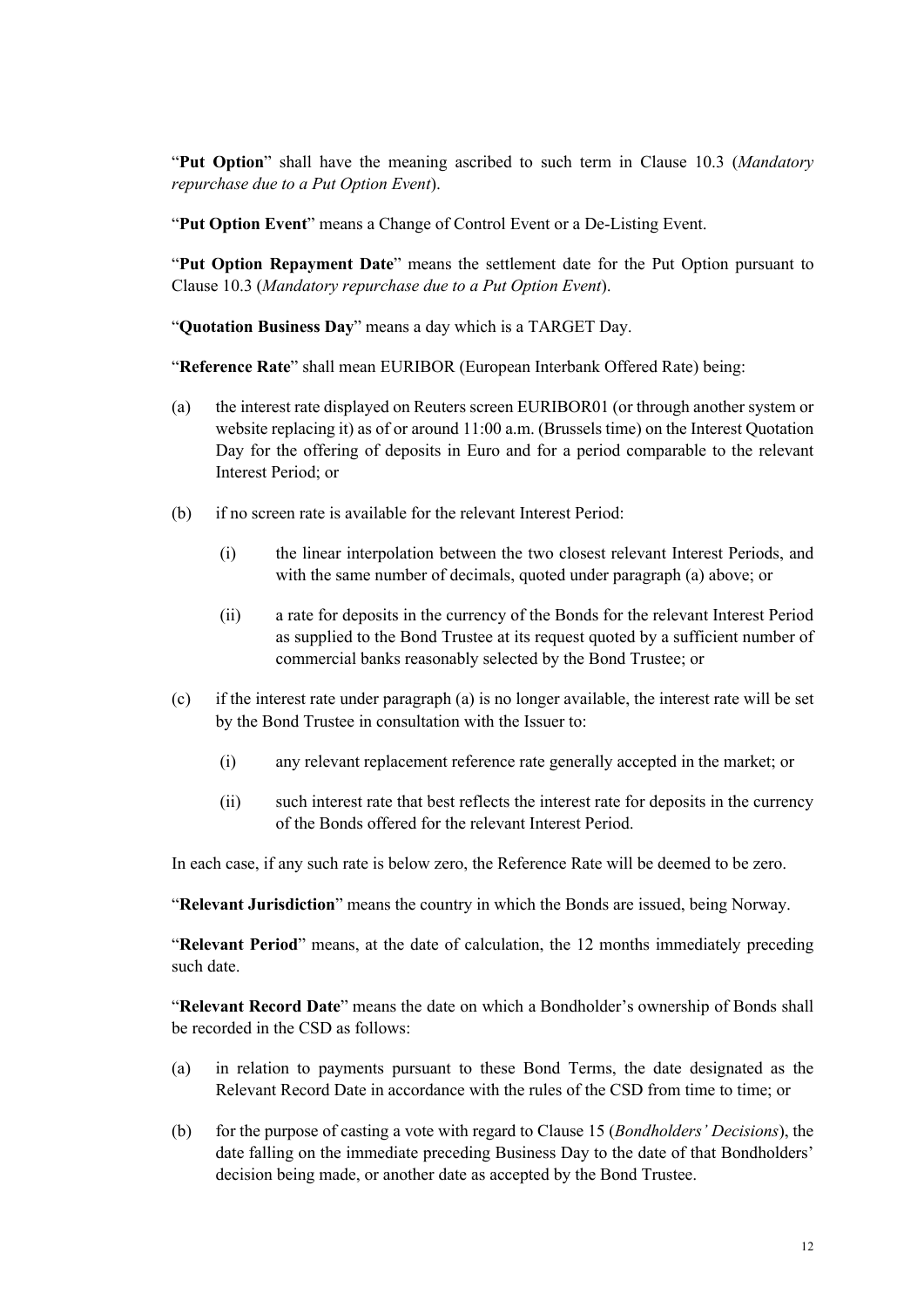"**REO**" means real estate owned assets.

"**Reolux**" means Reolux Holding S.à r.l, a joint venture controlled by the Issuer holding 50 per cent. of the shares, with Geveran controlling the remaining shares, and to be deconsolidated from the Group's financials.

"**Repayment Date**" means any Call Option Repayment Date, the Default Repayment Date, the Put Option Repayment Date, the Tax Event Repayment Date, the Mandatory Redemption Repayment Date or the Maturity Date.

"**Securities Trading Act**" means the Securities Trading Act of 2007 no. 75 of the Relevant Jurisdiction.

"**Security**" means a mortgage, charge, pledge, lien, security assignment or other security interest securing any obligation of any person or any other agreement or arrangement having a similar effect.

"**Subsidiary**" means a company over which another company has Decisive Influence.

"**Summons**" means the call for a Bondholders' Meeting or a Written Resolution as the case may be.

"**Surviving ISIN**" shall have the meaning ascribed to such term in Clause 6.4 (*Settlement in cash or in kind*).

"**Tap Issue**" has the meaning ascribed to such term i[n Clause 2.1](#page-37-1) (*Amount, denomination and ISIN of the Bonds)*.

"**Tap Issue Addendum**" has the meaning ascribed to such term in Clause [2.1](#page-37-1) (*Amount, denomination and ISIN of the Bonds)*.

"**TARGET Day**" means any day on which the Trans-European Automated Real-time Gross Settlement Express Transfer payment system is open for the settlement of payments in euro.

"**Tax Event Repayment Date**" means the date set out in a notice from the Issuer to the Bondholders pursuant to Clause [10.4](#page-47-2) (*Early redemption option due to a tax event*).

"**Temporary Bonds**" has the meaning ascribed to such term in Clause [2.1](#page-37-1) (*Amount, denomination and ISIN of the Bonds)*.

"**Total Loan to Value Ratio**" means Total Net Interest Bearing Debt to Group Book Value.

"**Total Net Interest Bearing Debt**" means the aggregate amount of all interest bearing debt of the Group and Reolux at any time on a consolidated basis according to the Accounting Standard (adjusted so that any foreign exchange ("FX") rate conversion applied on a Calculation Date regarding assets denominated in other currencies than the Issuer's functional currency (currently being EUR), shall be replaced by a daily average FX rate for the last 6 months preceding each Calculation Date), but: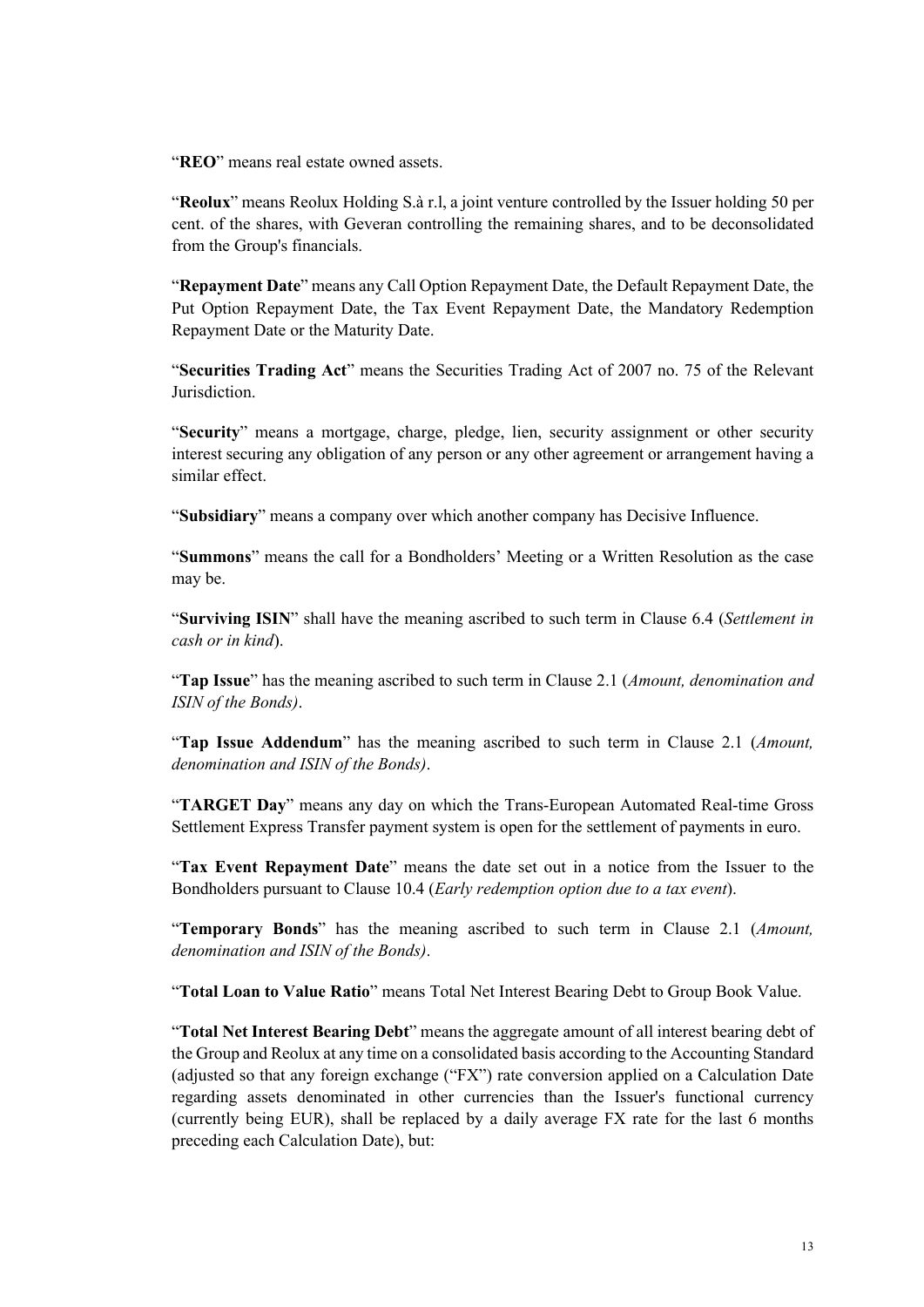- (a) for the avoidance of doubt, excluding any debt obligations to any other member of the Group and leases in respect of real property or premises in the ordinary course of business;
- (b) excluding any Bonds owned by the Issuer;
- (c) including, in the case of financial leases only, their capitalised value; and
- (d) deducting the aggregate amount of free Cash and Cash Equivalents held by any member of the Group at that time,

and so that no amount shall be included or excluded more than once.

"**Total Secured Loan to Value Ratio**" means Total Secured Net Interest Bearing Debt to Group Book Value.

"**Total Secured Net Interest Bearing Debt**" means the aggregate amount of all interest bearing debt of the Group and Reolux with any Security at any time on a consolidated basis according to the Accounting Standard (adjusted so that any foreign exchange ("FX") rate conversion applied on a Calculation Date regarding assets denominated in other currencies than the Issuer's functional currency (currently being EUR), shall be replaced by a daily average FX rate for the last 6 months preceding each Calculation Date), but:

- (a) for the avoidance of doubt, excluding any debt obligations to any other member of the Group and leases in respect of real property or premises in the ordinary course of business;
- (b) excluding any Bonds owned by the Issuer;
- (c) including, in the case of financial leases only, their capitalised value; and
- (d) deducting the aggregate amount of free Cash and Cash Equivalents held by any member of the Group at that time,

and so that no amount shall be included or excluded more than once.

"**Voting Bonds**" means the Outstanding Bonds less the Issuer's Bonds.

"**Written Resolution**" means a written (or electronic) solution for a decision making among the Bondholders, as set out i[n Clause 15.5](#page-58-0) (*Written Resolutions*).

#### **1.2 Construction**

In these Bond Terms, unless the context otherwise requires:

- (a) headings are for ease of reference only;
- (b) words denoting the singular number will include the plural and vice versa;
- (c) references to Clauses are references to the Clauses of these Bond Terms;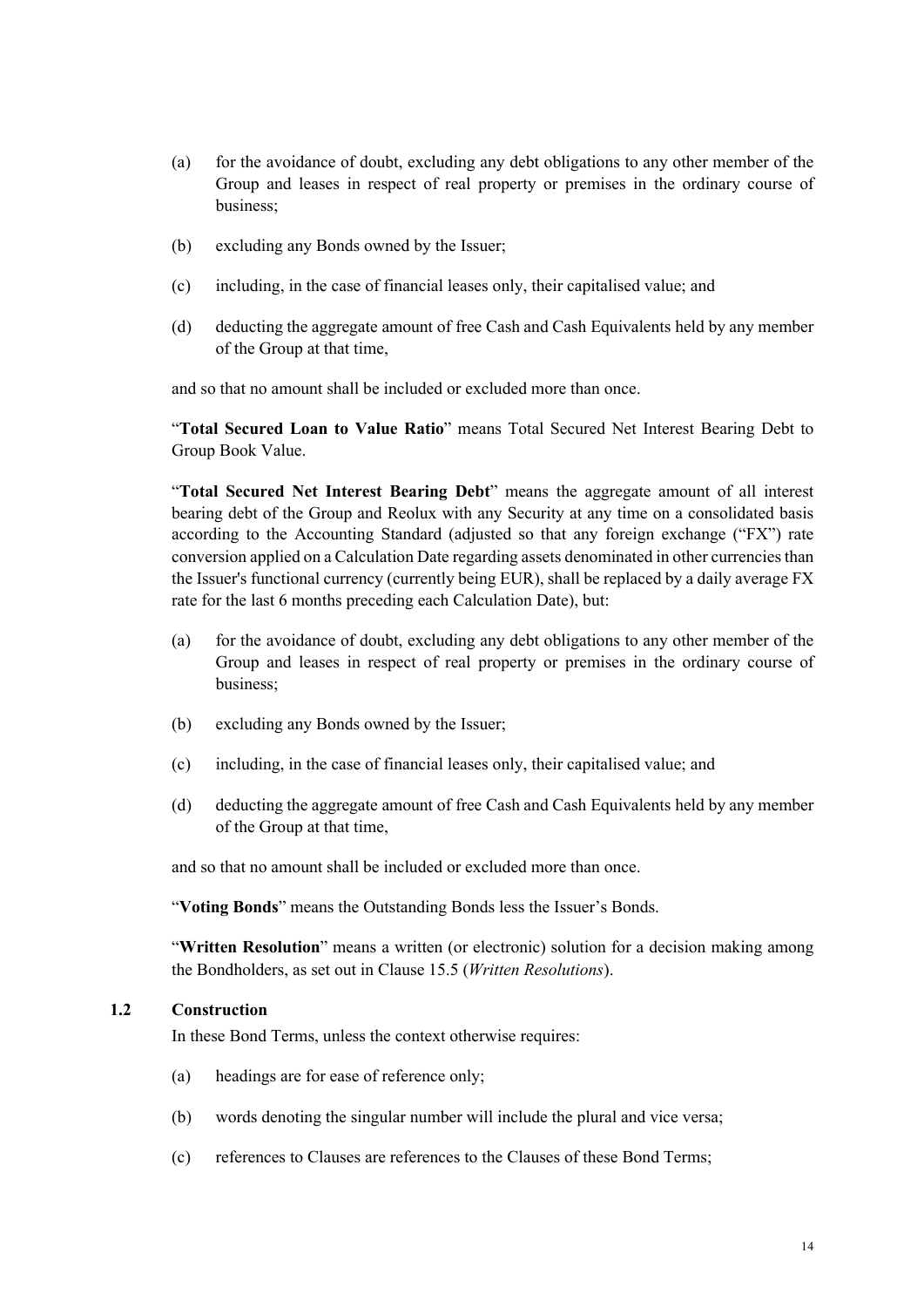- (d) references to a time are references to Central European time unless otherwise stated;
- (e) references to a provision of "**law**" is a reference to that provision as amended or reenacted, and to any regulations made by the appropriate authority pursuant to such law;
- (f) references to a "**regulation**" includes any regulation, rule, official directive, request or guideline by any official body;
- (g) references to a "**person**" means any individual, corporation, partnership, limited liability company, joint venture, association, joint-stock company, unincorporated organization, government, or any agency or political subdivision thereof or any other entity, whether or not having a separate legal personality;
- (h) references to Bonds being "**redeemed**" means that such Bonds are cancelled and discharged in the CSD in a corresponding amount, and that any amounts so redeemed may not be subsequently re-issued under these Bond Terms;
- (i) references to Bonds being "**purchased**" or "**repurchased**" by the Issuer means that such Bonds may be dealt with by the Issuer as se[t out in Clause 11.1](#page-47-3) (*Issuer's purchase of Bonds*);
- (j) references to persons "**acting in concert**" shall be interpreted pursuant to the relevant provisions of the Securities Trading Act; and
- <span id="page-37-0"></span>(k) an Event of Default is "**continuing**" if it has not been remedied or waived.

#### **2. THE BONDS**

#### **2.1 Amount, denomination and ISIN of the Bonds**

<span id="page-37-1"></span>(a) The Issuer has resolved to issue a series of Bonds in the maximum amount of EUR 400,000,000 (the "**Maximum Issue Amount**"). The Bonds may be issued on different issue dates and the Initial Bond Issue will be in the amount of EUR 300,000,000. The Issuer may, provided that the conditions set out in Clause [6.3](#page-41-1) (*Tap Issues*) are met, at one or more occasions issue Additional Bonds (each a "**Tap Issue**") until the Nominal Amount of all Additional Bonds equals in aggregate the Maximum Issue Amount less the Initial Bond Issue. Each Tap Issue will be subject to identical terms as the Bonds issued pursuant to the Initial Bond Issue in all respects as set out in these Bond Terms, except that Additional Bonds may be issued at a different price than for the Initial Bond Issue and which may be below or above the Nominal Amount. The Bond Trustee shall prepare an addendum to these Bond Terms evidencing the terms of each Tap Issue (a "**Tap Issue Addendum**").

If the Bonds are listed on an Exchange and there is a requirement for a new prospectus in order for the Additional Bonds to be listed together with the Bonds, the Additional Bonds may be issued under a separate ISIN (such Bonds referred to as the "**Temporary Bonds**"). Upon the approval of the prospectus, the Issuer shall (i) notify the Bond Trustee, the Exchange and the Paying Agent and (ii) ensure that the Temporary Bonds are converted into the ISIN for the Bonds.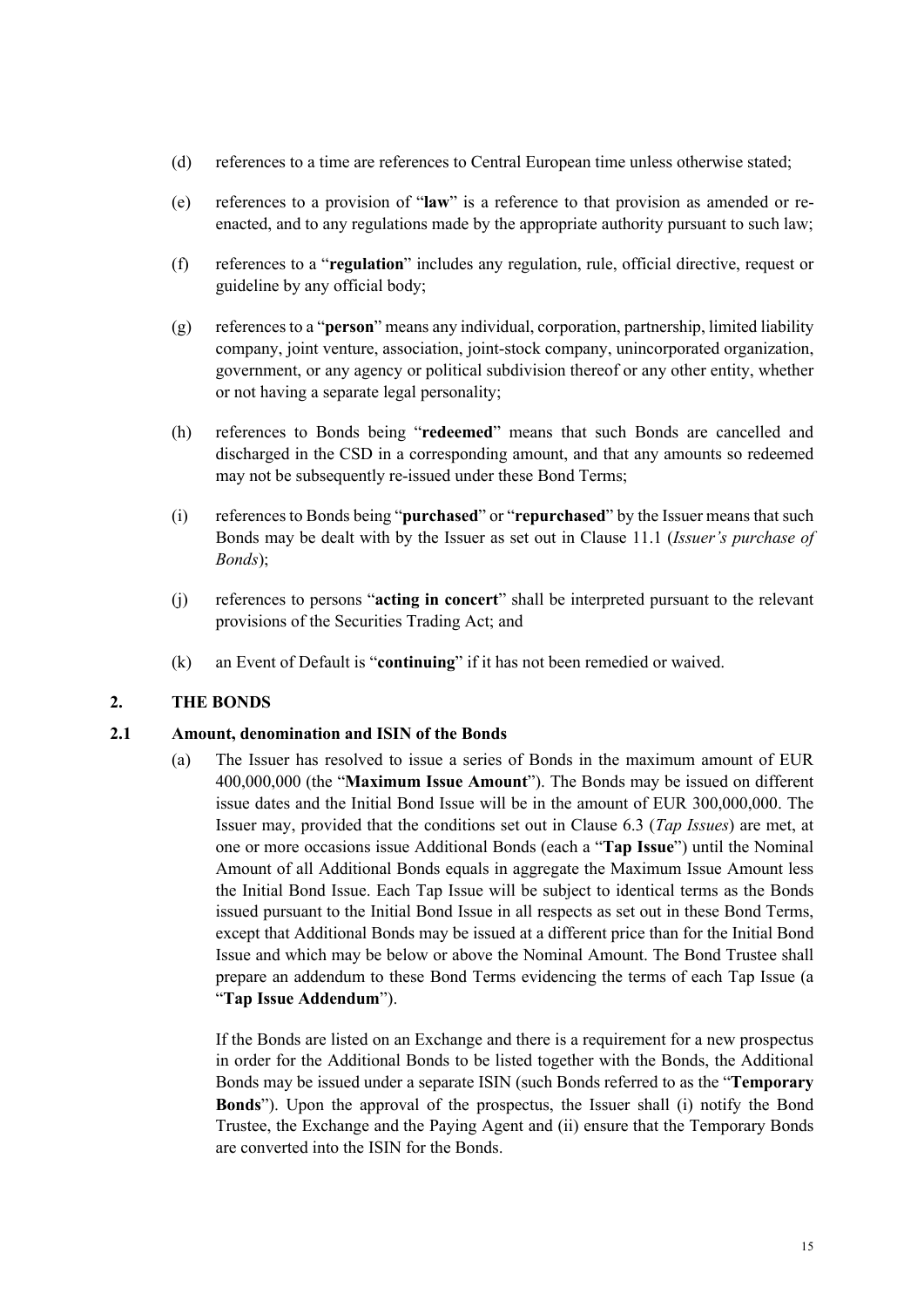- (b) The Bonds are denominated in Euro (EUR), being the single currency of the participating member states in accordance with the legislation of the European Community relating to Economic and Monetary Union.
- (c) The Initial Nominal Amount of each Bond is EUR 10,000.
- (d) The ISIN of the Bonds is set out on the front page. These Bond Terms apply with identical terms and conditions to (i) all Bonds issued under this ISIN, (ii) any Temporary Bonds and (iii) any Overdue Amounts issued under one or more separate ISIN in accordance with the regulations of the CSD from time to time.
- (e) Holders of Overdue Amounts related to interest claims will not have any other rights under these Bond Terms than their claim for payment of such interest claim which claim shall be subject to paragra[ph \(b\) of Clause 15.1](#page-55-1) (*Authority of the Bondholders' Meeting*).

#### **2.2 Tenor of the Bonds**

The tenor of the Bonds is from and including the Issue Date to but excluding the Maturity Date.

#### **2.3 Use of proceeds**

- (a) The Issuer will use the net proceeds from the Initial Bond Issue:
	- (i) to repay the Existing EUR 140 million Bond Issue; and
	- (ii) to repay the Axactor Italy Debt;
	- (iii) any remaining amount, for general corporate purposes.
- (b) The Issuer will use the net proceeds from the issuance of any Additional Bonds for general corporate purposes.

#### **2.4 Status of the Bonds**

<span id="page-38-1"></span>The Bonds will constitute senior debt obligations of the Issuer. The Bonds will rank pari passu between themselves and will rank at least pari passu with all other obligations of the Issuer (save for such claims which are preferred by bankruptcy, insolvency, liquidation or other similar laws of general application).

#### **2.5 Transaction Security**

<span id="page-38-0"></span>The Bonds are unsecured.

#### **3. THE BONDHOLDERS**

#### **3.1 Bond Terms binding on all Bondholders**

- (a) By virtue of being registered as a Bondholder (directly or indirectly) with the CSD, the Bondholders are bound by these Bond Terms and any other Finance Document, without any further action required to be taken or formalities to be complied with by the Bond Trustee, the Bondholders, the Issuer or any other party.
- (b) The Bond Trustee is always acting with binding effect on behalf of all the Bondholders.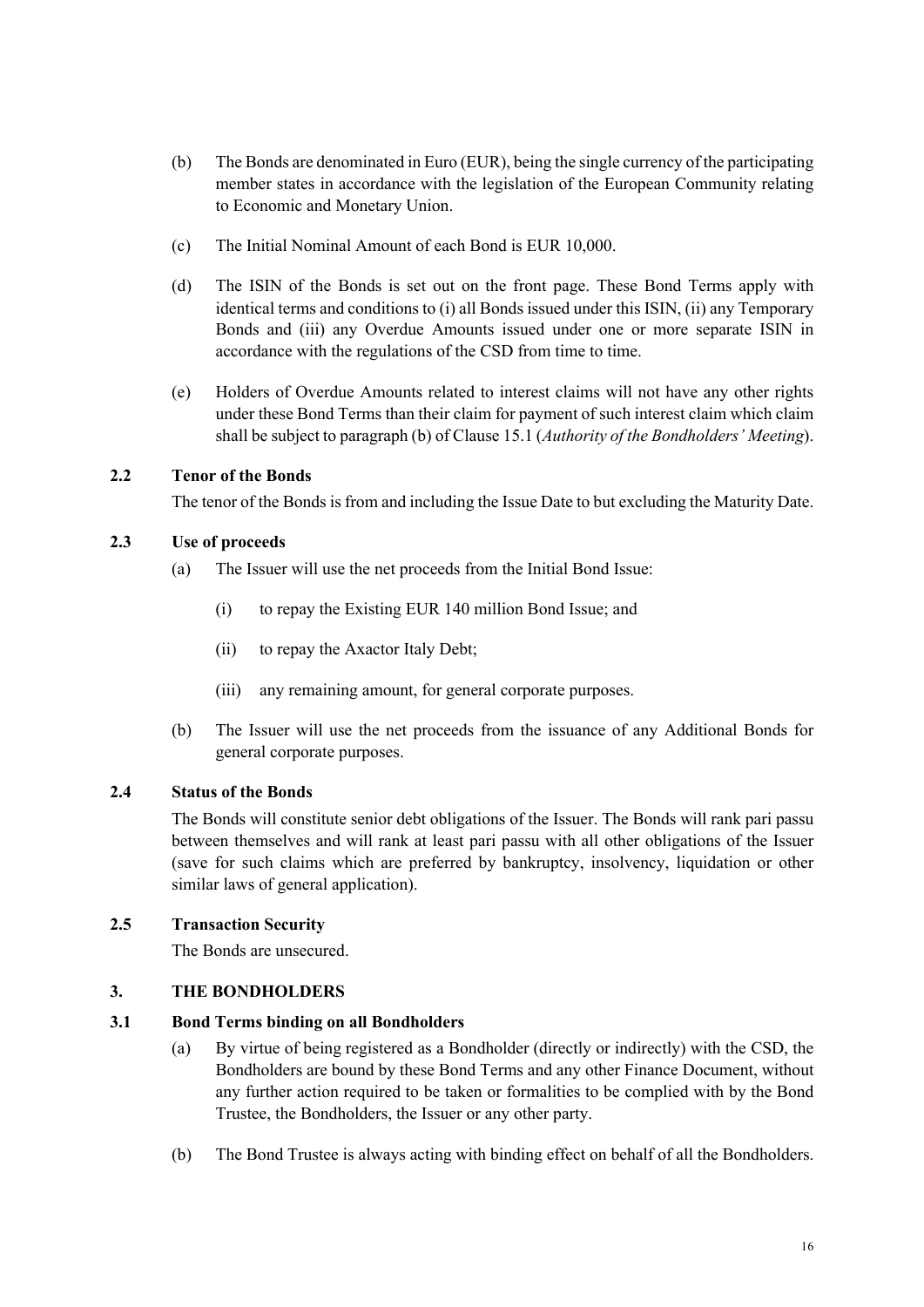## **3.2 Limitation of rights of action**

- (a) No Bondholder is entitled to take any enforcement action, instigate any insolvency procedures, or take other legal action against the Issuer or any other party in relation to any of the liabilities of the Issuer or any other party under or in connection with the Finance Documents, other than through the Bond Trustee and in accordance with these Bond Terms, provided, however, that the Bondholders shall not be restricted from exercising any of their individual rights derived from these Bond Terms, including the right to exercise the Put Option.
- (b) Each Bondholder shall immediately upon request by the Bond Trustee provide the Bond Trustee with any such documents, including a written power of attorney (in form and substance satisfactory to the Bond Trustee), as the Bond Trustee deems necessary for the purpose of exercising its rights and/or carrying out its duties under the Finance Documents. The Bond Trustee is under no obligation to represent a Bondholder which does not comply with such request.

## **3.3 Bondholders' rights**

- <span id="page-39-3"></span><span id="page-39-2"></span>(a) If a beneficial owner of a Bond not being registered as a Bondholder wishes to exercise any rights under the Finance Documents, it must obtain proof of ownership of the Bonds, acceptable to the Bond Trustee.
- (b) A Bondholder (whether registered as such or proven to the Bond Trustee's satisfaction to be the beneficial owner of the Bond as set o[ut in paragraph \(a\)](#page-39-3) above) may issue one or more powers of attorney to third parties to represent it in relation to some or all of the Bonds held or beneficially owned by such Bondholder. The Bond Trustee shall only have to examine the face of a power of attorney or similar evidence of authorisation that has been provided to it pursuant to this Clause [3.3](#page-39-2) (*Bondholders' rights*) and may assume that it is in full force and effect, unless otherwise is apparent from its face or the Bond Trustee has actual knowledge to the contrary.

#### **4. ADMISSION TO LISTING**

<span id="page-39-0"></span>The Issuer shall use its reasonable endeavours to ensure that the Bonds are listed on an Exchange within 6 months of the Issue Date and thereafter remain listed on an Exchange until the Bonds have been redeemed in full. The Issuer shall use its reasonable endeavours to ensure that any Temporary Bonds are listed on an Exchange within 3 months of the issue date for such Temporary Bonds.

#### **5. REGISTRATION OF THE BONDS**

#### **5.1 Registration in the CSD**

<span id="page-39-1"></span>The Bonds shall be registered in dematerialised form in the CSD according to the relevant securities registration legislation and the requirements of the CSD.

#### **5.2 Obligation to ensure correct registration**

The Issuer will at all times ensure that the registration of the Bonds in the CSD is correct and shall immediately upon any amendment or variation of these Bond Terms give notice to the CSD of any such amendment or variation.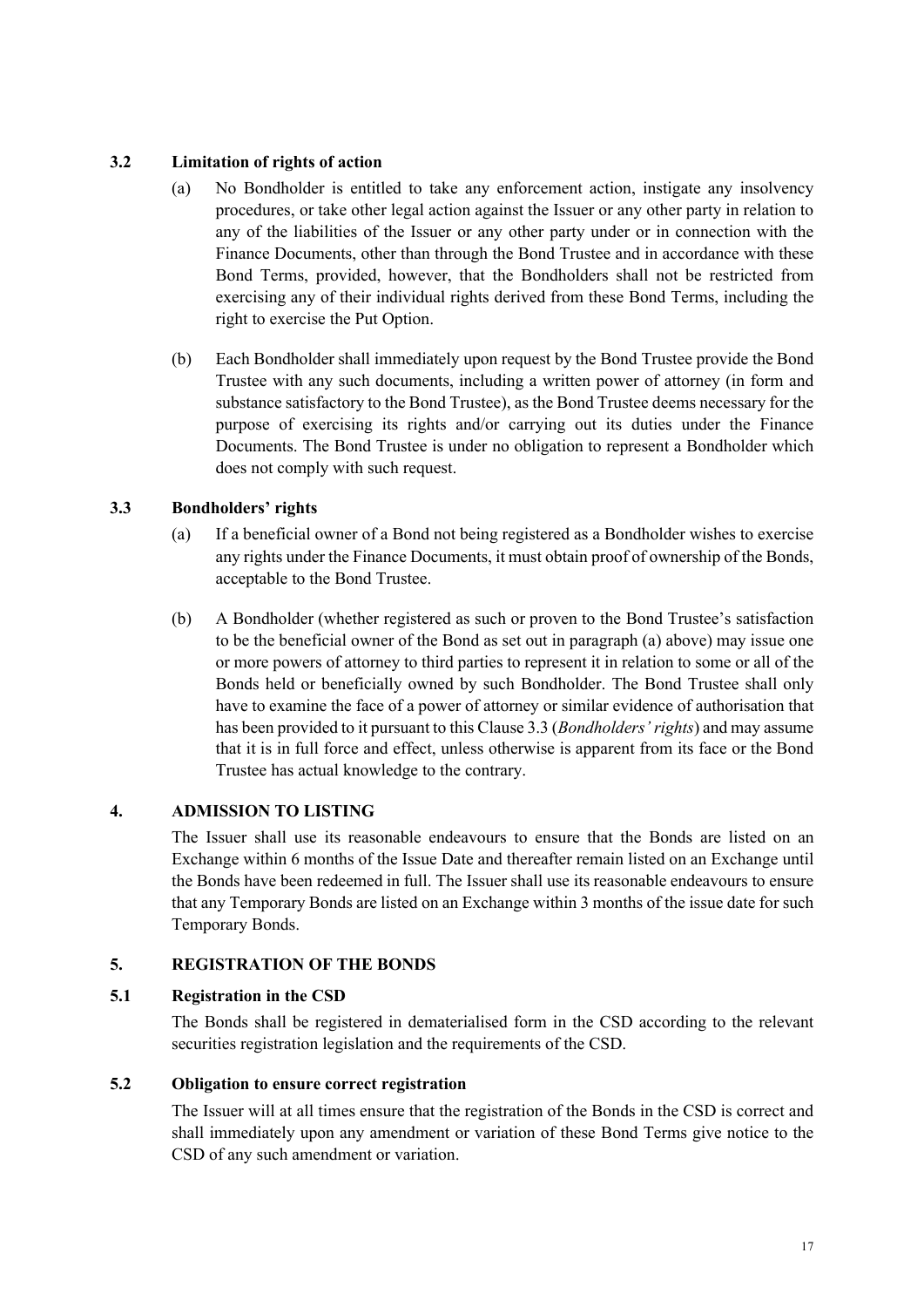#### **5.3 Country of issuance**

The Bonds have not been issued under any other country's legislation than that of the Relevant Jurisdiction. Save for the registration of the Bonds in the CSD, the Issuer is under no obligation to register, or cause the registration of, the Bonds in any other registry or under any other legislation than that of the Relevant Jurisdiction.

#### **6. CONDITIONS FOR DISBURSEMENT**

#### **6.1 Conditions precedent for disbursement to the Issuer**

- <span id="page-40-0"></span>(a) Payment of the net proceeds from the issuance of the Bonds (net of fees and legal costs of the Managers and any other costs and expenses incurred in connection with the Bond Issue) to the Issuer shall be conditional on the Bond Trustee having received in due time (as determined by the Bond Trustee) prior to the Issue Date each of the following documents, in form and substance satisfactory to the Bond Trustee:
	- (i) these Bond Terms duly executed by all parties hereto;
	- (ii) copies of all necessary corporate resolutions of the Issuer to issue the Bonds and execute the Finance Documents to which it is a party;
	- (iii) a copy of a power of attorney (unless included in the corporate resolutions) from the Issuer to relevant individuals for their execution of the Finance Documents to which it is a party;
	- (iv) copies of the Issuer's articles of association and of a full extract from the relevant company register in respect of the Issuer evidencing that the Issuer is validly existing;
	- (v) copies of the Issuer's latest Financial Reports (if any);
	- (vi) confirmation that the applicable prospectus requirements (ref the EU prospectus regulation ((EU) 2017/1129)) concerning the issuance of the Bonds have been fulfilled;
	- (vii) copies of any necessary governmental approval, consent or waiver (as the case may be) required at such time to issue the Bonds;
	- (viii) confirmation that the Bonds are registered in the CSD (by obtaining an ISIN for the Bonds);
	- (ix) copies of any written documentation used in marketing the Bonds or made public by the Issuer or any Manager in connection with the issuance of the Bonds;
	- (x) the Bond Trustee Fee Agreement duly executed by the parties thereto; and
	- (xi) legal opinions or other statements as may be required by the Bond Trustee (including in respect of corporate matters relating to the Issuer and the legality, validity and enforceability of these Bond Terms and the Finance Documents).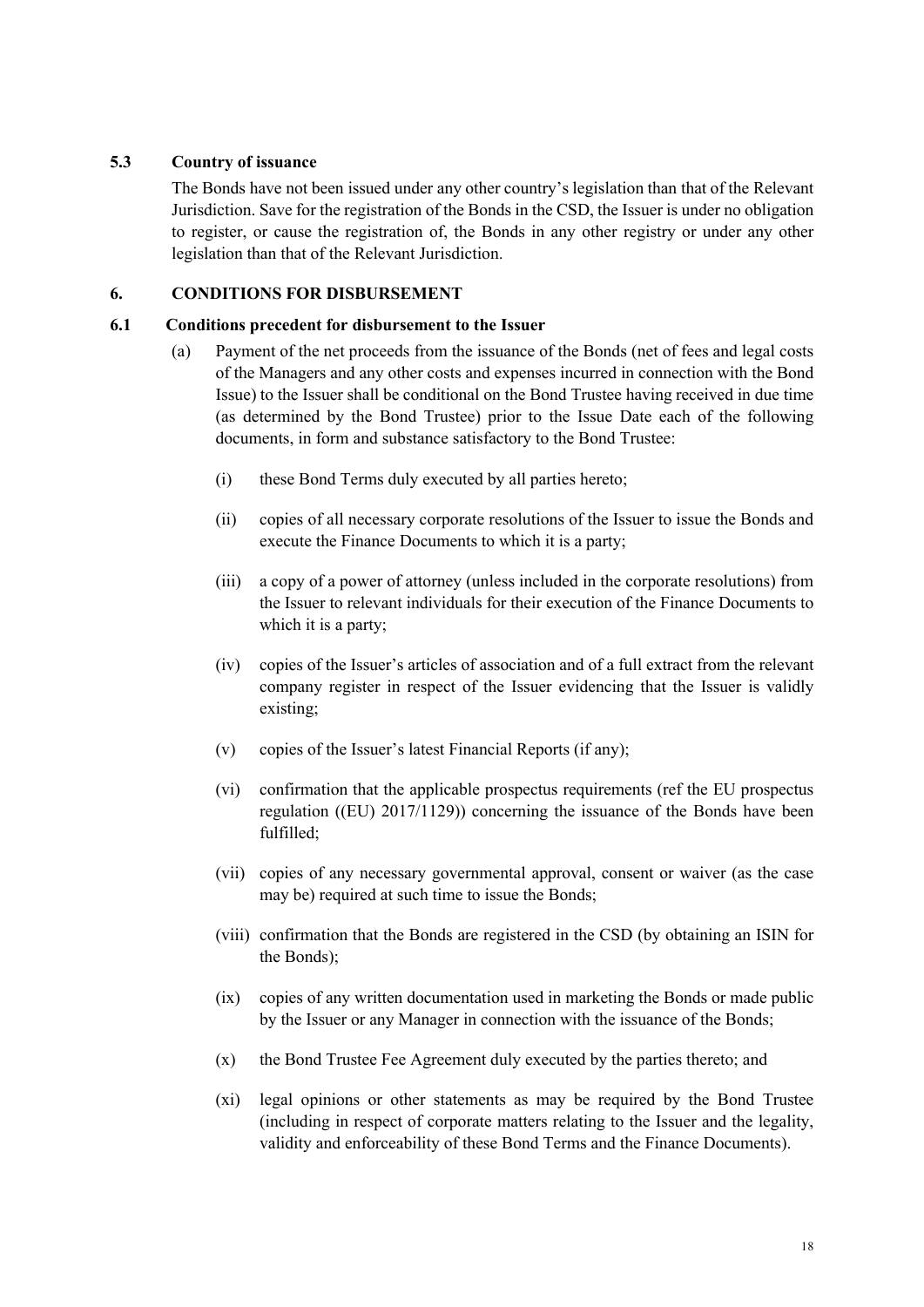(b) The Bond Trustee, acting in its sole discretion, may, regarding this Clause 6.1 (C*onditions precedent for disbursement to the Issuer*), waive the requirements for documentation or decide that delivery of certain documents shall be made subject to an agreed closing procedure between the Bond Trustee and the Issuer.

#### **6.2 Disbursement of the proceeds**

Disbursement of the proceeds from the issuance of the Bonds is conditional on the Bond Trustee's confirmation to the Paying Agent that the conditions in Clause 6.1 (*Conditions precedent for disbursement to the Issuer*) have been either satisfied in the Bond Trustee's discretion or waived by the Bond Trustee pursuant to paragraph (c) of Clause 6.1 (*Conditions precedent for disbursement to the Issuer*) above.

#### **6.3 Tap Issues**

<span id="page-41-1"></span>The Issuer may issue Additional Bonds if:

- (a) a Tap Issue Addendum is duly executed by all parties thereto;
- (b) the amount of the aggregate of (i) the Outstanding Bonds prior to such Tap Issue and (ii) the requested amount for such Tap Issue does not exceed the Maximum Issue Amount;
- (c) no Event of Default has occurred or would occur as a result of the making of such Tap Issue;
- (d) the Issuer confirms that the conditions precedent documents received by the Bond Trustee in connection with the Issue Date are still valid, or provides updates of such documents to the Bond Trustee;
- (e) such Tap Issue is in compliance with applicable laws and regulations as of the time of such Tap Issue; and
- (f) the representations and warranties contained in [Clause 7](#page-41-0) (*Representations and Warranties*) of these Bond Terms are true and correct in all material respects and repeated by the Issuer as at the date of issuance of such Additional Bonds.

#### **7. REPRESENTATIONS AND WARRANTIES**

<span id="page-41-0"></span>The Issuer makes the representations and warranties set out in this Clause [7](#page-41-0) (*Representations and warranties*), in respect of itself and in respect of each Group Company to the Bond Trustee (on behalf of the Bondholders) at the following times and with reference to the facts and circumstances then existing:

- (a) at the date of these Bond Terms;
- (b) at the Issue Date; and
- (c) at the date of issuance of any Additional Bonds.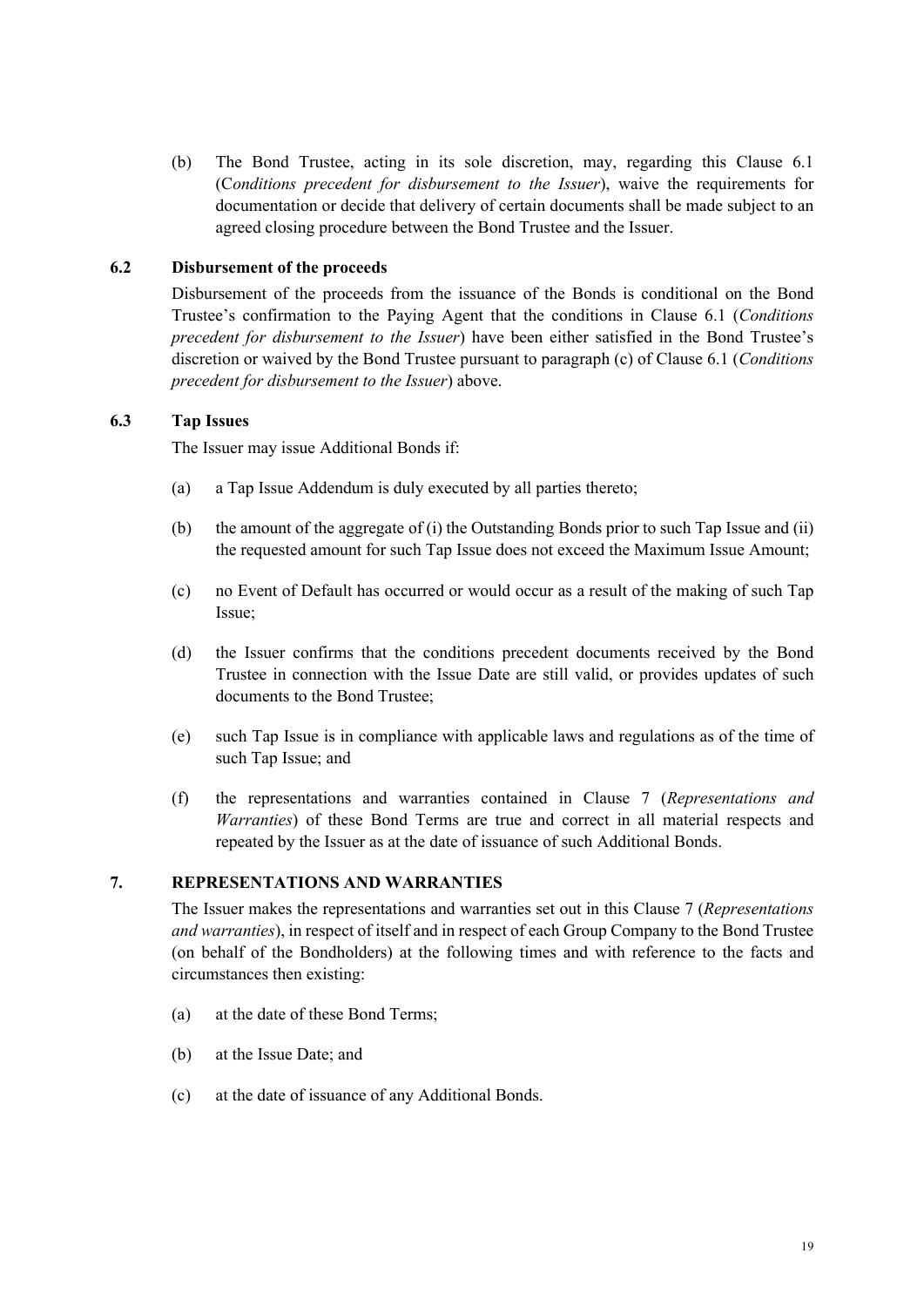#### **7.1 Status**

It is a limited liability company, duly incorporated and validly existing and registered under the laws of its jurisdiction of incorporation, and has the power to own its assets and carry on its business as it is being conducted.

## **7.2 Power and authority**

It has the power to enter into, perform and deliver, and has taken all necessary action to authorise its entry into, performance and delivery of, these Bond Terms and any other Finance Document to which it is a party and the transactions contemplated by those Finance Documents.

# **7.3 Valid, binding and enforceable obligations**

These Bond Terms and each other Finance Document to which it is a party constitutes (or will constitute, when executed by the respective parties thereto) its legal, valid and binding obligations, enforceable in accordance with their respective terms, and (save as provided for therein) no further registration, filing, payment of tax or fees or other formalities are necessary or desirable to render the said documents enforceable against it.

#### **7.4 Non-conflict with other obligations**

The entry into and performance by it of these Bond Terms and any other Finance Document to which it is a party and the transactions contemplated thereby do not and will not conflict with (i) any law or regulation or judicial or official order; (ii) its constitutional documents; or (iii) any agreement or instrument which is binding upon it or any of its assets.

#### **7.5 No Event of Default**

- (a) No Event of Default exists or is likely to result from the making of any drawdown under these Bond Terms or the entry into, the performance of, or any transaction contemplated by, any Finance Document.
- (b) No other event or circumstance has occurred which constitutes (or with the expiry of any grace period, the giving of notice, the making of any determination or any combination of any of the foregoing, would constitute) a default or termination event (howsoever described) under any other agreement or instrument which is binding on it or any of its Subsidiaries or to which its (or any of its Subsidiaries') assets are subject which has or is likely to have a Material Adverse Effect.

#### **7.6 Authorizations and consents**

All authorisations, consents, approvals, resolutions, licenses, exemptions, filings, notarizations or registrations required:

- (a) to enable it to enter into, exercise its rights and comply with its obligations under these Bond Terms or any other Finance Document to which it is a party; and
- (b) to carry on its business as presently conducted and as contemplated by these Bond Terms,

have been obtained or effected and are in full force and effect.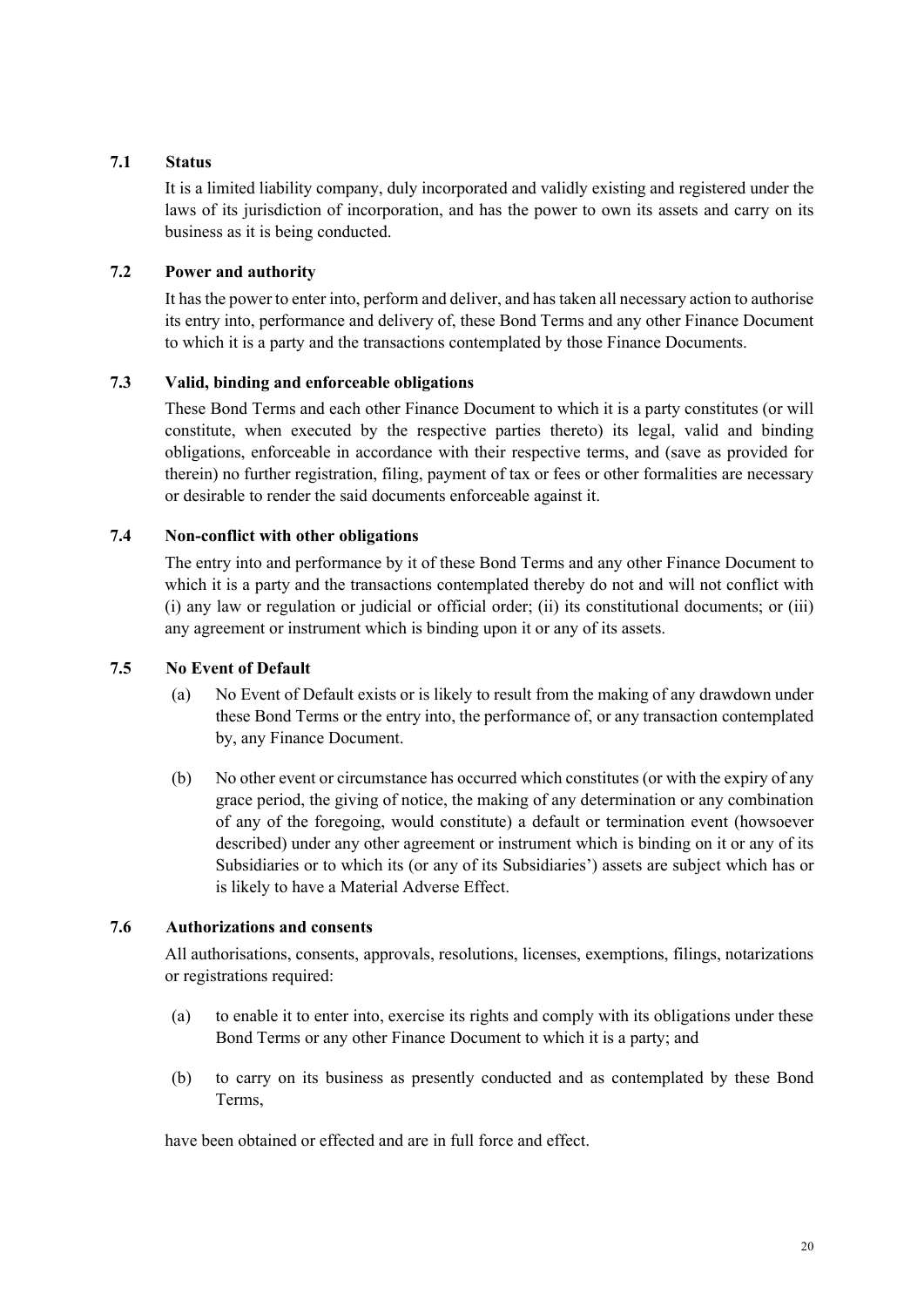## **7.7 Litigation**

No litigation, arbitration or administrative proceedings or investigations of or before any court, arbitral body or agency which, if adversely determined, is likely to have a Material Adverse Effect have (to the best of its knowledge and belief) been started or threatened against it or any of its Subsidiaries.

## **7.8 Financial Reports**

Its most recent Financial Reports fairly and accurately represent the assets and liabilities and financial condition as at their respective dates, and have been prepared in accordance with the Accounting Standard, consistently applied.

# **7.9 No Material Adverse Effect**

Since the date of the most recent Financial Reports, there has been no change in its business, assets or financial condition that is likely to have a Material Adverse Effect.

#### **7.10 No misleading information**

Any factual information provided by it to the Bondholders or the Bond Trustee for the purposes of the issuance of the Bonds was true and accurate in all material respects as at the date it was provided or as at the date (if any) at which it is stated.

## **7.11 No withholdings**

The Issuer is not required to make any deduction or withholding from any payment which it may become obliged to make to the Bond Trustee or the Bondholders under these Bond Terms.

# **7.12 Pari passu ranking**

Its payment obligations under these Bond Terms or any other Finance Document to which it is a party ranks as set out i[n Clause 2.4](#page-38-1) (*Status of the Bonds*).

#### **7.13 Security**

No Security exists over any of the present assets of any Group Company in conflict with these Bond Terms.

#### **8. PAYMENTS IN RESPECT OF THE BONDS**

#### **8.1 Covenant to pay**

- <span id="page-43-0"></span>(a) The Issuer will unconditionally make available to or to the order of the Bond Trustee and/or the Paying Agent all amounts due on each Payment Date pursuant to the terms of these Bond Terms at such times and to such accounts as specified by the Bond Trustee and/or the Paying Agent in advance of each Payment Date or when other payments are due and payable pursuant to these Bond Terms.
- (b) All payments to the Bondholders in relation to the Bonds shall be made to each Bondholder registered as such in the CSD at the Relevant Record Date, by, if no specific order is made by the Bond Trustee, crediting the relevant amount to the bank account nominated by such Bondholder in connection with its securities account in the CSD.
- (c) Payment constituting good discharge of the Issuer's payment obligations to the Bondholders under these Bond Terms will be deemed to have been made to each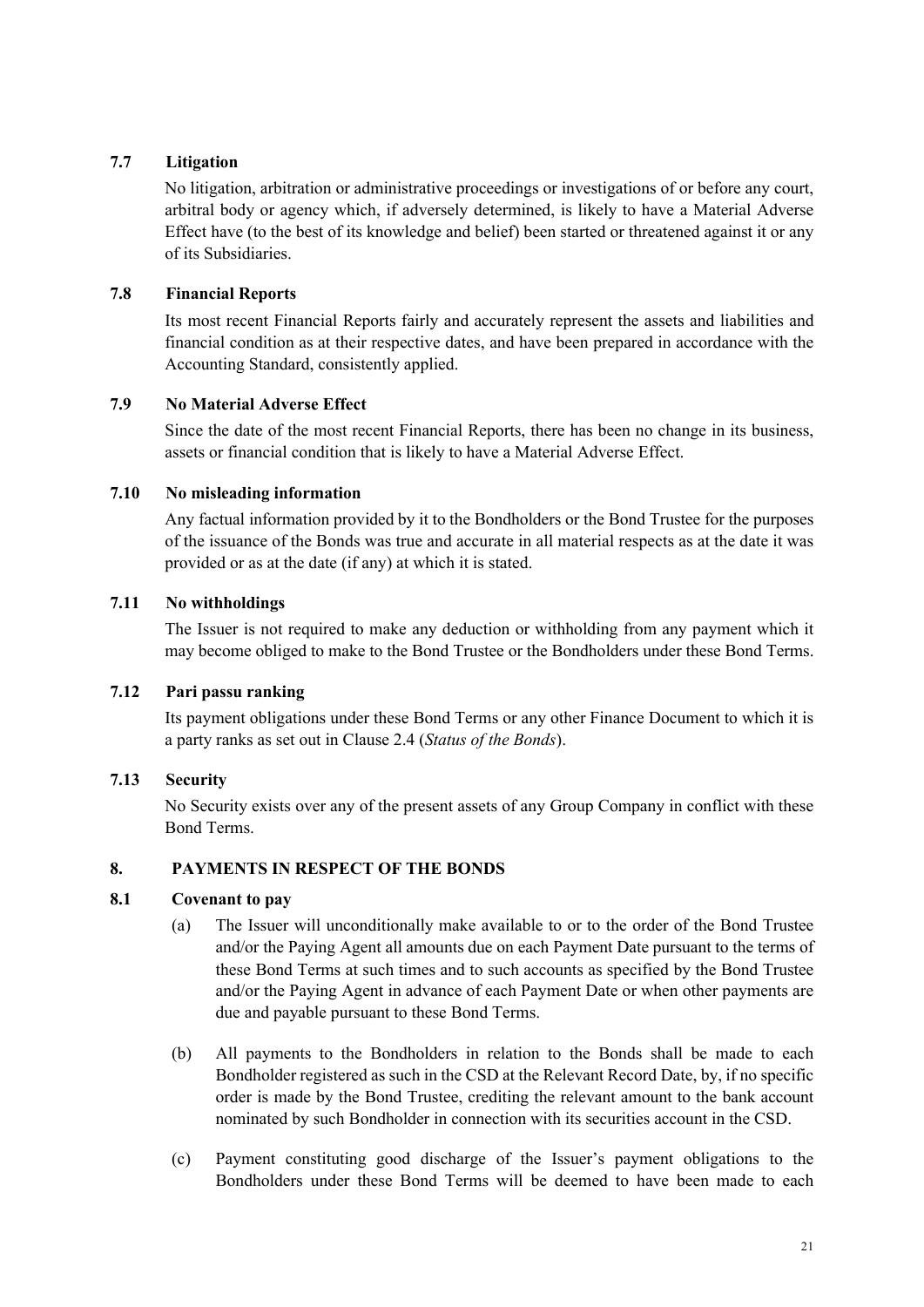Bondholder once the amount has been credited to the bank holding the bank account nominated by the Bondholder in connection with its securities account in the CSD. If the paying bank and the receiving bank are the same, payment shall be deemed to have been made once the amount has been credited to the bank account nominated by the Bondholder in question.

(d) If a Payment Date or a date for other payments to the Bondholders pursuant to the Finance Documents falls on a day on which either of the relevant CSD settlement system or the relevant currency settlement system for the Bonds are not open, the payment shall be made on the first following possible day on which both of the said systems are open, unless any provision to the contrary has been set out for such payment in the relevant Finance Document.

#### **8.2 Default interest**

- <span id="page-44-0"></span>(a) Default interest will accrue on any Overdue Amount from and including the Payment Date on which it was first due to and excluding the date on which the payment is made at the Interest Rate plus 3 percentage points per annum.
- (b) Default interest accrued on any Overdue Amount pursuant to thi[s Clause 8.2](#page-44-0) (*Default interest*) will be added to the Overdue Amount on each Interest Payment Date until the Overdue Amount and default interest accrued thereon have been repaid in full.
- (c) Upon the occurrence of a Listing Failure Event and for as long as such Listing Failure Event is continuing, the interest on any principal amount outstanding under these Bonds Terms will accrue at the Interest Rate plus 1 percentage point per annum. In the event the Listing Failure Event relates to Temporary Bonds, the Interest Rate will only be increased in respect of such Temporary Bonds.

#### **8.3 Partial Payments**

- (a) If the Paying Agent or the Bond Trustee receives a Partial Payment, such Partial Payment shall, in respect of the Issuer's debt under the Finance Documents be considered made for discharge of the debt of the Issuer in the following order of priority:
	- (i) firstly, towards any outstanding fees, liabilities and expenses of the Bond Trustee;
	- (ii) secondly, towards accrued interest due but unpaid; and
	- (iii) thirdly, towards any other outstanding amounts due but unpaid under the Finance Documents.
- (b) Notwithstanding paragraph (a) above, any Partial Payment which is distributed to the Bondholders, shall, after the above mentioned deduction of outstanding fees, liabilities and expenses, be applied (i) firstly towards any principal amount due but unpaid and (ii) secondly, towards accrued interest due but unpaid, in the following situations;
	- (i) the Bond Trustee has served a Default Notice in accordance with Clause [14.2](#page-54-0) (*Acceleration of the Bonds*), or
	- (ii) as a result of a resolution according to Clause 15 (*Bondholders' decisions*).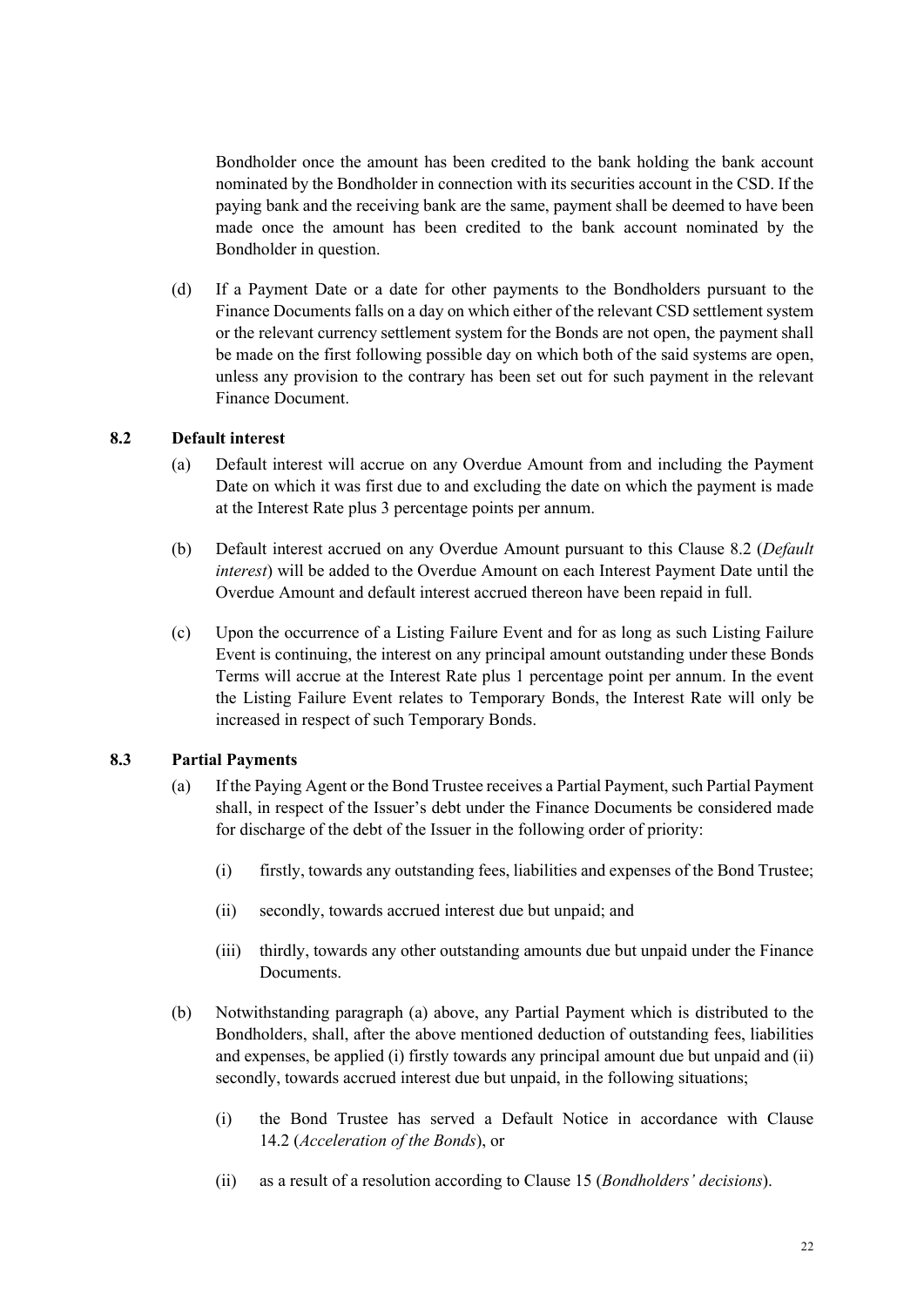#### **8.4 Taxation**

- <span id="page-45-1"></span>(a) The Issuer is responsible for withholding any withholding tax imposed by applicable law on any payments to be made by it in relation to the Finance Documents.
- (b) The Issuer shall, if any tax is withheld in respect of the Bonds under the Finance Documents:
	- (i) gross up the amount of the payment due from it up to such amount which is necessary to ensure that the Bondholders or the Bond Trustee, as the case may be, receive a net amount which is (after making the required withholding) equal to the payment which would have been received if no withholding had been required; and
	- (ii) at the request of the Bond Trustee, deliver to the Bond Trustee evidence that the required tax deduction or withholding has been made.
- (c) Any public fees levied on the trade of Bonds in the secondary market shall be paid by the Bondholders, unless otherwise provided by law or regulation, and the Issuer shall not be responsible for reimbursing any such fees.

#### **8.5 Currency**

- (a) All amounts payable under the Finance Documents shall be payable in the denomination of the Bonds se[t out in Clause 2.1](#page-37-1) (*Amount, denomination and ISIN of the Bonds*). If, however, the denomination differs from the currency of the bank account connected to the Bondholder's account in the CSD, any cash settlement may be exchanged and credited to this bank account.
- (b) Any specific payment instructions, including foreign exchange bank account details, to be connected to the Bondholder's account in the CSD must be provided by the relevant Bondholder to the Paying Agent (either directly or through its account manager in the CSD) within 5 Business Days prior to a Payment Date. Depending on any currency exchange settlement agreements between each Bondholder's bank and the Paying Agent, and opening hours of the receiving bank, cash settlement may be delayed, and payment shall be deemed to have been made once the cash settlement has taken place, provided, however, that no default interest or other penalty shall accrue for the account of the Issuer for such delay.

#### **8.6 Set-off and counterclaims**

<span id="page-45-0"></span>The Issuer may not apply or perform any counterclaims or set-off against any payment obligations pursuant to these Bond Terms or any other Finance Document.

#### **9. INTEREST**

#### **9.1 Calculation of interest**

(a) Each Outstanding Bond will accrue interest at the Interest Rate on the Nominal Amount for each Interest Period, commencing on and including the first date of the Interest Period, and ending on but excluding the last date of the Interest Period.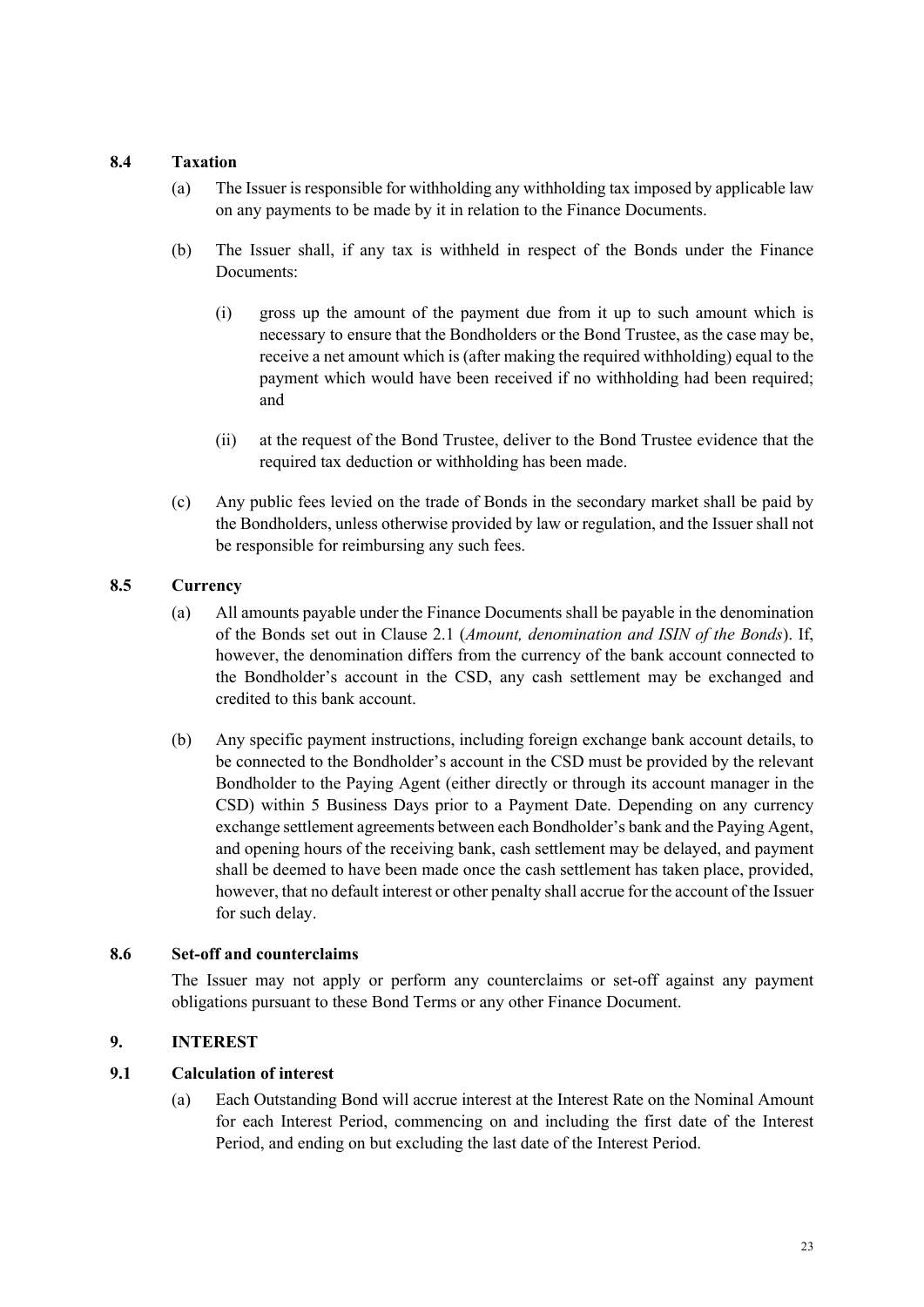- (b) Any Additional Bond will accrue interest at the Interest Rate on the Nominal Amount commencing on the first date of the Interest Period in which the Additional Bonds are issued and thereafter in accordance with paragraph (a) above.
- (c) Interest shall be calculated on the basis of the actual number of days in the Interest Period in respect of which payment is being made divided by 360 (actual/360-days basis). The Interest Rate will be reset at each Interest Quotation Day by the Bond Trustee, who will notify the Issuer and the Paying Agent and, if the Bonds are listed, the Exchange, of the new Interest Rate and the actual number of calendar days for the next Interest Period.

## **9.2 Payment of interest**

Interest shall fall due on each Interest Payment Date for the corresponding preceding Interest Period and, with respect to accrued interest on the principal amount then due and payable, on each Repayment Date.

#### **10. REDEMPTION AND REPURCHASE OF BONDS**

#### **10.1 Redemption of Bonds**

<span id="page-46-0"></span>The Outstanding Bonds will mature in full on the Maturity Date and shall be redeemed by the Issuer on the Maturity Date at a price equal to 100 per cent. of the Nominal Amount.

## **10.2 Voluntary early redemption - Call Option**

- <span id="page-46-1"></span>(a) The Issuer may redeem all or part of the Outstanding Bonds (the "**Call Option**") on any Business Day from and including:
	- (i) the Issue Date to, but not including, the First Call Date at a price equal to the Make Whole Amount;
	- (ii) the First Call Date to, but not including, the Interest Payment Date in March 2026 at a price equal to 101.070 per cent. of the Nominal Amount for each redeemed Bond; and
	- (iii) the Interest Payment Date in March 2026 to, but not including, the Maturity Date at a price equal to 100.535 per cent. of the Nominal Amount for each redeemed Bond
- (b) Any redemption of Bonds pursuant to Clause 10.2 (a) above shall be determined based upon the redemption prices applicable on the Call Option Repayment Date.
- (c) The Call Option may be exercised by the Issuer by written notice to the Bond Trustee at least 10 Business Days prior to the proposed Call Option Repayment Date. Such notice sent by the Issuer is irrevocable and shall specify the Call Option Repayment Date. Unless the Make Whole Amount is set out in the written notice where the Issuer exercises the Call Option, the Issuer shall calculate the Make Whole Amount and provide such calculation by written notice to the Bond Trustee as soon as possible and at the latest within 3 Business Days from the date of the notice. Any redemption notice given in respect of redemptions of Bonds may, at the Issuer's discretion, be subject to the satisfaction of one or more conditions precedent, to be satisfied at least 3 Business Days prior to such Call Option Repayment Date.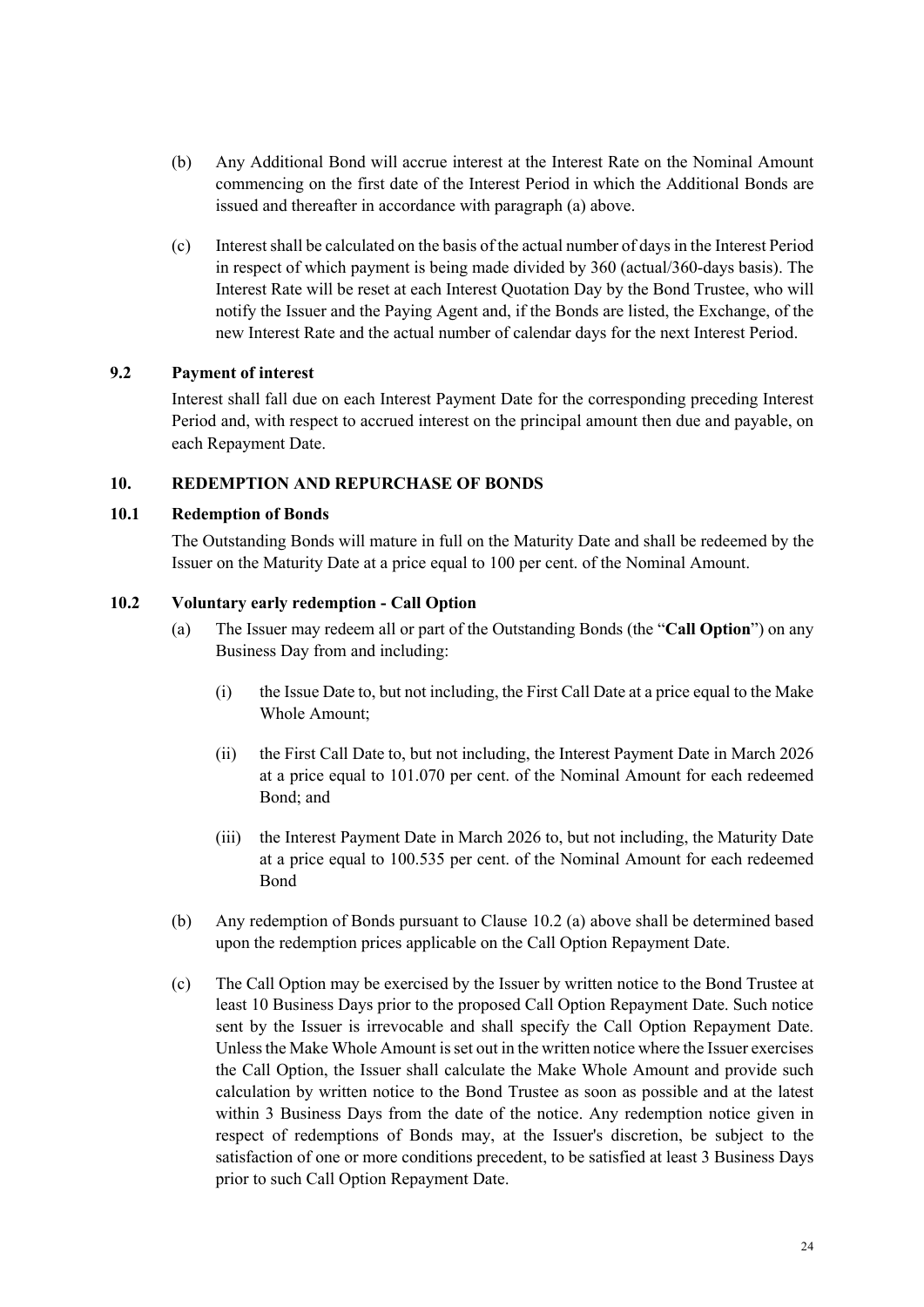(d) Any Call Option exercised in part will be used for pro rata payment to the Bondholders in accordance with the applicable regulations of the CSD.

#### **10.3 Mandatory repurchase due to a Put Option Event**

- <span id="page-47-1"></span>(a) Upon the occurrence of a Put Option Event, each Bondholder will have the right (the "**Put Option**") to require that the Issuer purchases all or some of the Bonds held by that Bondholder at a price equal to 101 per cent. of the Nominal Amount.
- (b) The Put Option must be exercised within 15 Business Days after the Issuer has given notice to the Bond Trustee and the Bondholders that a Put Option Event has occurred purs[uant to Clause 12.3](#page-48-1) (*Put Option Event*). Once notified, the Bondholders' right to exercise the Put Option is irrevocable.
- (c) Each Bondholder may exercise its Put Option by written notice to its account manager for the CSD, who will notify the Paying Agent of the exercise of the Put Option. The Put Option Repayment Date will be the  $5<sup>th</sup>$  Business Day after the end of 15 Business Days exercise period referred to in paragraph (b) above. However, the settlement of the Put Option will be based on each Bondholders holding of Bonds at the Put Option Repayment Date.
- (d) If Bonds representing more than 90.00 per cent. of the Outstanding Bonds have been repurchased pursuant to this Clause [10.3](#page-47-1) (*Mandatory repurchase due to a Put Option Event*), the Issuer is entitled to repurchase all the remaining Outstanding Bonds at the price stated in paragraph (a) above by notifying the remaining Bondholders of its intention to do so no later than 10 Business Days after the Put Option Repayment Date. Such notice sent by the Issuer is irrevocable and shall specify the Call Option Repayment Date.

#### **10.4 Early redemption option due to a tax event**

<span id="page-47-2"></span>If the Issuer is or will be required to gross up any withheld tax imposed by law from any payment in respect of the Bonds under the Finance Documents pursuant to Clause [8.4](#page-45-1) (*Taxation*) as a result of a change in applicable law implemented after the date of these Bond Terms, the Issuer will have the right to redeem all, but not only some, of the Outstanding Bonds at a price equal to 100 per cent. of the Nominal Amount. The Issuer shall give written notice of such redemption to the Bond Trustee and the Bondholders at least 20 Business Days prior to the Tax Event Repayment Date, provided that no such notice shall be given earlier than 40 Business Days prior to the earliest date on which the Issuer would be obliged to withhold such tax were a payment in respect of the Bonds then due.

#### **11. PURCHASE AND TRANSFER OF BONDS**

#### **11.1 Issuer's purchase of Bonds**

<span id="page-47-3"></span><span id="page-47-0"></span>The Issuer may purchase and hold Bonds and such Bonds may be retained or, sold or cancelled in the Issuer's sole discretion (including with respect to Bonds purchased pursuant to Clause [10.3](#page-47-1) (*Mandatory repurchase due to a Put Option Event*)).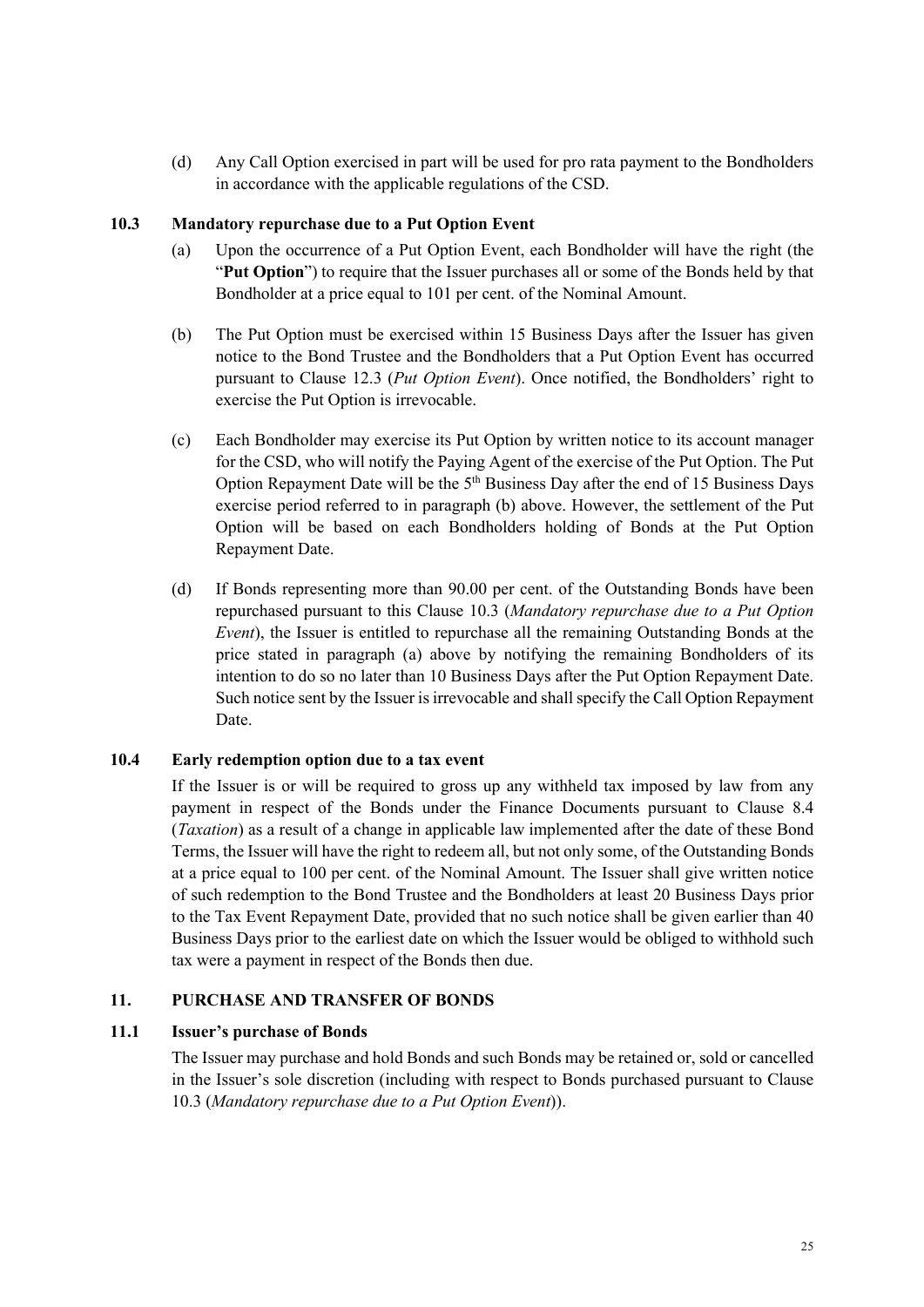## **11.2 Restrictions**

- (a) Certain purchase or selling restrictions may apply to Bondholders under applicable local laws and regulations from time to time. Neither the Issuer nor the Bond Trustee shall be responsible for ensuring compliance with such laws and regulations and each Bondholder is responsible for ensuring compliance with the relevant laws and regulations at its own cost and expense.
- (b) A Bondholder who has purchased Bonds in breach of applicable restrictions may, notwithstanding such breach, benefit from the rights attached to the Bonds pursuant to these Bond Terms (including, but not limited to, voting rights), provided that the Issuer shall not incur any additional liability by complying with its obligations to such Bondholder.

#### **12. INFORMATION UNDERTAKINGS**

#### **12.1 Financial Reports**

- <span id="page-48-2"></span><span id="page-48-0"></span>(a) The Issuer shall prepare Annual Financial Statements in the English language and make them available on its website (alternatively on another relevant information platform) as soon as they become available, and not later than four months after the end of the financial year.
- (b) The Issuer shall prepare Interim Accounts in the English language and make them available on its website (alternatively on another relevant information platform) as soon as they become available, and not later than two months after the end of the relevant interim period.

#### **12.2 Requirements as to Financial Reports**

- <span id="page-48-3"></span>(a) The Issuer shall supply to the Bond Trustee, in connection with the publication of its Financial Reports pur[suant to Clause 12.1](#page-48-2) (*Financial Reports*), a Compliance Certificate with a copy of the Financial Reports attached thereto. The Compliance Certificate shall be duly signed by the chief executive officer or the chief financial officer of the Issuer, certifying inter alia that the Financial Reports are fairly representing its financial condition as at the date of those financial statements and setting out (in reasonable detail) computations evidencing compliance with Clause 13 (*Financial Covenants*) as at such date.
- (b) The Issuer shall procure that the Financial Reports delivered pursuant to Clause [12.1](#page-48-2) (*Financial Reports*) are prepared using the Accounting Standard consistently applied.

# **12.3 Put Option Event**

<span id="page-48-1"></span>The Issuer shall inform the Bond Trustee in writing as soon as possible after becoming aware that a Put Option Event has occurred.

#### **12.4 Listing Failure Event**

The Issuer shall promptly inform the Bond Trustee in writing if a Listing Failure Event has occurred. However, no Event of Default shall occur if the Issuer fails (i) to list the Bonds in accordance with Clause [4](#page-39-0) (*Admission to listing)* or (ii) to inform of such Listing Failure Event,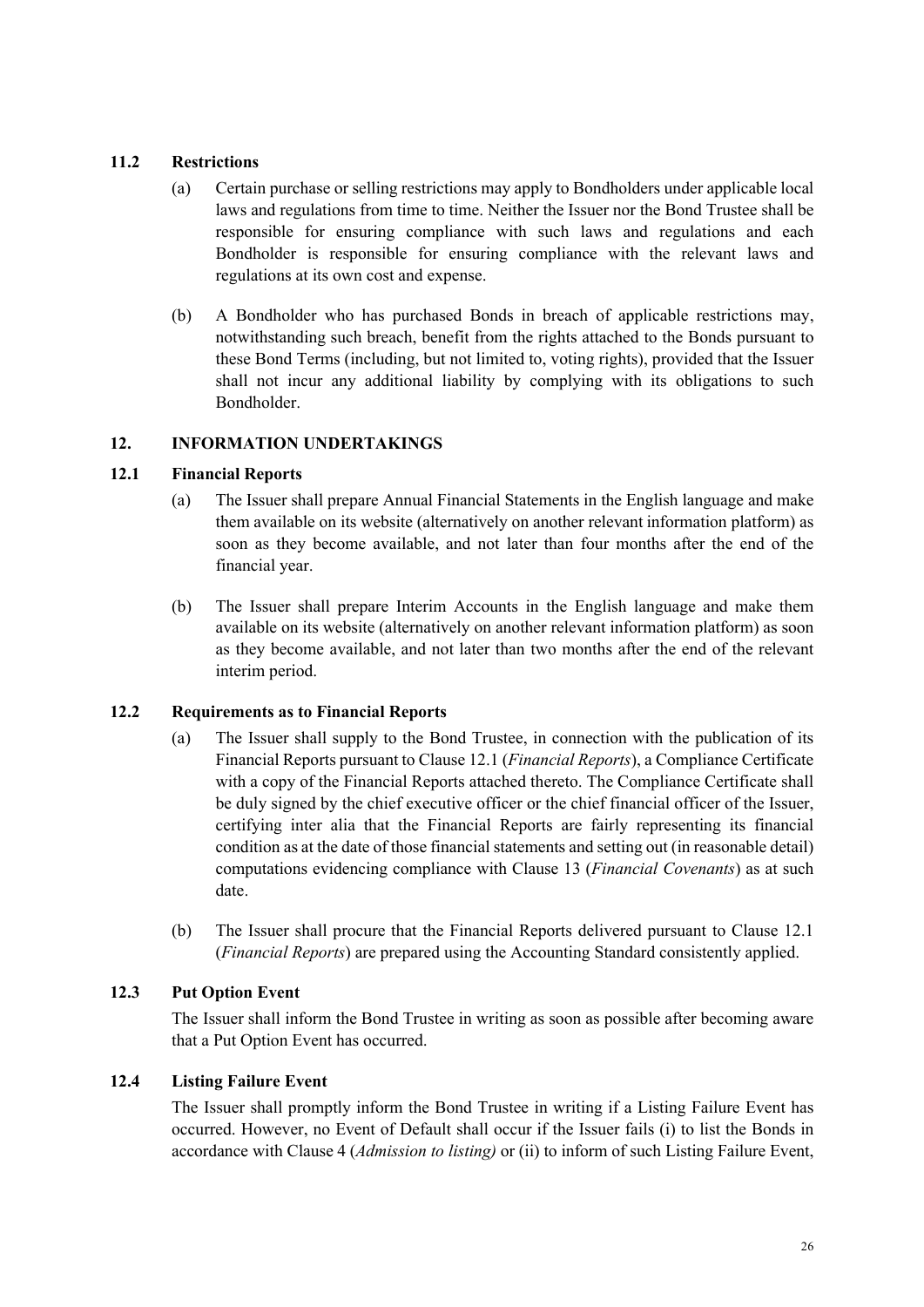only default interest in accordance with paragraph (c) o[f Clause 8.2](#page-44-0) (*Default interest*) will accrue as long as such Listing Failure Event is continuing.

#### **12.5 Information: Miscellaneous**

<span id="page-49-2"></span>The Issuer shall:

- (a) promptly inform the Bond Trustee in writing of any Event of Default or any event or circumstance which the Issuer understands or could reasonably be expected to understand may lead to an Event of Default and the steps, if any, being taken to remedy it;
- (b) at the request of the Bond Trustee, report the balance of the Issuer's Bonds (to the best of its knowledge, having made due and appropriate enquiries);
- (c) send the Bond Trustee copies of any statutory notifications of the Issuer, including but not limited to in connection with mergers, de-mergers and reduction of the Issuer's share capital or equity;
- (d) if the Bonds are listed on an Exchange, send a copy to the Bond Trustee of its notices to the Exchange;
- (e) if the Issuer and/or the Bonds are rated, inform the Bond Trustee of its and/or the rating of the Bonds, and any changes to such rating;
- (f) inform the Bond Trustee of changes in the registration of the Bonds in the CSD; and
- (g) within a reasonable time, provide such information about the Issuer's business, assets and financial condition as the Bond Trustee may reasonably request.

#### **13. GENERAL AND FINANCIAL UNDERTAKINGS**

<span id="page-49-0"></span>The Issuer undertakes to (and shall, where applicable, procure that the other Group Companies will) comply with the undertakings set forth in this Clause [13](#page-49-0) (*General and financial Undertakings*).

## **13.1 Authorisations**

The Issuer shall, and shall procure that each other Group Company will, in all material respects obtain, maintain and comply with the terms of any authorisation, approval, license and consent required for the conduct of its business as carried out from time to time.

#### **13.2 Compliance with laws**

<span id="page-49-1"></span>The Issuer shall, and shall procure that each other Group Company will, comply in all material respects with all laws and regulations to which it may be subject from time to time.

# **13.3 Continuation of business**

The Issuer shall procure that no material change is made to the general nature of the business from that carried on by the Group at the Issue Date.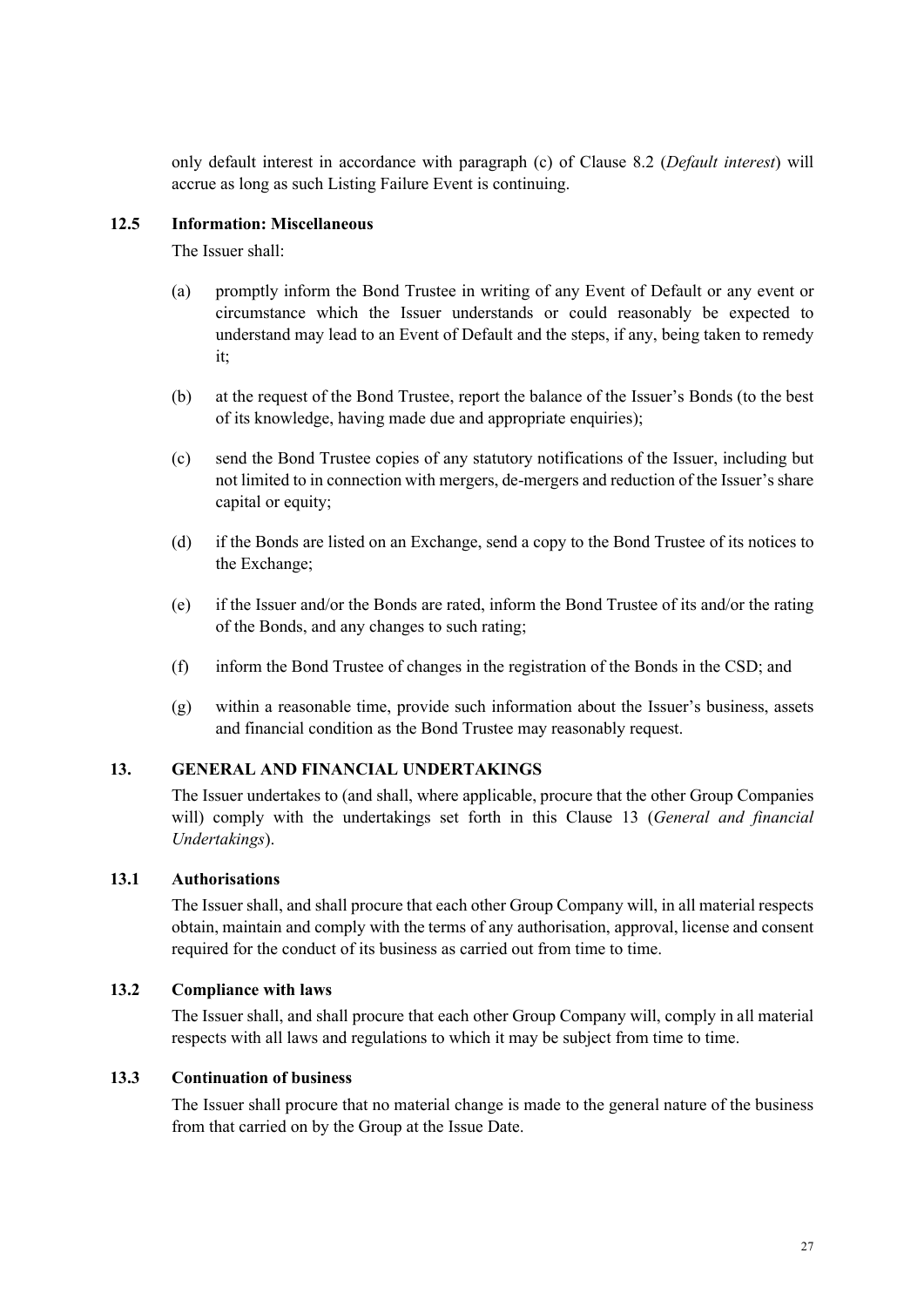#### **13.4 Corporate status**

The Issuer shall not change its type of organization or jurisdiction of incorporation, other than the conversion of the Issuer into a Norwegian public company.

#### **13.5 Mergers and de-mergers**

- (a) The Issuer shall not, and shall procure that no other Group Company will, carry out:
	- (i) any merger or other business combination or corporate reorganisation involving the consolidation of assets and obligations of the Issuer or any other Group Company with any other person other than with a Group Company; or
	- (ii) any demerger or other corporate reorganisation having the same or equivalent effect as a demerger involving the Issuer and any Group Company;

if such merger, demerger, combination or reorganisation would have a Material Adverse Effect.

#### **13.6 Financial Indebtedness**

- (a) Except as permitted under paragraph (b) below, the Issuer shall not, and shall procure that no other Group Company will, incur any additional Financial Indebtedness or maintain or prolong any existing Financial Indebtedness.
- (b) Paragraph (a) above shall not prohibit any Group Company to incur, maintain or prolong any Permitted Financial Indebtedness.

#### **13.7 Negative pledge**

- (a) Except as permitted under paragraph (b) below, the Issuer shall not, and shall procure that no other Group Company will, create or allow to subsist, retain, provide, prolong or renew any Security over any of its/their assets (whether present or future).
- (b) Paragraph (a) above does not apply to any Permitted Security.

#### **13.8 Financial support**

- (a) The Issuer shall not, and shall procure that no other Group Company will, be a creditor in respect of any Financial Support to or for the benefit of any person not being a Group Company, other than:
	- (i) in the ordinary course of business (including, for the avoidance of doubt, in the form of shareholder loans granted by a Group Company to a joint venture in which the relevant Group Company holds an interest);
	- (ii) intra-group loans made, granted or given by any Group Company to or for the benefit of any other Group Company;
	- (iii) Financial Support granted in connection with leases in respect of real property or premises in the ordinary course of business; or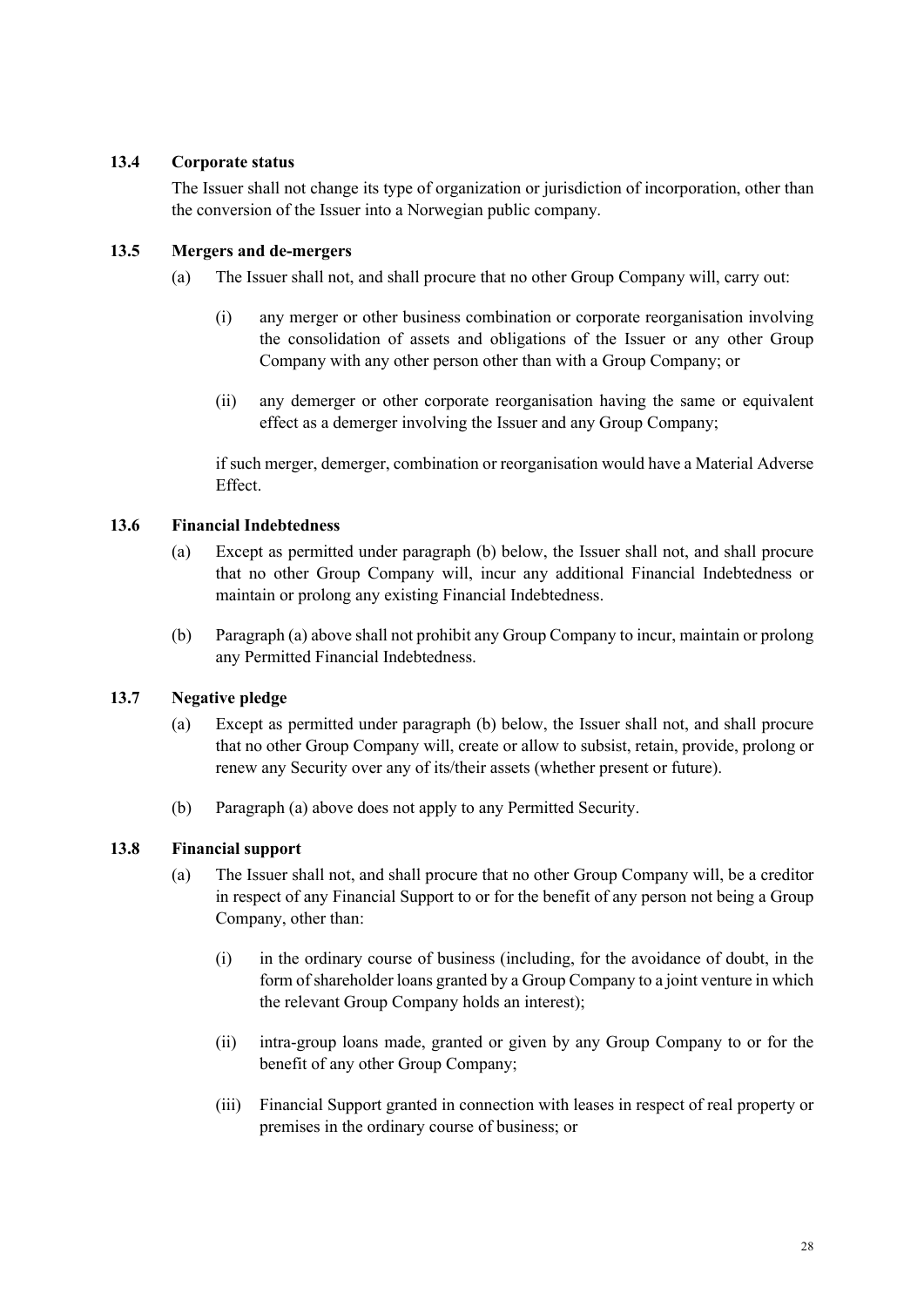(iv) Financial Support in the form of Security or guarantees from Group Companies granted in relation to the Permitted Financial Indebtedness incurred under paragraph (b) of the definition "Permitted Financial Indebtedness".

#### **13.9 Disposals**

The Issuer shall not, and shall procure that no other Group Company will, sell, transfer or otherwise dispose of all or substantially all of its assets (including shares or other securities in any person) or operations, unless such sale, transfer or disposal is carried out in the ordinary course of business at fair market value, on terms and conditions customary for such transactions and would not have a Material Adverse Effect.

#### **13.10 Related party transactions**

Without limitin[g Clause 13.2](#page-49-1) (*Compliance with laws*), the Issuer shall, and shall procure that each other Group Company will, conduct all business transactions with any Affiliate which is not a Group Company on an arm's length basis and at fair market value.

#### **13.11 Dividends**

The Issuer shall not, during the term of the Bonds, declare or make any Distribution to its shareholders exceeding, for each financial year, 50 per cent. of the Issuer's consolidated net profit after taxes based on the audited annual accounts for the previous financial year. Notwithstanding the foregoing, the Issuer may purchase own shares in relation the employee share option programme or other purchases for up to 5 per cent. of outstanding shares in total during the tenor of the Bonds.

#### **13.12 Subsidiaries' distributions:**

Save for obligations under the Permitted Financial Indebtedness, the Issuer shall not permit any Group Company to create or permit to exist any contractual obligation (or encumbrance) restricting the right of any Group Company to:

- (a) make Distributions to its shareholders;
- (b) service any Financial Indebtedness to the Issuer;
- (c) make any loans to the Issuer; or
- (d) transfer any of its assets and properties to the Issuer,

if the creation of such contractual obligation would prevent the Issuer from complying with any of its obligations under these Bond Terms. Notwithstanding the foregoing, and to the extent not prevented by any applicable legal prohibitions, restrictions on financial assistance, dividend restrictions or the incurrence of personal liability of management or shareholders, the Issuer shall procure that the Group Companies always make the required Distributions in the form of dividends, loans or otherwise to enable the Issuer to service its payment obligations under the Bonds.

#### **13.13 Financial Covenants**

- (a) The Issuer shall maintain:
	- (i) an Interest Cover Ratio of minimum 4.0x;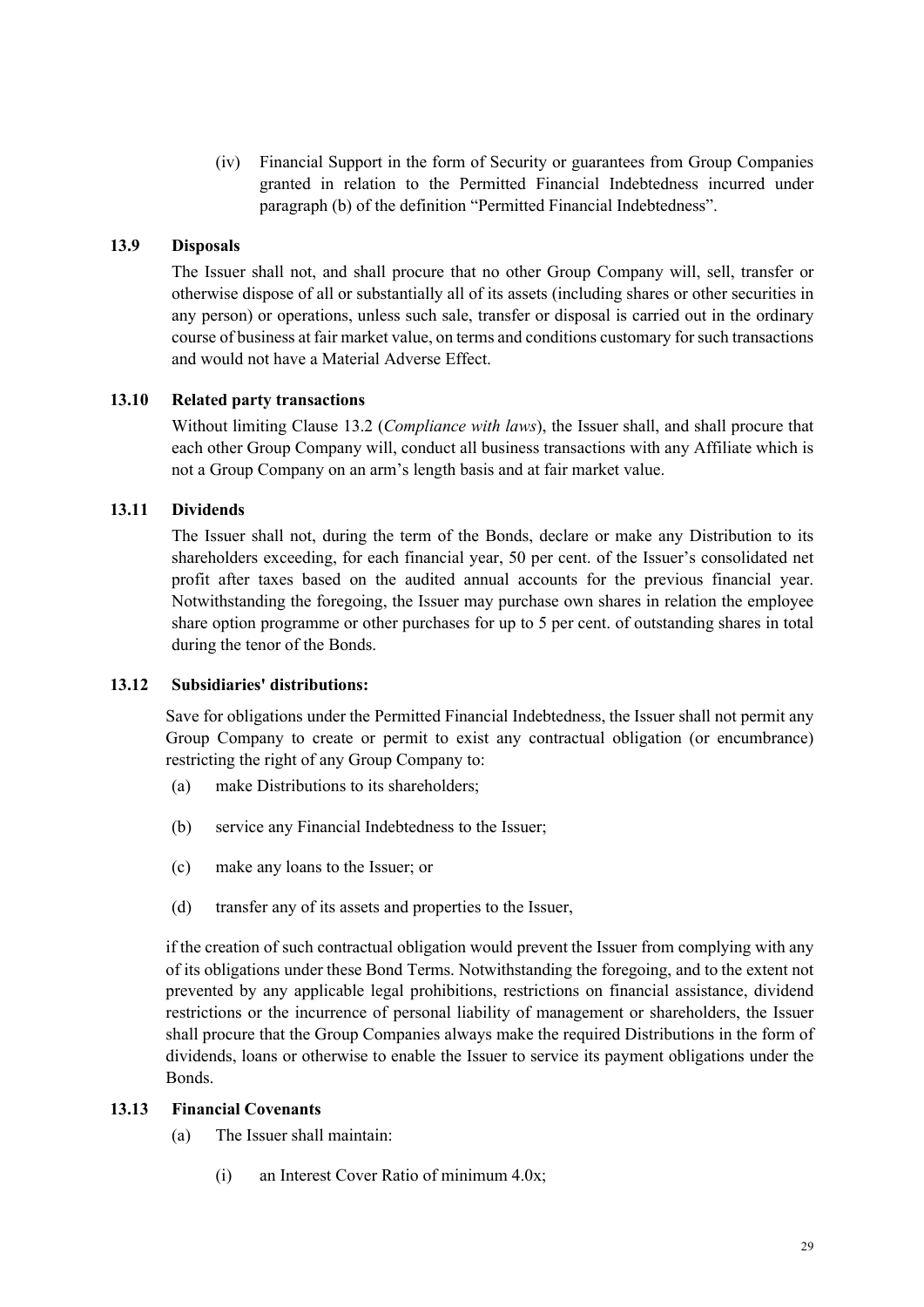- (ii) a Leverage Ratio of maximum 4.0x;
- (iii) a Total Loan to Value Ratio of maximum 80%; and
- (iv) a Total Secured Loan to Value Ratio of maximum 65%
- (b) The Issuer undertakes to comply with the above Financial Covenants (i-iv) at all times, such compliance to be measured on each Calculation Date, and certified by way of a Compliance Certificate provided by the Issuer in writing to the Bond Trustee no later than together with publication of each set of Interim Accounts and Annual Financial Statements. The Financial Covenants shall be calculated on a consolidated basis for the Group.

#### **14. EVENTS OF DEFAULT AND ACCELERATION OF THE BONDS**

#### **14.1 Events of Default**

<span id="page-52-1"></span><span id="page-52-0"></span>Each of the events or circumstances set out in this Clause 14.1 (*Events of Default*) shall constitute an Event of Default:

(a) *Non-payment*

The Issuer fails to pay any amount payable by it under the Finance Documents when such amount is due for payment, unless:

- (i) its failure to pay is caused by administrative or technical error in payment systems or the CSD and payment is made within 5 Business Days following the original due date; or
- (ii) in the discretion of the Bond Trustee, the Issuer has substantiated that it is likely that such payment will be made in full within 5 Business Days following the original due date.
- (b) *Breach of other obligations*

The Issuer does not comply with any provision of the Finance Documents other than set out under paragraph (a) (*Non-payment*) above, unless such failure is capable of being remedied and is remedied within 20 Business Days after the earlier of the Issuer's actual knowledge thereof, or notice thereof is given to the Issuer by the Bond Trustee.

(c) *Misrepresentation* 

Any representation, warranty or statement (including statements in Compliance Certificates) made by the Issuer under or in connection with any Finance Documents is or proves to have been incorrect, inaccurate or misleading in any material respect when made.

(d) *Cross default*

If for any Group Company: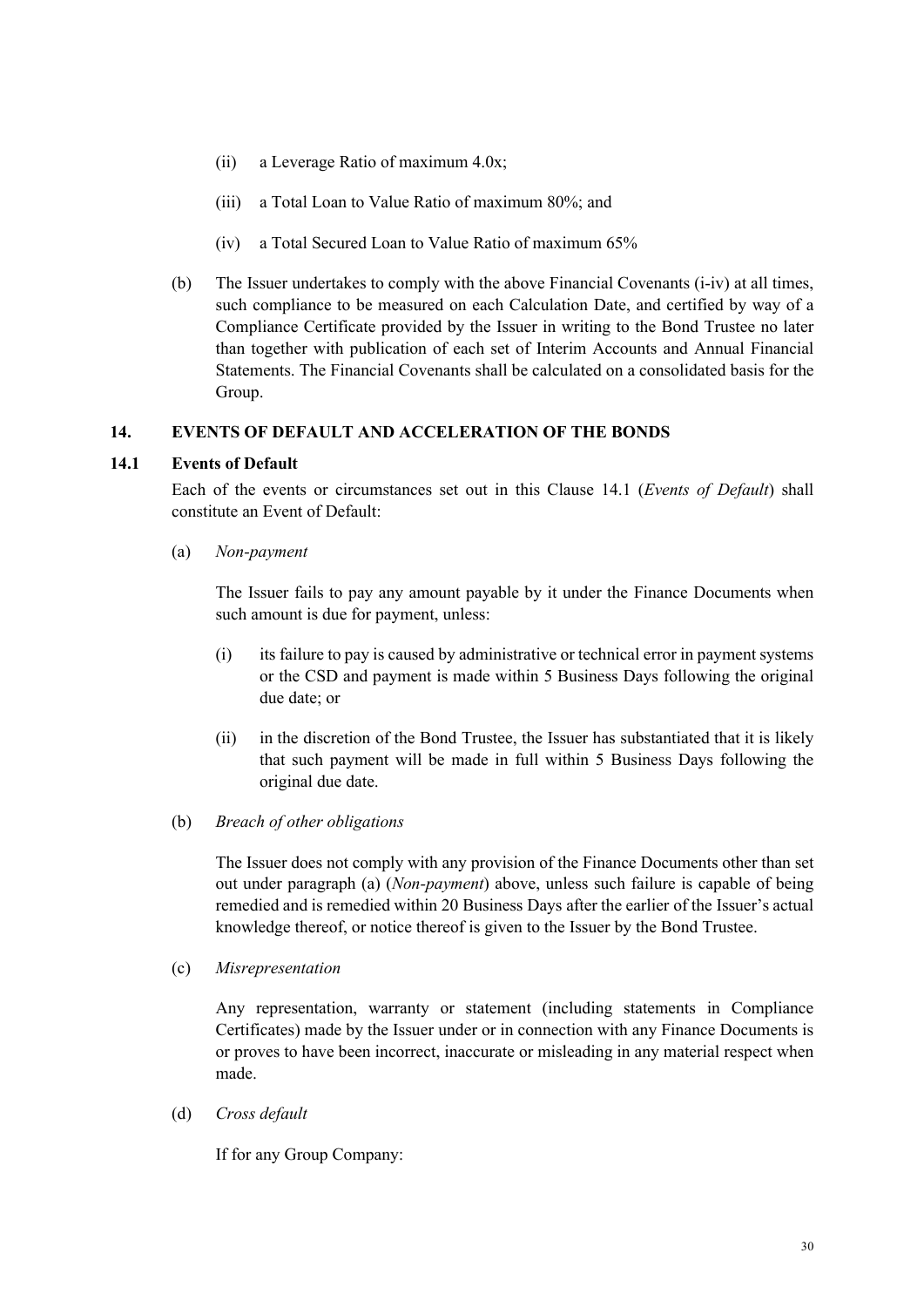- (i) any Financial Indebtedness is not paid when due nor within any applicable grace period; or
- (ii) any Financial Indebtedness is declared to be or otherwise becomes due and payable prior to its specified maturity as a result of an event of default (however described); or
- (iii) any commitment for any Financial Indebtedness is cancelled or suspended by a creditor as a result of an event of default (however described), or
- (iv) any creditor becomes entitled to declare any Financial Indebtedness due and payable prior to its specified maturity as a result of an event of default (however described),

provided however that the aggregate amount of such Financial Indebtedness or commitment for Financial Indebtedness falling within paragraphs (i) to (iv) above exceeds a total of EUR 5,000,000 (or the equivalent thereof in any other currency).

(e) *Insolvency and insolvency proceedings*

Any Group Company:

- (i) is Insolvent; or
- (ii) is object of any corporate action or any legal proceedings is taken in relation to:
	- (A) the suspension of payments, a moratorium of any indebtedness, windingup, dissolution, administration or reorganisation (by way of voluntary arrangement, scheme of arrangement or otherwise) other than a solvent liquidation or reorganization; or
	- (B) a composition, compromise, assignment or arrangement with any creditor which may materially impair its ability to perform its obligations under these Bond Terms; or
	- (C) the appointment of a liquidator (other than in respect of a solvent liquidation), receiver, administrative receiver, administrator, compulsory manager or other similar officer of any of its assets; or
	- (D) enforcement of any Security over any of its or their assets having an aggregate value exceeding the threshold amount set out in paragraph (d) (*Cross default*) [above of this Clause](#page-52-1) 14.1 (*Events of Default*); or
	- $(E)$  for  $(A)$   $(D)$  above, any analogous procedure or step is taken in any jurisdiction in respect of any such company,

however this shall not apply to any petition which is frivolous or vexatious and is discharged, stayed or dismissed within 20 Business Days of commencement.

(f) *Creditor's process*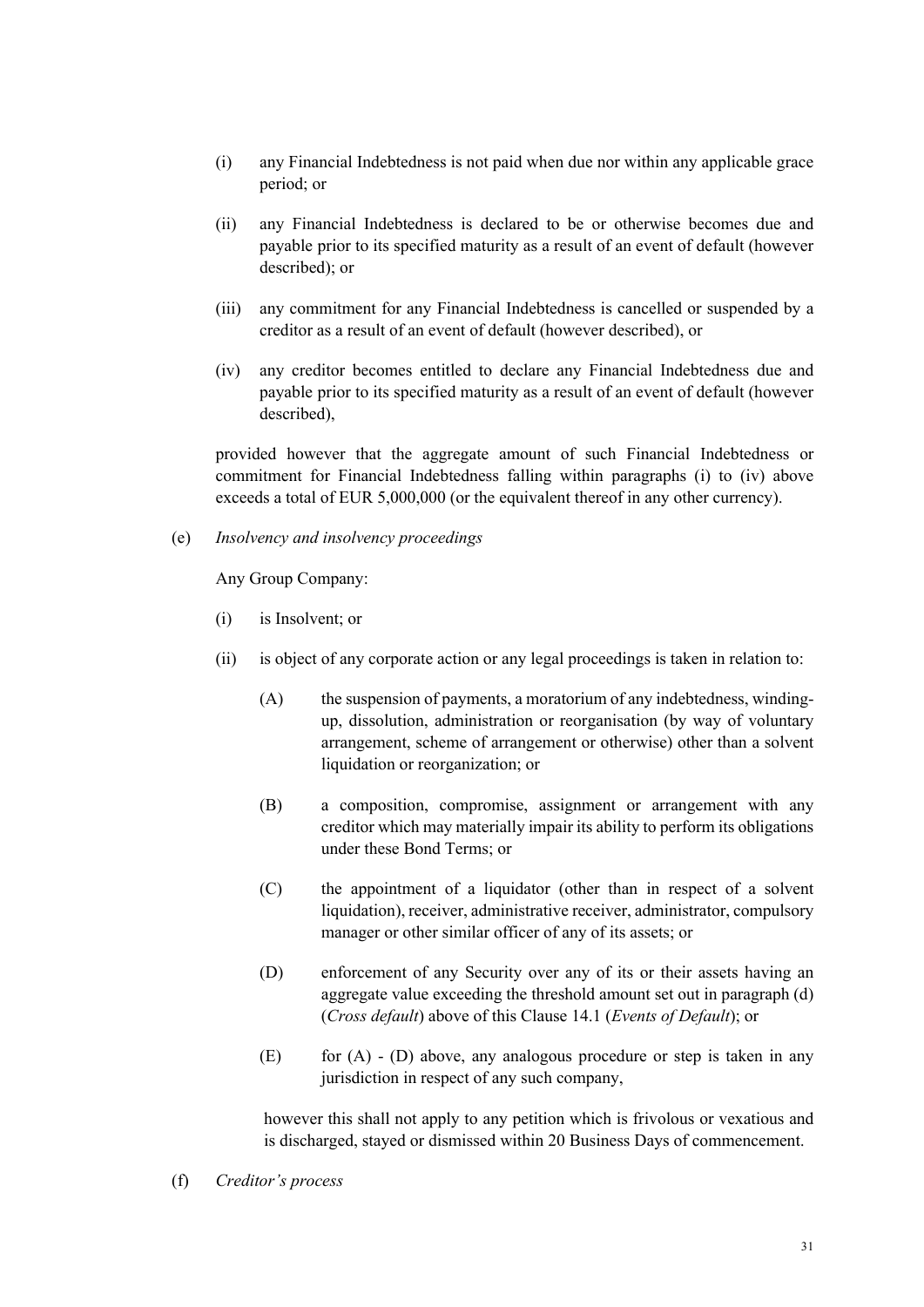Any expropriation, attachment, sequestration, distress or execution affects any asset or assets of any Group Company having an aggregate value exceeding the threshold amount set out in paragraph (d) (*Cross default*) above of this [Clause](#page-52-1) 14.1 (*Events of Default*) and is not discharged within 20 Business Days.

## (g) *Unlawfulness*

It is or becomes unlawful for the Issuer to perform or comply with any of its obligations under the Finance Documents to the extent this may materially impair:

- (i) the ability of the Issuer to perform its obligations under these Bond Terms; or
- (ii) the ability of the Bond Trustee to exercise any material right or power vested to it under the Finance Documents.

## **14.2 Acceleration of the Bonds**

<span id="page-54-0"></span>If an Event of Default has occurred and is continuing, the Bond Trustee may, in its discretion in order to protect the interests of the Bondholders, or upon instruction received from the Bondholders pursuant to Clause [14.3](#page-54-1) (*Bondholders' instructions*) below, by serving a Default Notice:

- (a) declare that the Outstanding Bonds, together with accrued interest and all other amounts accrued or outstanding under the Finance Documents be immediately due and payable, at which time they shall become immediately due and payable; and/or
- (b) exercise any or all of its rights, remedies, powers or discretions under the Finance Documents or take such further measures as are necessary to recover the amounts outstanding under the Finance Documents.

#### **14.3 Bondholders' instructions**

<span id="page-54-1"></span>The Bond Trustee shall serve a Default Notice pursuant to Clause [14.2](#page-54-0) (*Acceleration of the Bonds*) if:

- (a) the Bond Trustee receives a demand in writing from Bondholders representing a simple majority of the Voting Bonds, that an Event of Default shall be declared, and a Bondholders' Meeting has not made a resolution to the contrary; or
- (b) the Bondholders' Meeting, by a simple majority decision, has approved the declaration of an Event of Default.

# **14.4 Calculation of claim**

The claim derived from the Outstanding Bonds due for payment as a result of the serving of a Default Notice will be calculated at the call prices set out in Clause 10.2 (*Voluntary early redemption – Call Option*), as applicable at the following dates (and regardless of the Default Repayment Date set out in the Default Notice);

(a) for any Event of Default arising out of a breach of paragraph (a) (*Non-payment*) of Clause 14.1 (*Events of Default*), the claim will be calculated at the call price applicable at the date when such Event of Default occurred; and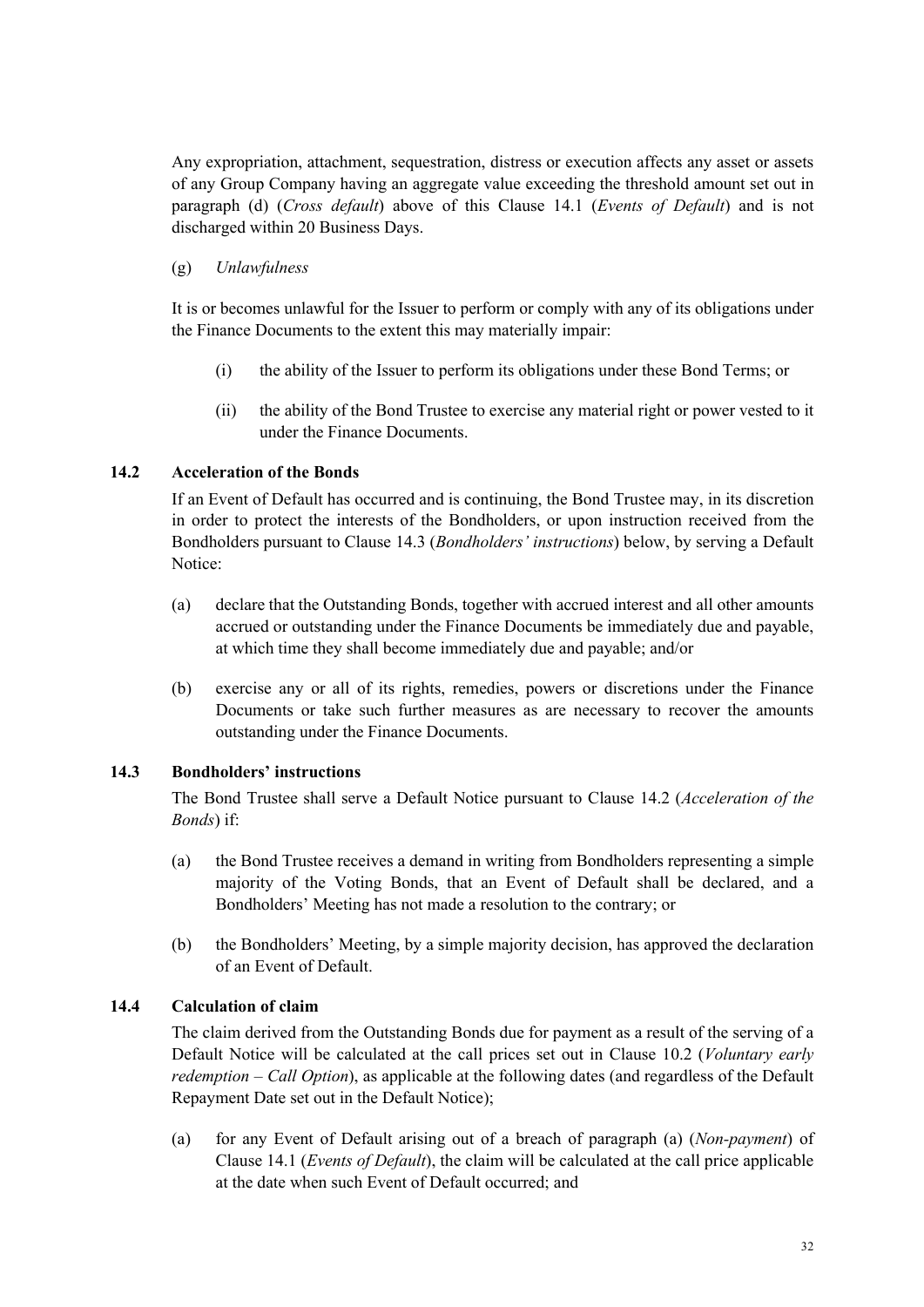(b) for any other Event of Default, the claim will be calculated at the call price applicable at the date when the Default Notice was served by the Bond Trustee.

<span id="page-55-0"></span>However, if the situations described in (a) or (b) above takes place prior to the First Call Date, the calculation shall be based on the call price applicable on the First Call Date.

#### **15. BONDHOLDERS' DECISIONS**

#### **15.1 Authority of the Bondholders' Meeting**

- <span id="page-55-1"></span>(a) A Bondholders' Meeting may, on behalf of the Bondholders, resolve to alter any of these Bond Terms, including, but not limited to, any reduction of principal or interest and any conversion of the Bonds into other capital classes.
- (b) The Bondholders' Meeting cannot resolve that any overdue payment of any instalment shall be reduced unless there is a pro rata reduction of the principal that has not fallen due, but may resolve that accrued interest (whether overdue or not) shall be reduced without a corresponding reduction of principal.
- (c) The Bondholders' Meeting may not adopt resolutions which will give certain Bondholders an unreasonable advantage at the expense of other Bondholders.
- (d) Subject to the power of the Bond Trustee to take certain action as set out i[n Clause 16.1](#page-59-2) (*Power to represent the Bondholders*), if a resolution by, or an approval of, the Bondholders is required, such resolution may be passed at a Bondholders' Meeting. Resolutions passed at any Bondholders' Meeting will be binding upon all Bondholders.
- (e) At least 50 per cent. of the Voting Bonds must be represented at a Bondholders' Meeting for a quorum to be present.
- (f) Resolutions will be passed by simple majority of the Voting Bonds represented at the Bondholders' Meeting, unless otherwise set out in paragraph [\(g\)](#page-55-2) below.
- <span id="page-55-2"></span>(g) Save for any amendments or waivers which can be made without resolution pursuant to section (i) and (ii) of Clause [17.1](#page-63-1) (*Procedure for amendments and waivers*), a majority of at least 2/3 of the Voting Bonds represented at the Bondholders' Meeting is required for approval of any waiver or amendment of these Bond Terms.

#### **15.2 Procedure for arranging a Bondholders' Meeting**

- <span id="page-55-4"></span><span id="page-55-3"></span>(a) A Bondholders' Meeting shall be convened by the Bond Trustee upon the request in writing of:
	- (i) the Issuer;
	- (ii) Bondholders representing at least 1/10 of the Voting Bonds;
	- (iii) the Exchange, if the Bonds are listed and the Exchange is entitled to do so pursuant to the general rules and regulations of the Exchange; or
	- (iv) the Bond Trustee.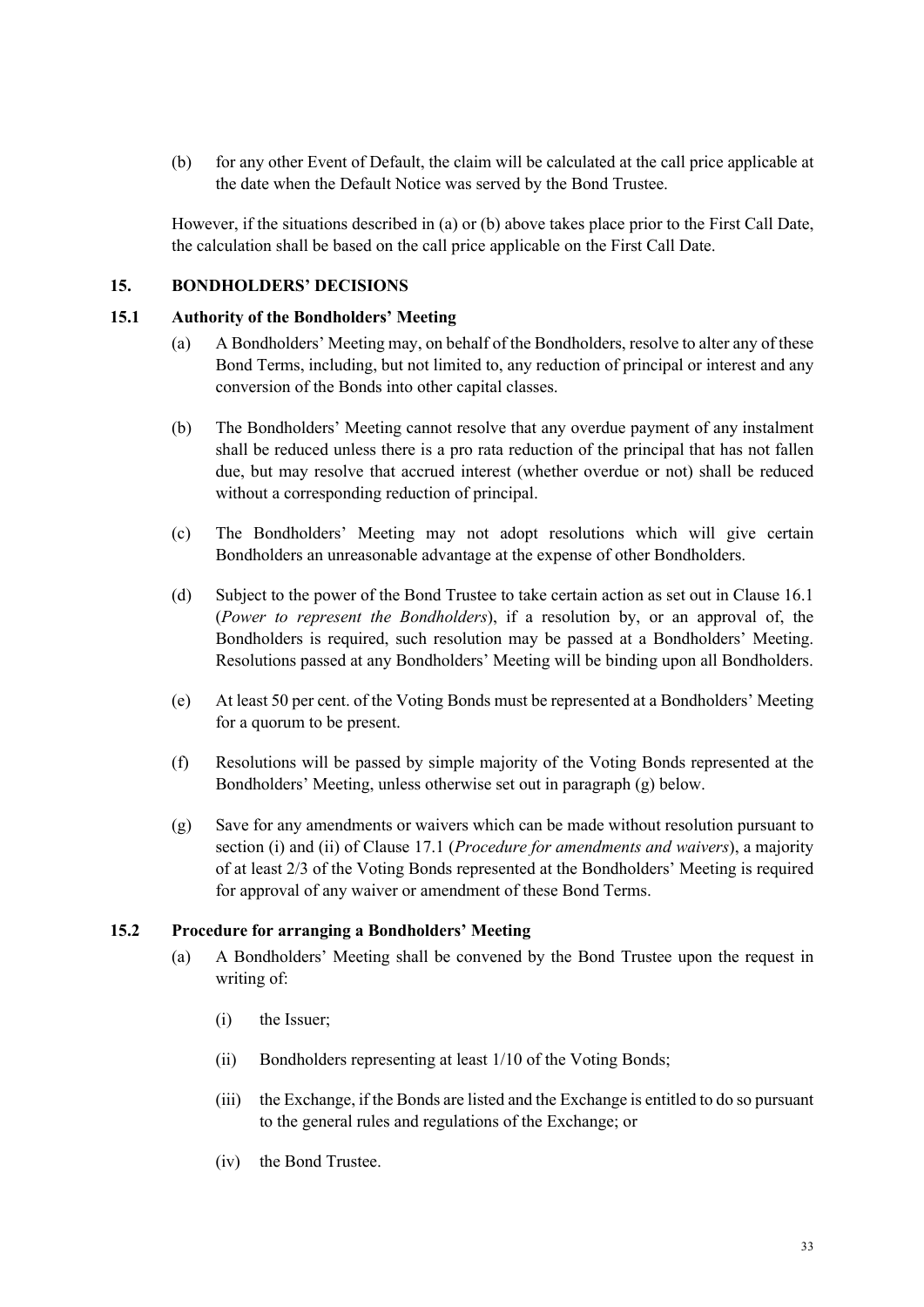The request shall clearly state the matters to be discussed and resolved.

- (b) If the Bond Trustee has not convened a Bondholders' Meeting within 10 Business Days after having received a valid request for calling a Bondholders' Meeting pursuant to [paragraph \(a\)](#page-55-3) above, then the requesting party may call the Bondholders' Meeting itself.
- (c) Summons to a Bondholders' Meeting must be sent no later than 10 Business Days prior to the proposed date of the Bondholders' Meeting. The Summons shall be sent to all Bondholders registered in the CSD at the time the Summons is sent from the CSD. If the Bonds are listed, the Issuer shall ensure that the Summons is published in accordance with the applicable regulations of the Exchange. The Summons shall also be published on the website of the Bond Trustee (alternatively by press release or other relevant information platform).
- (d) Any Summons for a Bondholders' Meeting must clearly state the agenda for the Bondholders' Meeting and the matters to be resolved. The Bond Trustee may include additional agenda items to those requested by the person calling for the Bondholders' Meeting in the Summons. If the Summons contains proposed amendments to these Bond Terms, a description of the proposed amendments must be set out in the Summons.
- (e) Items which have not been included in the Summons may not be put to a vote at the Bondholders' Meeting.
- (f) By written notice to the Issuer, the Bond Trustee may prohibit the Issuer from acquiring or dispose of Bonds during the period from the date of the Summons until the date of the Bondholders' Meeting, unless the acquisition of Bonds is made by the Issuer pursuant to Clause [10](#page-46-0) (*Redemption and Repurchase of Bonds*).
- (g) A Bondholders' Meeting may be held on premises selected by the Bond Trustee, or if paragraph (b) above applies, by the person convening the Bondholders' Meeting (however to be held in the capital of the Relevant Jurisdiction). The Bondholders' Meeting will be opened and, unless otherwise decided by the Bondholders' Meeting, chaired by the Bond Trustee. If the Bond Trustee is not present, the Bondholders' Meeting will be opened by a Bondholder and be chaired by a representative elected by the Bondholders' Meeting (the Bond Trustee or such other representative, the "**Chairperson**").
- (h) Each Bondholder, the Bond Trustee and, if the Bonds are listed, representatives of the Exchange, or any person or persons acting under a power of attorney for a Bondholder, shall have the right to attend the Bondholders' Meeting (each a "**Representative**"). The Chairperson may grant access to the meeting to other persons not being Representatives, unless the Bondholders' Meeting decides otherwise. In addition, each Representative has the right to be accompanied by an advisor. In case of dispute or doubt with regard to whether a person is a Representative or entitled to vote, the Chairperson will decide who may attend the Bondholders' Meeting and exercise voting rights.
- (i) Representatives of the Issuer have the right to attend the Bondholders' Meeting. The Bondholders Meeting may resolve to exclude the Issuer's representatives and/or any person holding only Issuer's Bonds (or any representative of such person) from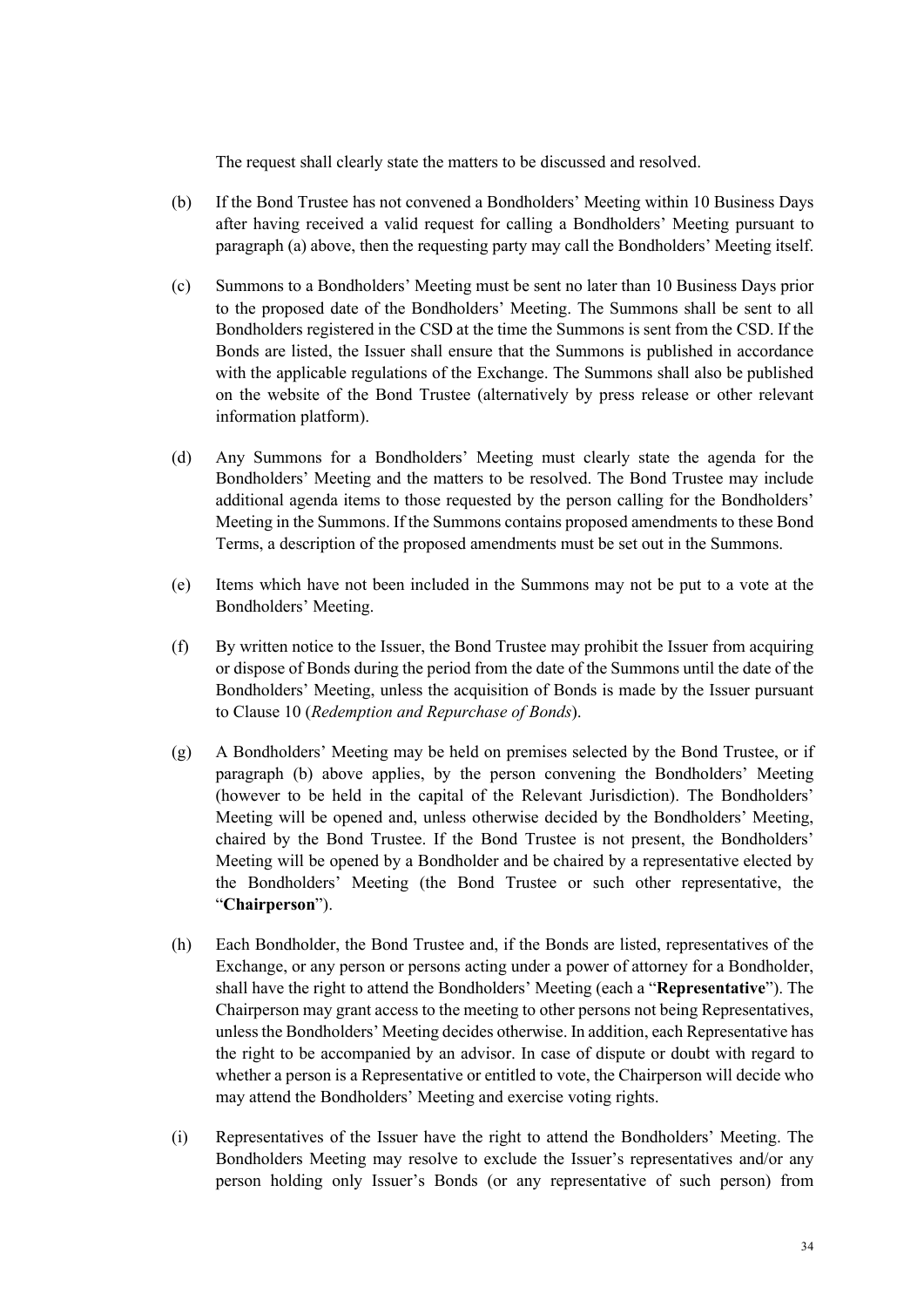participating in the meeting at certain times, however, the Issuer's representative and any such other person shall have the right to be present during the voting.

- (j) Minutes of the Bondholders' Meeting must be recorded by, or by someone acting at the instruction of, the Chairperson. The minutes must state the number of Voting Bonds represented at the Bondholders' Meeting, the resolutions passed at the meeting, and the results of the vote on the matters to be decided at the Bondholders' Meeting. The minutes shall be signed by the Chairperson and at least one other person. The minutes will be deposited with the Bond Trustee who shall make available a copy to the Bondholders and the Issuer upon request.
- (k) The Bond Trustee will ensure that the Issuer, the Bondholders and the Exchange are notified of resolutions passed at the Bondholders' Meeting and that the resolutions are published on the website of the Bond Trustee (or other relevant electronically platform or press release).
- (l) The Issuer shall bear the costs and expenses incurred in connection with convening a Bondholders' Meeting regardless of who has convened the Bondholders' Meeting, including any reasonable costs and fees incurred by the Bond Trustee.

#### **15.3 Voting rules**

- <span id="page-57-0"></span>(a) Each Bondholder (or person acting for a Bondholder under a power of attorney) may cast one vote for each Voting Bond owned on the Relevant Record D[ate, ref. Clause 3.3](#page-39-2) (*Bondholders' rights*). The Chairperson may, in its sole discretion, decide on accepted evidence of ownership of Voting Bonds.
- (b) Issuer's Bonds shall not carry any voting rights. The Chairperson shall determine any question concerning whether any Bonds will be considered Issuer's Bonds.
- (c) For the purposes of this Clause [15](#page-55-0) (*Bondholders' decisions*), a Bondholder that has a Bond registered in the name of a nominee will, in accordance with Clause [3.3](#page-39-2) (*Bondholders' rights*), be deemed to be the owner of the Bond rather than the nominee. No vote may be cast by any nominee if the Bondholder has presented relevant evidence to the Bond Trustee pursuant to Clause [3.3](#page-39-2) (*Bondholders' rights*) stating that it is the owner of the Bonds voted for. If the Bondholder has voted directly for any of its nominee registered Bonds, the Bondholder's votes shall take precedence over votes submitted by the nominee for the same Bonds.
- (d) Any of the Issuer, the Bond Trustee and any Bondholder has the right to demand a vote by ballot. In case of parity of votes, the Chairperson will have the deciding vote.

#### **15.4 Repeated Bondholders' Meeting**

<span id="page-57-1"></span>(a) Even if the necessary quorum set out in paragraph (e) of Clause [15.1](#page-55-1) (*Authority of the Bondholders' Meeting*) is not achieved, the Bondholders' Meeting shall be held and voting completed for the purpose of recording the voting results in the minutes of the Bondholders' Meeting. The Bond Trustee or the person who convened the initial Bondholders' Meeting may, within 10 Business Days of that Bondholders' Meeting, convene a repeated meeting with the same agenda as the first meeting.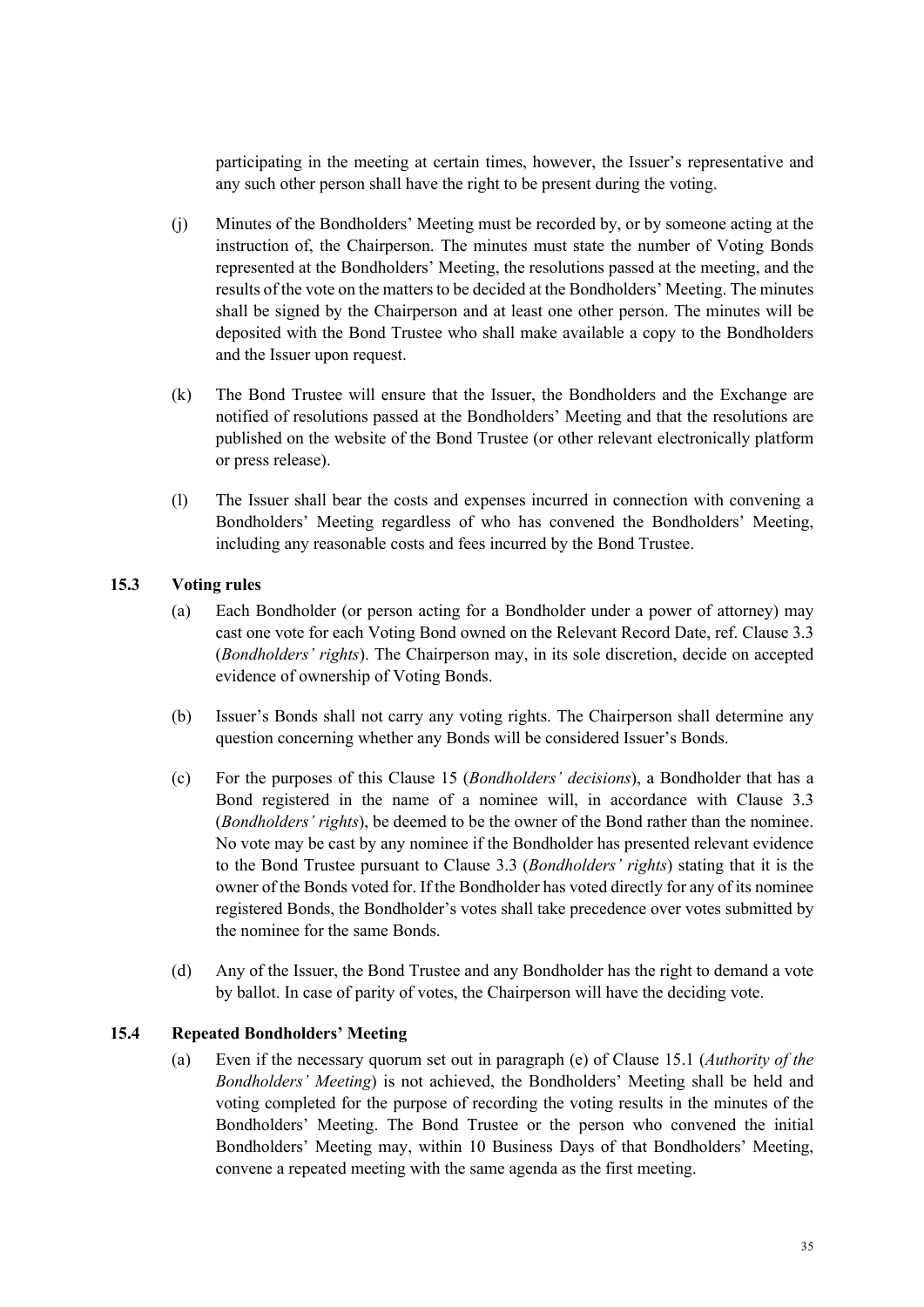- (b) The provisions and procedures regarding Bondholders' Meetings as set out in Clause [15.1](#page-55-1) (*Authority of the Bondholders' Meeting*), Clause [15.2](#page-55-4) (*Procedure for arranging a Bondholders' Meeting*) and Clause [15.3](#page-57-0) (*Voting rules*) shall apply *mutatis mutandis* to a repeated Bondholders' Meeting, with the exception that the quorum requirements set out in paragraph (d) of Clause [15.1](#page-55-1) (*Authority of the Bondholders' Meeting*) shall not apply to a repeated Bondholders' Meeting. A Summons for a repeated Bondholders' Meeting shall also contain the voting results obtained in the initial Bondholders' Meeting.
- (c) A repeated Bondholders' Meeting may only be convened once for each original Bondholders' Meeting. A repeated Bondholders' Meeting may be convened pursuant to the procedures of a Written Resolution in accordance with Clause [15.5](#page-58-0) (*Written Resolutions*), even if the initial meeting was held pursuant to the procedures of a Bondholders' Meeting in accordance with Clause [15.2](#page-55-4) (*Procedure for arranging a Bondholders' Meeting*) and vice versa.

#### **15.5 Written Resolutions**

- <span id="page-58-0"></span>(a) Subject to these Bond Terms, anything which may be resolved by the Bondholders in a Bondholders' Meeting pursuant to Clause [15.1](#page-55-1) (*Authority of the Bondholders' Meeting*) may also be resolved by way of a Written Resolution. A Written Resolution passed with the relevant majority is as valid as if it had been passed by the Bondholders in a Bondholders' Meeting, and any reference in any Finance Document to a Bondholders' Meeting shall be construed accordingly.
- (b) The person requesting a Bondholders' Meeting may instead request that the relevant matters are to be resolved by Written Resolution only, unless the Bond Trustee decides otherwise.
- (c) The Summons for the Written Resolution shall be sent to the Bondholders registered in the CSD at the time the Summons is sent from the CSD and published at the Bond Trustee's web site, or other relevant electronic platform or via press release.
- (d) The provisions set out in Clause [15.1](#page-55-1) (*Authority of the Bondholders' Meeting*), [15.2](#page-55-4) (*Procedure for arranging a Bondholder's Meeting*), Clause [15.3](#page-57-0) (*Voting Rules*) and Clause [15.4](#page-57-1) (*Repeated Bondholders' Meeting*) shall apply *mutatis mutandis* to a Written Resolution, except that:
	- (i) the provisions set out in paragraphs (g), (h) and (i) of Clause [15.2](#page-55-4) (*Procedure for arranging Bondholders Meetings*); or
	- (ii) provisions which are otherwise in conflict with the requirements of this Clause [15.5](#page-58-0) (*Written Resolution*),

shall not apply to a Written Resolution.

- (e) The Summons for a Written Resolution shall include:
	- (i) instructions as to how to vote to each separate item in the Summons (including instructions as to how voting can be done electronically if relevant); and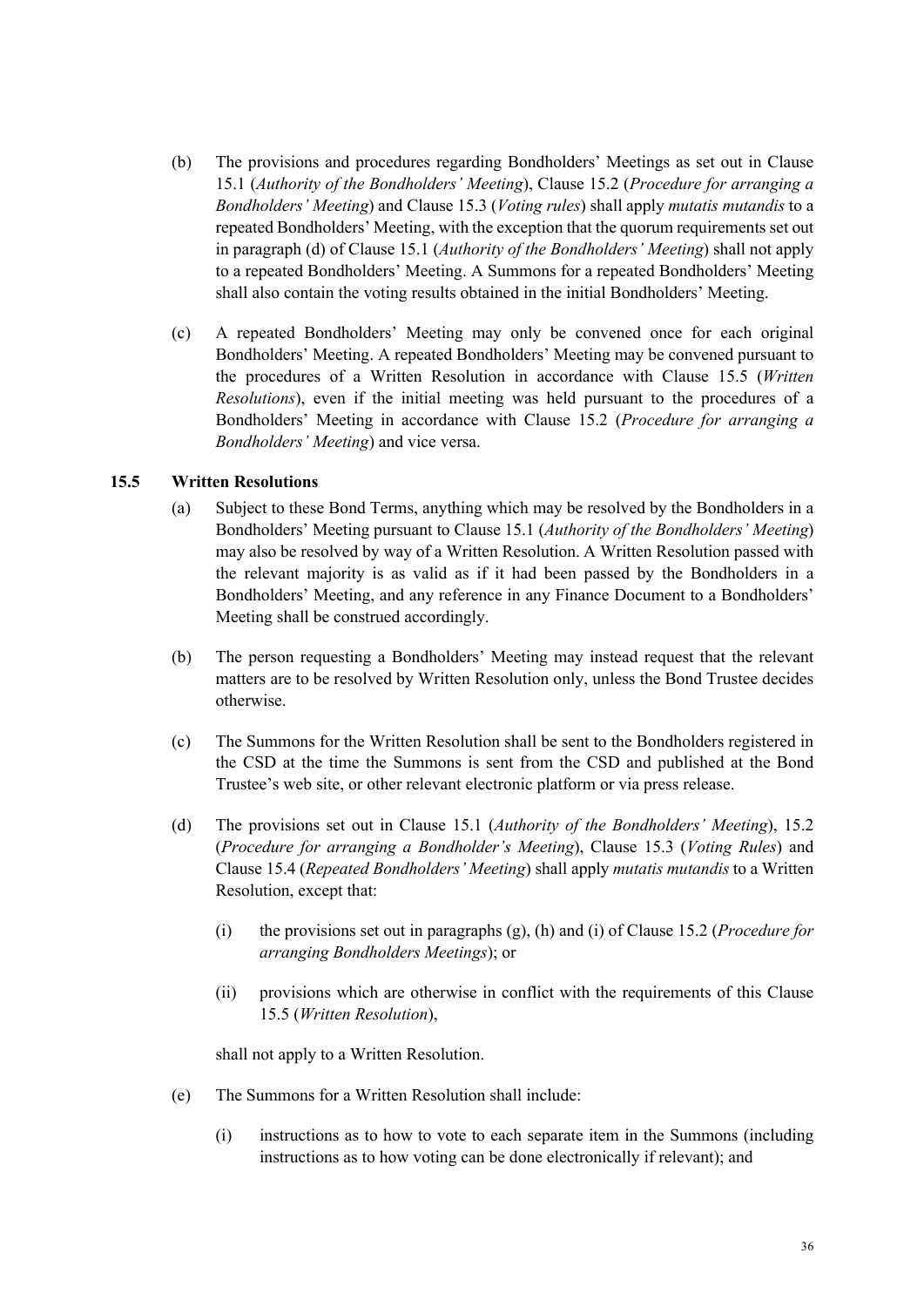- (ii) the time limit within which the Bond Trustee must have received all votes necessary in order for the Written Resolution to be passed with the requisite majority (the "**Voting Period**"), which shall be at least 10 Business Days but not more than 15 Business Days from the date of the Summons.
- (f) Only Bondholders of Voting Bonds registered with the CSD on the Relevant Record Date, or the beneficial owner thereof having presented relevant evidence to the Bond Trustee purs[uant to Clause 3.3](#page-39-2) (*Bondholders' rights*), will be counted in the Written Resolution.
- (g) A Written Resolution is passed when the requisite majority set out in paragraph (e) or paragraph (f) of Clause [15.1](#page-55-1) (*Authority of Bondholders' Meeting*) has been obtained, based on a quorum of the total number of Voting Bonds, even if the Voting Period has not yet expired. A Written Resolution will also be resolved if the sufficient numbers of negative votes are received prior to the expiry of the Voting Period.
- (h) The effective date of a Written Resolution passed prior to the expiry of the Voting Period is the date when the resolution is approved by the last Bondholder that results in the necessary voting majority being obtained.
- (i) If no resolution is passed prior to the expiry of the Voting Period, the number of votes shall be calculated at the close of business on the last day of the Voting Period, and a decision will be made based on the quorum and majority requirements set out in paragraphs (e) to (g) of Clause [15.1](#page-55-1) (*Authority of Bondholders' Meeting*).

#### **16. THE BOND TRUSTEE**

#### **16.1 Power to represent the Bondholders**

- <span id="page-59-2"></span><span id="page-59-0"></span>(a) The Bond Trustee has power and authority to act on behalf of, and/or represent, the Bondholders in all matters, including but not limited to taking any legal or other action, including enforcement of these Bond Terms, and the commencement of bankruptcy or other insolvency proceedings against the Issuer, or others.
- (b) The Issuer shall promptly upon request provide the Bond Trustee with any such documents, information and other assistance (in form and substance satisfactory to the Bond Trustee), that the Bond Trustee deems necessary for the purpose of exercising its and the Bondholders' rights and/or carrying out its duties under the Finance Documents.

#### **16.2 The duties and authority of the Bond Trustee**

- <span id="page-59-1"></span>(a) The Bond Trustee shall represent the Bondholders in accordance with the Finance Documents, including, inter alia, by following up on the delivery of any Compliance Certificates and such other documents which the Issuer is obliged to disclose or deliver to the Bond Trustee pursuant to the Finance Documents and, when relevant, in relation to accelerating and enforcing the Bonds on behalf of the Bondholders.
- (b) The Bond Trustee is not obligated to assess or monitor the financial condition of the Issuer unless to the extent expressly set out in these Bond Terms, or to take any steps to ascertain whether any Event of Default has occurred. Until it has actual knowledge to the contrary, the Bond Trustee is entitled to assume that no Event of Default has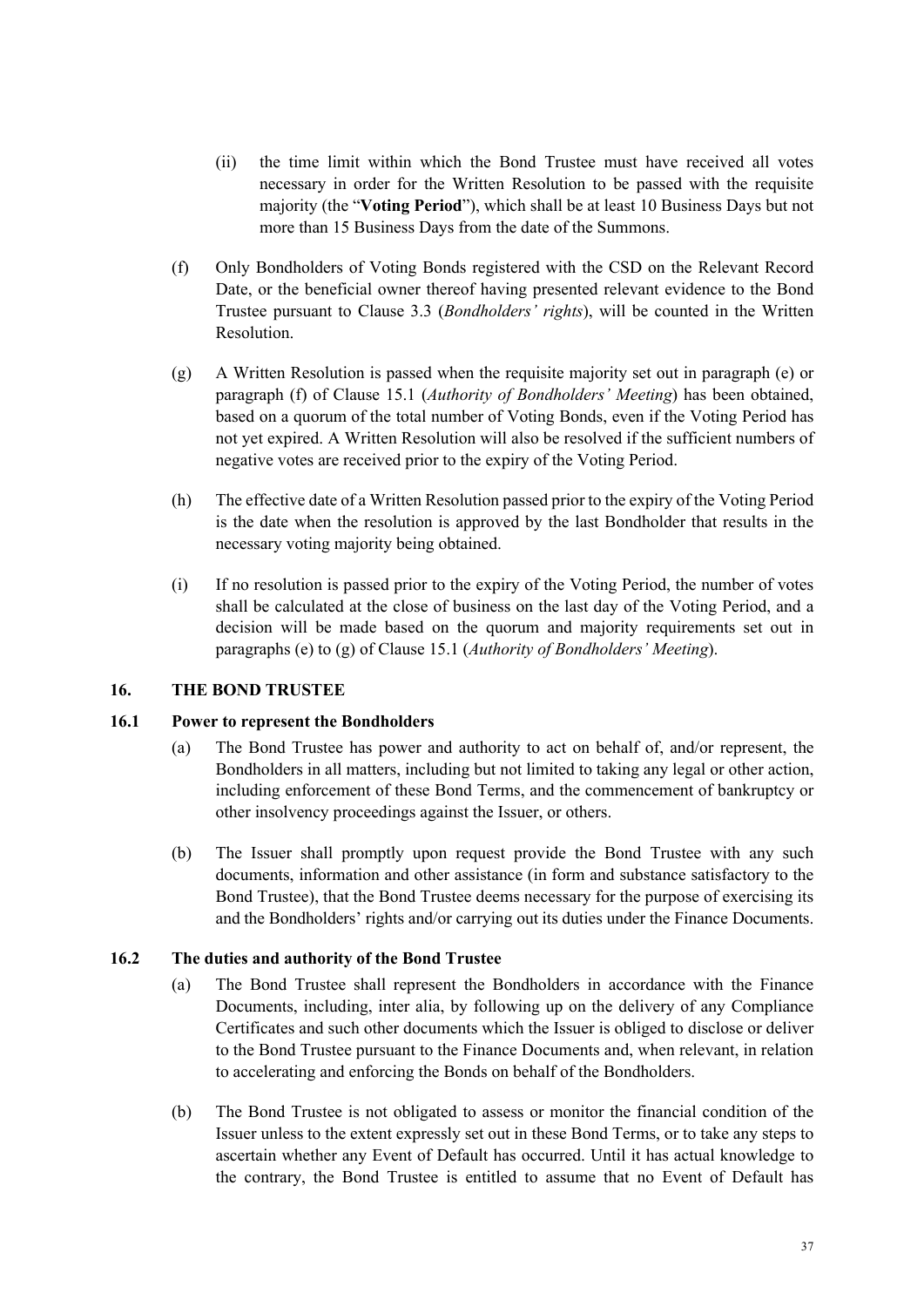occurred. The Bond Trustee is not responsible for the valid execution or enforceability of the Finance Documents, or for any discrepancy between the indicative terms and conditions described in any marketing material presented to the Bondholders prior to issuance of the Bonds and the provisions of these Bond Terms.

- (c) The Bond Trustee is entitled to take such steps that it, in its sole discretion, considers necessary or advisable to protect the rights of the Bondholders in all matters pursuant to the terms of the Finance Documents. The Bond Trustee may submit any instructions received by it from the Bondholders to a Bondholders' Meeting before the Bond Trustee takes any action pursuant to the instruction.
- (d) The Bond Trustee is entitled to engage external experts when carrying out its duties under the Finance Documents.
- (e) The Bond Trustee shall hold all amounts recovered on behalf of the Bondholders on separated accounts.
- (f) The Bond Trustee will ensure that resolutions passed at the Bondholders' Meeting are properly implemented, provided, however, that the Bond Trustee may refuse to implement resolutions that may be in conflict with these Bond Terms, any other Finance Document, or any applicable law.
- (g) Notwithstanding any other provision of the Finance Documents to the contrary, the Bond Trustee is not obliged to do or omit to do anything if it would or might in its reasonable opinion constitute a breach of any law or regulation.
- (h) If the cost, loss or liability which the Bond Trustee may incur (including reasonable fees payable to the Bond Trustee itself) in:
	- (i) complying with instructions of the Bondholders; or
	- (ii) taking any action at its own initiative,

will not, in the reasonable opinion of the Bond Trustee, be covered by the Issuer or the relevant Bondholders pursuant to paragraphs (e) and [\(g\) of Clause 16.4](#page-61-0) (*Expenses, liability and indemnity*), the Bond Trustee may refrain from acting in accordance with such instructions, or refrain from taking such action, until it has received such funding or indemnities (or adequate security has been provided therefore) as it may reasonably require.

- (i) The Bond Trustee shall give a notice to the Bondholders before it ceases to perform its obligations under the Finance Documents by reason of the non-payment by the Issuer of any fee or indemnity due to the Bond Trustee under the Finance Documents.
- (j) The Bond Trustee may instruct the CSD to split the Bonds to a lower nominal value in order to facilitate partial redemptions, write downs or restructurings of the Bonds or in other situations where such split is deemed necessary.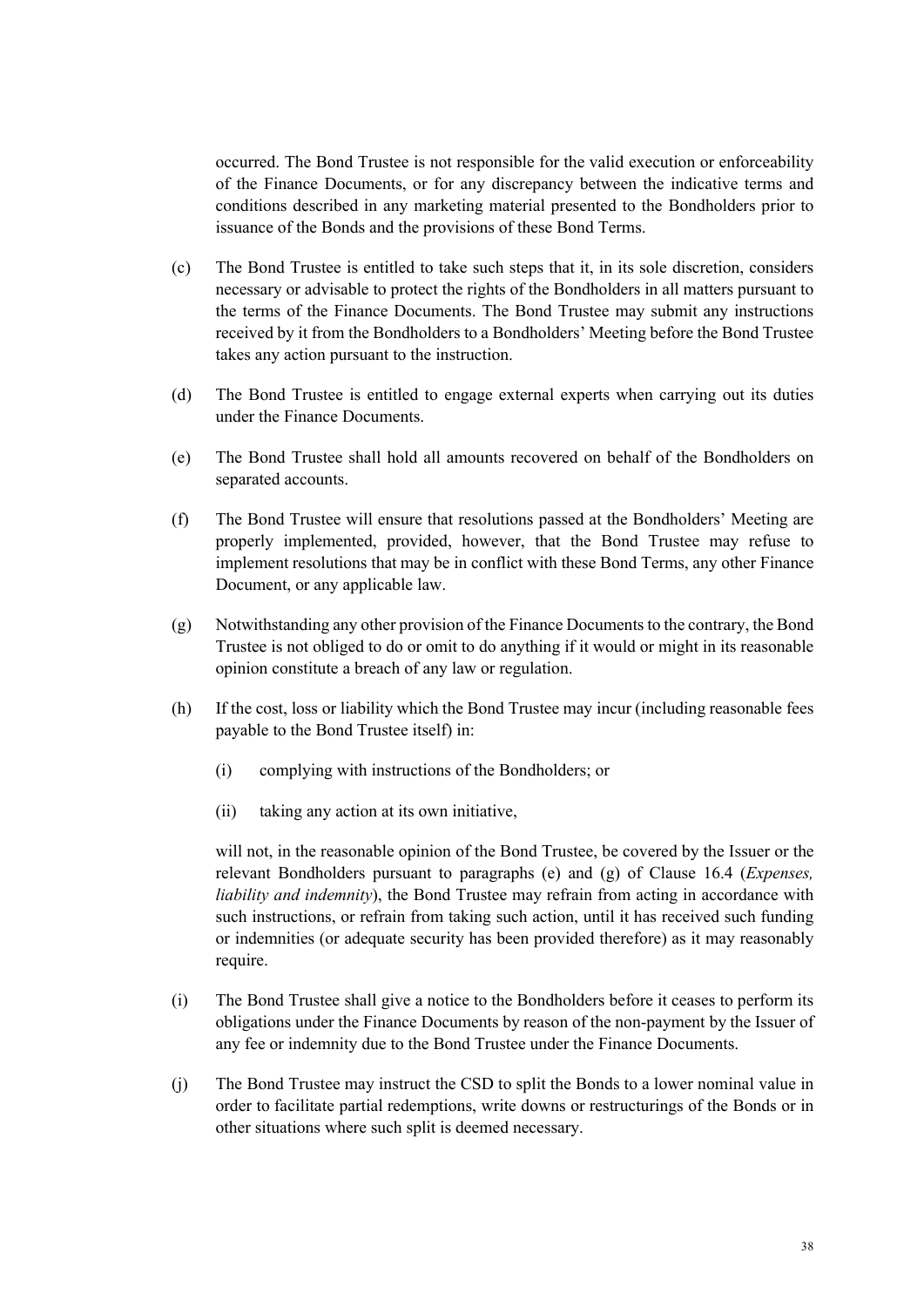#### **16.3 Equality and conflicts of interest**

- (a) The Bond Trustee shall not make decisions which will give certain Bondholders an unreasonable advantage at the expense of other Bondholders. The Bond Trustee shall, when acting pursuant to the Finance Documents, act with regard only to the interests of the Bondholders and shall not be required to have regard to the interests or to act upon or comply with any direction or request of any other person, other than as explicitly stated in the Finance Documents.
- (b) The Bond Trustee may act as agent, trustee, representative and/or security agent for several bond issues relating to the Issuer notwithstanding potential conflicts of interest. The Bond Trustee is entitled to delegate its duties to other professional parties.

#### **16.4 Expenses, liability and indemnity**

- <span id="page-61-0"></span>(a) The Bond Trustee will not be liable to the Bondholders for damage or loss caused by any action taken or omitted by it under or in connection with any Finance Document, unless directly caused by its gross negligence or wilful misconduct. The Bond Trustee shall not be responsible for any indirect or consequential loss. Irrespective of the foregoing, the Bond Trustee shall have no liability to the Bondholders for damage caused by the Bond Trustee acting in accordance with instructions given by the Bondholders in accordance with these Bond Terms.
- (b) The Bond Trustee will not be liable to the Issuer for damage or loss caused by any action taken or omitted by it under or in connection with any Finance Document, unless caused by its gross negligence or wilful misconduct. The Bond Trustee shall not be responsible for any indirect or consequential loss.
- (c) Any liability for the Bond Trustee for damage or loss is limited to the amount of the Outstanding Bonds. The Bond Trustee is not liable for the content of information provided to the Bondholders by or on behalf of the Issuer or any other person.
- (d) The Bond Trustee shall not be considered to have acted negligently in:
	- (i) acting in accordance with advice from or opinions of reputable external experts; or
	- (ii) taking, delaying or omitting any action if acting with reasonable care and provided the Bond Trustee considers that such action is in the interests of the Bondholders.
- (e) The Issuer is liable for, and will indemnify the Bond Trustee fully in respect of, all losses, expenses and liabilities incurred by the Bond Trustee as a result of negligence by the Issuer (including its directors, management, officers, employees and agents) in connection with the performance of the Bond Trustee's obligations under the Finance Documents, including losses incurred by the Bond Trustee as a result of the Bond Trustee's actions based on misrepresentations made by the Issuer in connection with the issuance of the Bonds, the entering into or performance under the Finance Documents, and for as long as any amounts are outstanding under or pursuant to the Finance Documents.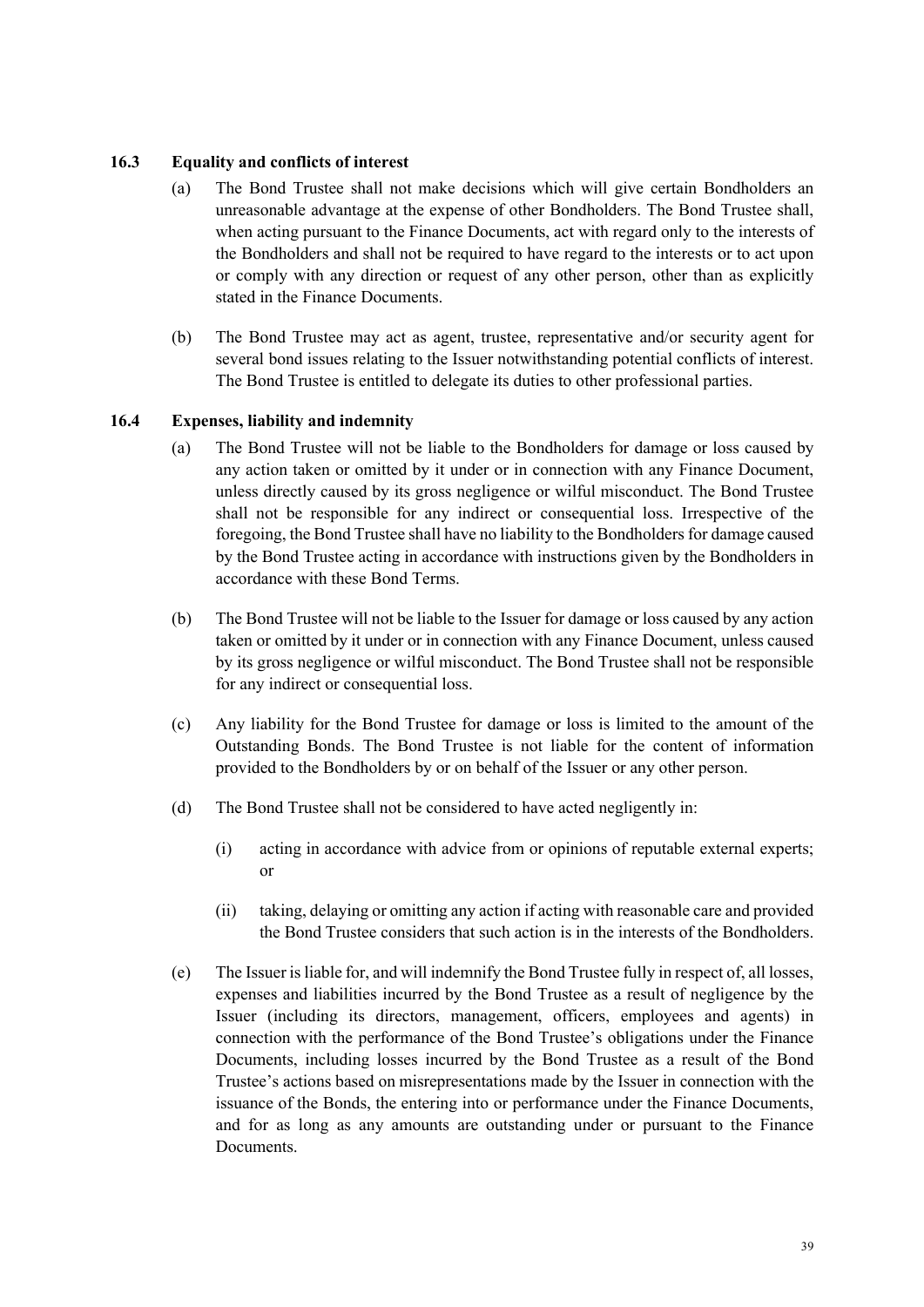- (f) The Issuer shall cover all costs and expenses incurred by the Bond Trustee in connection with it fulfilling its obligations under the Finance Documents. The Bond Trustee is entitled to fees for its work and to be indemnified for costs, losses and liabilities on the terms set out in the Finance Documents. The Bond Trustee's obligations under the Finance Documents are conditioned upon the due payment of such fees and indemnifications. The fees of the Bond Trustee will be further set out in the Bond Trustee Fee Agreement.
- (g) The Issuer shall on demand by the Bond Trustee pay all costs incurred for external experts engaged after the occurrence of an Event of Default, or for the purpose of investigating or considering (i) an event or circumstance which the Bond Trustee reasonably believes is or may lead to an Event of Default or (ii) a matter relating to the Issuer or any of the Finance Documents which the Bond Trustee reasonably believes may constitute or lead to a breach of any of the Finance Documents or otherwise be detrimental to the interests of the Bondholders under the Finance Documents.
- (h) Fees, costs and expenses payable to the Bond Trustee which are not reimbursed in any other way due to an Event of Default, the Issuer being Insolvent or similar circumstances pertaining to the Issuer, may be covered by making an equal reduction in the proceeds to the Bondholders hereunder of any costs and expenses incurred by the Bond Trustee in connection therewith. The Bond Trustee may withhold funds from any escrow account (or similar arrangement) or from other funds received from the Issuer or any other person, and to set-off and cover any such costs and expenses from those funds.
- (i) As a condition to effecting any instruction from the Bondholders (including, but not limited to, instructions s[et out in Clause 14.3](#page-54-1) (*Bondholders' instructions*) or Clause [15.2](#page-55-4) (*Procedure for arranging a Bondholders' Meeting*)), the Bond Trustee may require satisfactory Security, guarantees and/or indemnities for any possible liability and anticipated costs and expenses from those Bondholders who have given that instruction and/or who voted in favour of the decision to instruct the Bond Trustee.

#### **16.5 Replacement of the Bond Trustee**

- <span id="page-62-1"></span><span id="page-62-0"></span>(a) The Bond Trustee may be replaced by a majority of 2/3 of Voting Bonds in accordance with the procedures set out in Clause [15](#page-55-0) (*Bondholders' Decisions*), and the Bondholders may resolve to replace the Bond Trustee without the Issuer's approval.
- (b) The Bond Trustee may resign by giving notice to the Issuer and the Bondholders, in which case a successor Bond Trustee shall be elected pursuant to this Clause [16.5](#page-62-0) (*Replacement of the Bond Trustee*), initiated by the retiring Bond Trustee.
- (c) If the Bond Trustee is Insolvent, or otherwise is permanently unable to fulfil its obligations under these Bond Terms, the Bond Trustee shall be deemed to have resigned and a successor Bond Trustee shall be appointed in accordance with this Clause [16.5](#page-62-0) (*Replacement of the Bond Trustee*). The Issuer may appoint a temporary Bond Trustee until a new Bond Trustee is elected in accordance with paragraph [\(a\)](#page-62-1) above.
- (d) The change of Bond Trustee shall only take effect upon execution of all necessary actions to effectively substitute the retiring Bond Trustee, and the retiring Bond Trustee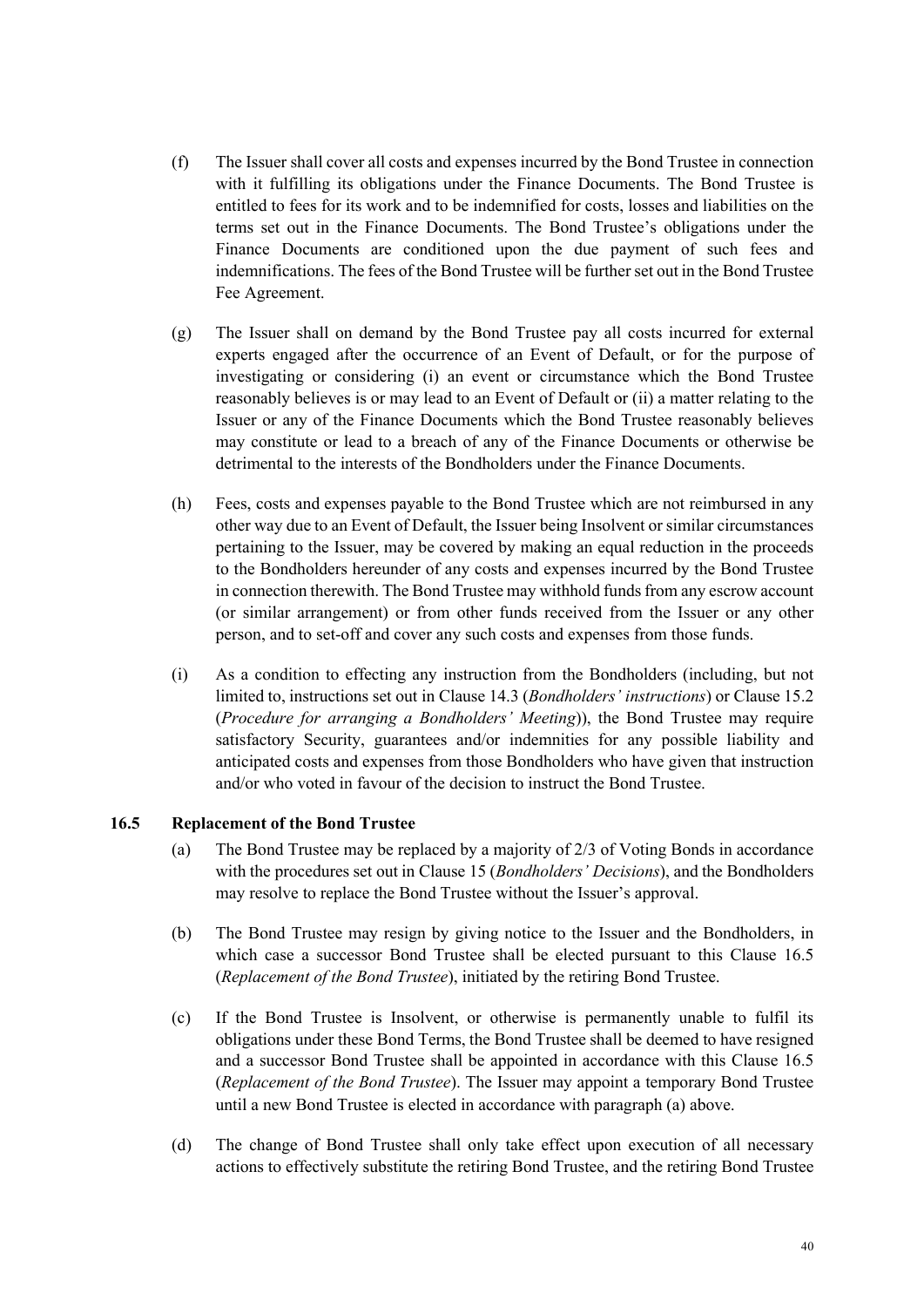undertakes to co-operate in all reasonable manners without delay to such effect. The retiring Bond Trustee shall be discharged from any further obligation in respect of the Finance Documents from the change takes effect, but shall remain liable under the Finance Documents in respect of any action which it took or failed to take whilst acting as Bond Trustee. The retiring Bond Trustee remains entitled to any benefits and any unpaid fees or expenses under the Finance Documents before the change has taken place.

(e) Upon change of Bond Trustee, the Issuer shall co-operate in all reasonable manners without delay to replace the retiring Bond Trustee with the successor Bond Trustee and release the retiring Bond Trustee from any future obligations under the Finance Documents and any other documents.

#### **17. AMENDMENTS AND WAIVERS**

#### **17.1 Procedure for amendments and waivers**

<span id="page-63-1"></span><span id="page-63-0"></span>The Issuer and the Bond Trustee (acting on behalf of the Bondholders) may agree to amend the Finance Documents or waive a past default or anticipated failure to comply with any provision in a Finance Document, provided that:

- (i) such amendment or waiver is not detrimental to the rights and benefits of the Bondholders in any material respect, or is made solely for the purpose of rectifying obvious errors and mistakes;
- (ii) such amendment or waiver is required by applicable law, a court ruling or a decision by a relevant authority; or
- (iii) such amendment or waiver has been duly approved by the Bondholders in ac[cordance with Clause 15](#page-55-0) (*Bondholders' Decisions*).

#### **17.2 Authority with respect to documentation**

If the Bondholders have resolved the substance of an amendment to any Finance Document, without resolving on the specific or final form of such amendment, the Bond Trustee shall be considered authorised to draft, approve and/or finalise (as applicable) any required documentation or any outstanding matters in such documentation without any further approvals or involvement from the Bondholders being required.

#### **17.3 Notification of amendments or waivers**

- (a) The Bond Trustee shall as soon as possible notify the Bondholders of any amendments or waivers made in accordance with this Clause [17](#page-63-0) (*Amendments and waivers*), setting out the date from which the amendment or waiver will be effective, unless such notice according to the Bond Trustee's sole discretion is unnecessary. The Issuer shall ensure that any amendment to these Bond Terms is duly registered with the CSD.
- (b) Prior to agreeing to an amendment or granting a waiver in accordance with Clause [17.1](#page-63-1) (*Procedure for amendments and waivers*), the Bond Trustee may inform the Bondholders of such waiver or amendment at a relevant information platform.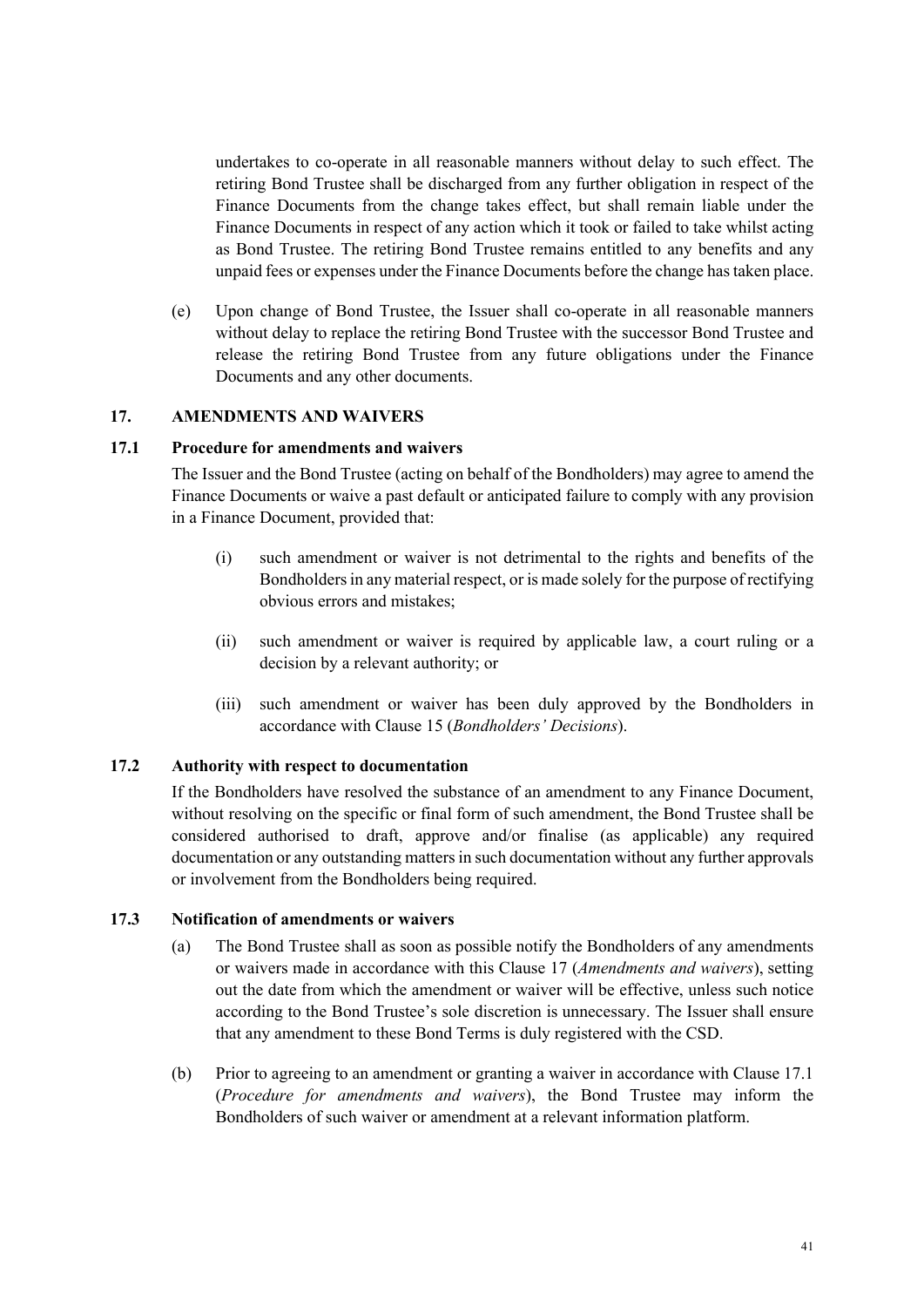#### **18. MISCELLANEOUS**

#### **18.1 Limitation of claims**

<span id="page-64-0"></span>All claims under the Finance Documents for payment, including interest and principal, will be subject to the legislation regarding time-bar provisions of the Relevant Jurisdiction.

#### **18.2 Access to information**

- (a) These Bond Terms will be made available to the public and copies may be obtained from the Bond Trustee or the Issuer. The Bond Trustee will not have any obligation to distribute any other information to the Bondholders or any other person, and the Bondholders have no right to obtain information from the Bond Trustee, other than as explicitly stated in these Bond Terms or pursuant to statutory provisions of law.
- (b) In order to carry out its functions and obligations under these Bond Terms, the Bond Trustee will have access to the relevant information regarding ownership of the Bonds, as recorded and regulated with the CSD.
- (c) The information referred to in paragraph (b) above may only be used for the purposes of carrying out their duties and exercising their rights in accordance with the Finance Documents and shall not disclose such information to any Bondholder or third party unless necessary for such purposes.

#### **18.3 Notices, contact information**

Written notices to the Bondholders made by the Bond Trustee will be sent to the Bondholders via the CSD with a copy to the Issuer and the Exchange (if the Bonds are listed). Any such notice or communication will be deemed to be given or made via the CSD, when sent from the CSD.

- (a) The Issuer's written notifications to the Bondholders will be sent to the Bondholders via the Bond Trustee or through the CSD with a copy to the Bond Trustee and the Exchange (if the Bonds are listed).
- (b) Notwithstanding paragraph (a) above and provided that such written notification does not require the Bondholders to take any action under the Finance Documents, the Issuer's written notifications to the Bondholders may be published by the Bond Trustee on a relevant information platform only.
- (c) Unless otherwise specifically provided, all notices or other communications under or in connection with these Bond Terms between the Bond Trustee and the Issuer will be given or made in writing, by letter, e-mail or fax. Any such notice or communication will be deemed to be given or made as follows:
	- (i) if by letter, when delivered at the address of the relevant party;
	- (ii) if by e-mail, when received;
	- (iii) if by fax, when received; and
	- (iv) if by publication on a relevant information platform, when published.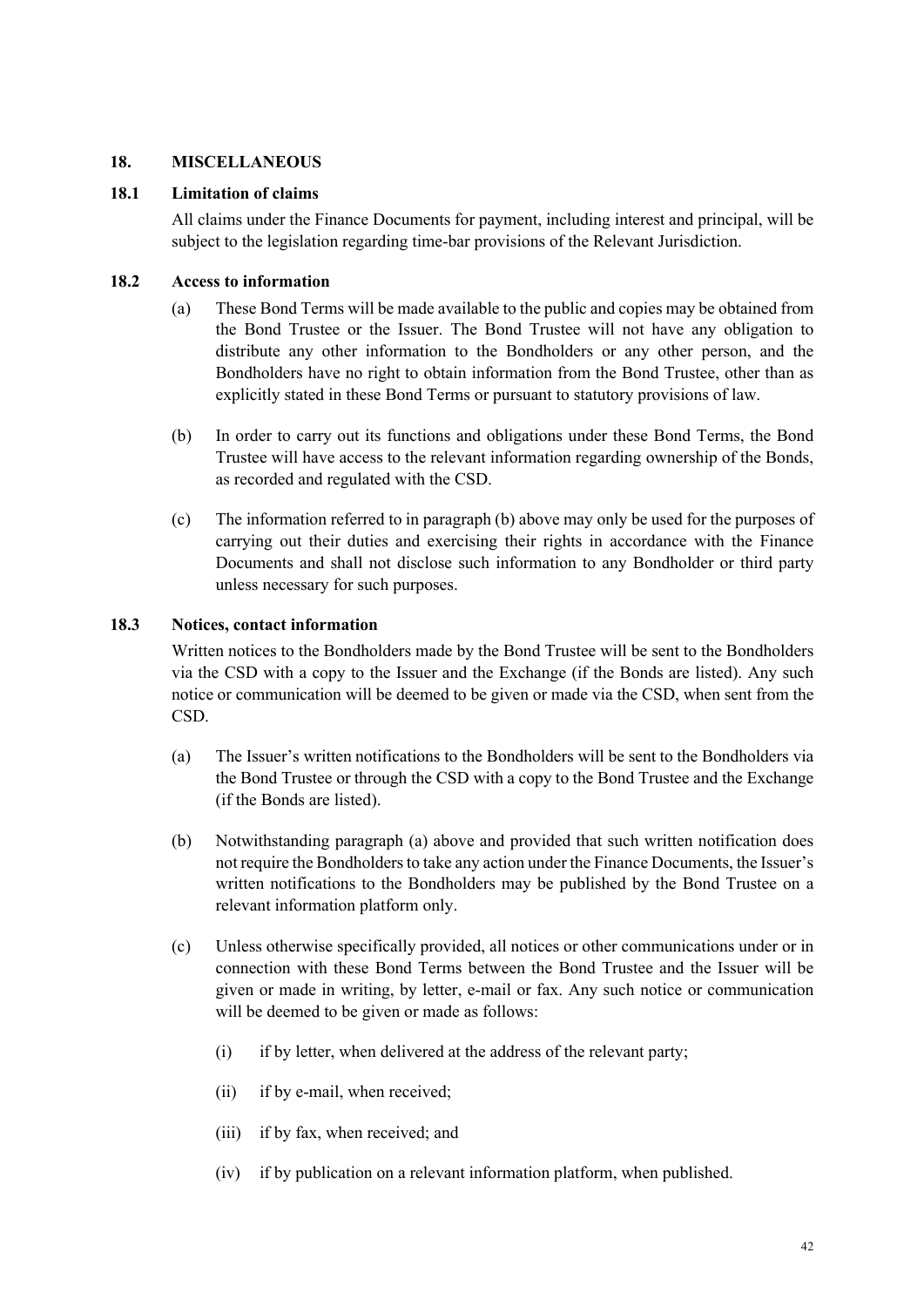- (d) The Issuer and the Bond Trustee shall each ensure that the other party is kept informed of changes in postal address, e-mail address, telephone and fax numbers and contact persons.
- (e) When determining deadlines set out in these Bond Terms, the following will apply (unless otherwise stated):
	- (i) if the deadline is set out in days, the first day of the relevant period will not be included and the last day of the relevant period will be included;
	- (ii) if the deadline is set out in weeks, months or years, the deadline will end on the day in the last week or the last month which, according to its name or number, corresponds to the first day the deadline is in force. If such day is not a part of an actual month, the deadline will be the last day of such month; and
	- (iii) if a deadline ends on a day which is not a Business Day, the deadline is postponed to the next Business Day.

#### **18.4 Defeasance**

- <span id="page-65-0"></span>(a) Subject to paragraph (b) below and provided that:
	- (i) an amount sufficient for the payment of principal and interest on the Outstanding Bonds to the relevant Repayment Date (including, to the extent applicable, any premium payable upon exercise of a Call Option), and always subject to paragraph (c) below (the "**Defeasance Amount**") is credited by the Issuer to an account in a financial institution acceptable to the Bond Trustee (the "**Defeasance Account**");
	- (ii) the Defeasance Account is irrevocably pledged and blocked in favour of the Bond Trustee on such terms as the Bond Trustee shall request (the "**Defeasance Pledge"**); and
	- (iii) the Bond Trustee has received such legal opinions and statements reasonably required by it, including (but not necessarily limited to) with respect to the validity and enforceability of the Defeasance Pledge, then the Issuer will be relieved from its obligations under paragraph (a) [of Clause 12.2](#page-48-3) (*Requirements as to Financial Reports*), Clause [12.3](#page-48-1) (*Put Option Event*), Clause [12.5](#page-49-2) (*Information: Miscellaneous*) and Clause [13](#page-49-0) (*General and financial undertakings*).
- (b) The Bond Trustee shall be authorised to apply any amount credited to the Defeasance Account towards any amount payable by the Issuer under any Finance Document on the due date for the relevant payment until all obligations of the Issuer and all amounts outstanding under the Finance Documents are repaid and discharged in full.
- (c) The Bond Trustee may, if the Defeasance Amount cannot be finally and conclusively determined, decide the amount to be deposited to the Defeasance Account in its discretion, applying such buffer amount as it deems necessary.
- A defeasance established according to this Clause [18.4](#page-65-0) (*Defeasance*) may not be reversed.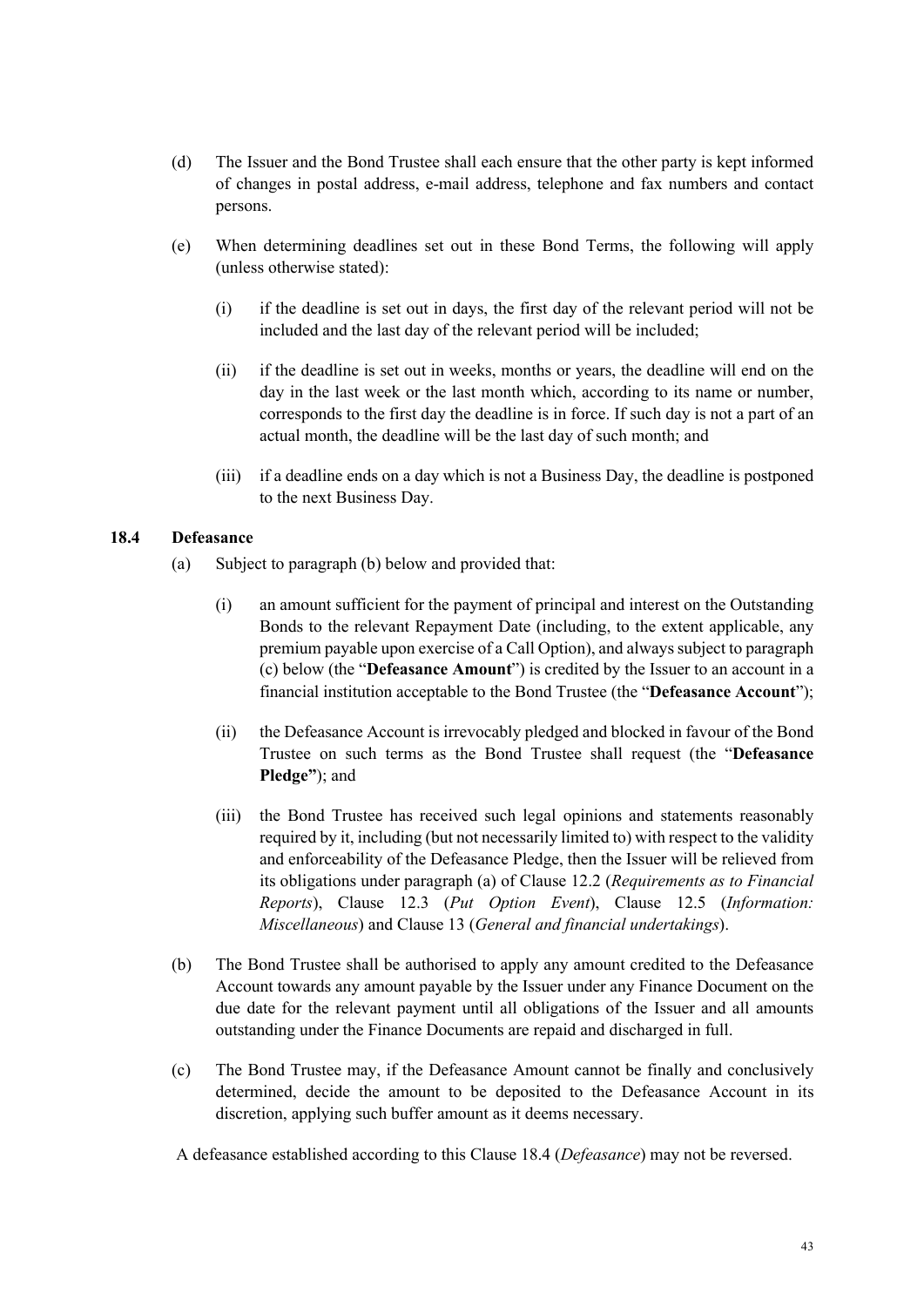## **19. GOVERNING LAW AND JURISDICTION**

#### **19.1 Governing law**

<span id="page-66-0"></span>These Bond Terms are governed by the laws of the Relevant Jurisdiction, without regard to its conflict of law provisions.

## **19.2 Main jurisdiction**

The Bond Trustee and the Issuer agree for the benefit of the Bond Trustee and the Bondholders that the City Court of the capital of the Relevant Jurisdiction shall have jurisdiction with respect to any dispute arising out of or in connection with these Bond Terms. The Issuer agrees for the benefit of the Bond Trustee and the Bondholders that any legal action or proceedings arising out of or in connection with these Bond Terms against the Issuer or any of its assets may be brought in such court.

## **19.3 Alternative jurisdiction**

[Clause 19](#page-66-0) (*Governing law and jurisdiction*) is for the exclusive benefit of the Bond Trustee and the Bondholders and the Bond Trustee have the right:

- (a) to commence proceedings against the Issuer or any of its assets in any court in any jurisdiction; and
- (b) to commence such proceedings, including enforcement proceedings, in any competent jurisdiction concurrently.

 $---000---$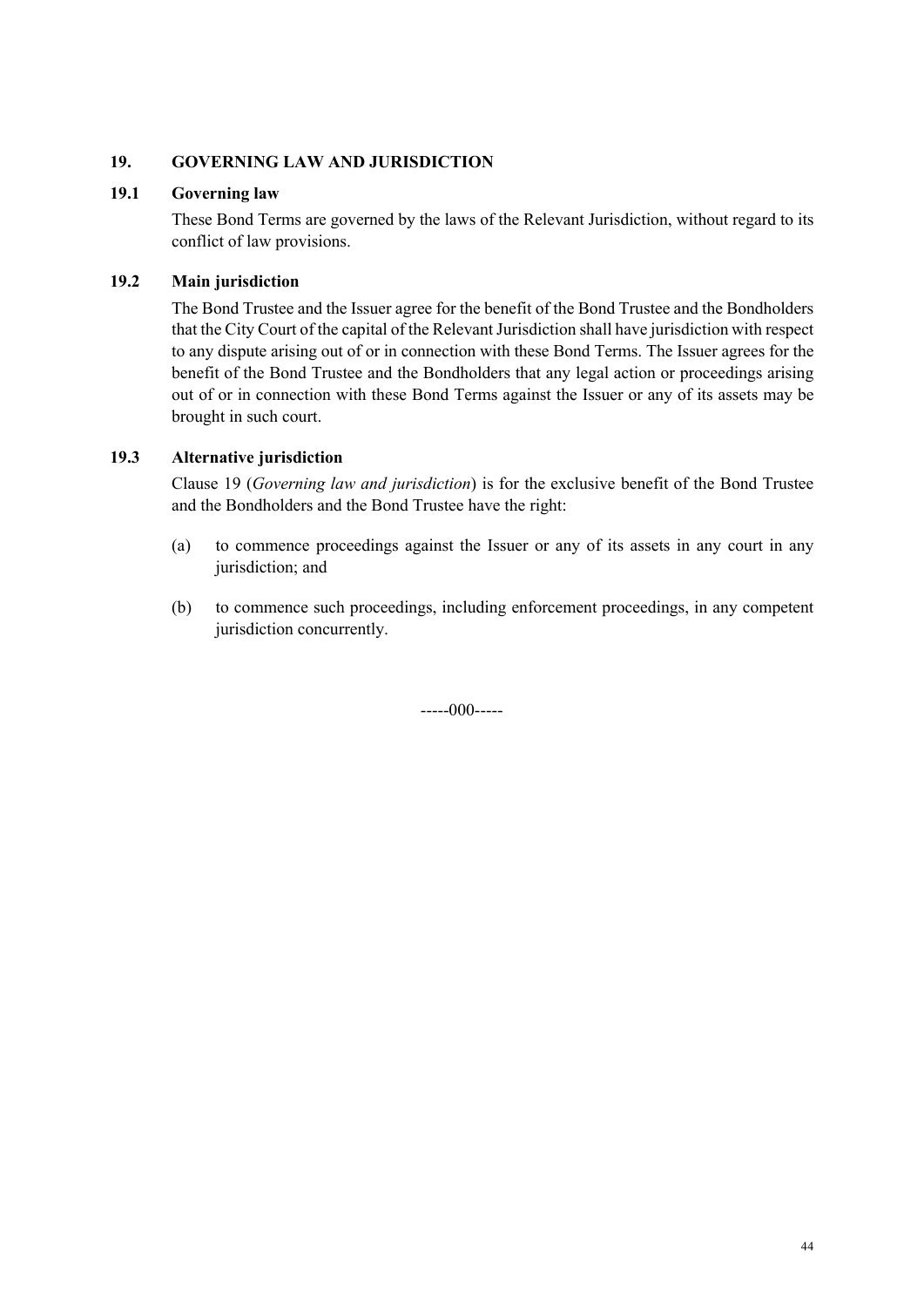These Bond Terms have been executed in two originals, of which the Issuer and the Bond Trustee shall retain one each.

# **SIGNATURES:**

| The Issuer:          | <b>As Bond Trustee:</b>  |
|----------------------|--------------------------|
| <b>AXACTOR SE</b>    | <b>NORDIC TRUSTEE AS</b> |
| tohmy/solis          |                          |
| Johnny Tsolis<br>By: | By:                      |
| Position: CEO        | Position:                |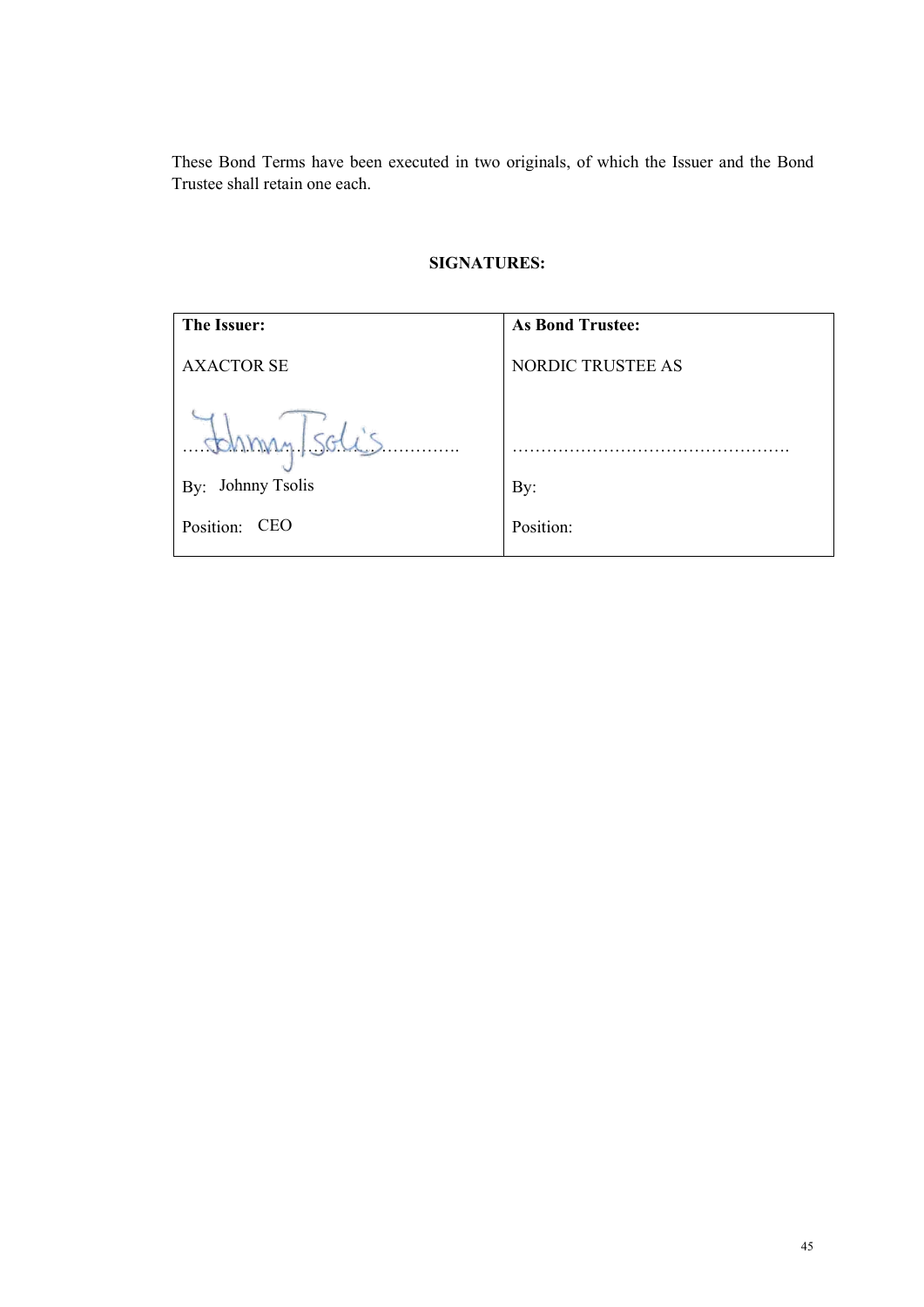These Bond Terms have been executed in two originals, of which the Issuer and the Bond Trustee shall retain one each.

 $\hat{v}$ 

# **SIGNATURES:**

| The Issuer:       | <b>As Bond Trustee:</b>           |
|-------------------|-----------------------------------|
| <b>AXACTOR SE</b> | NORDIC TRUSTEE AS                 |
| D.                |                                   |
| By:               | By:<br>Lars Erik Lærum            |
| Position:         | Position:<br>Authorised signatory |